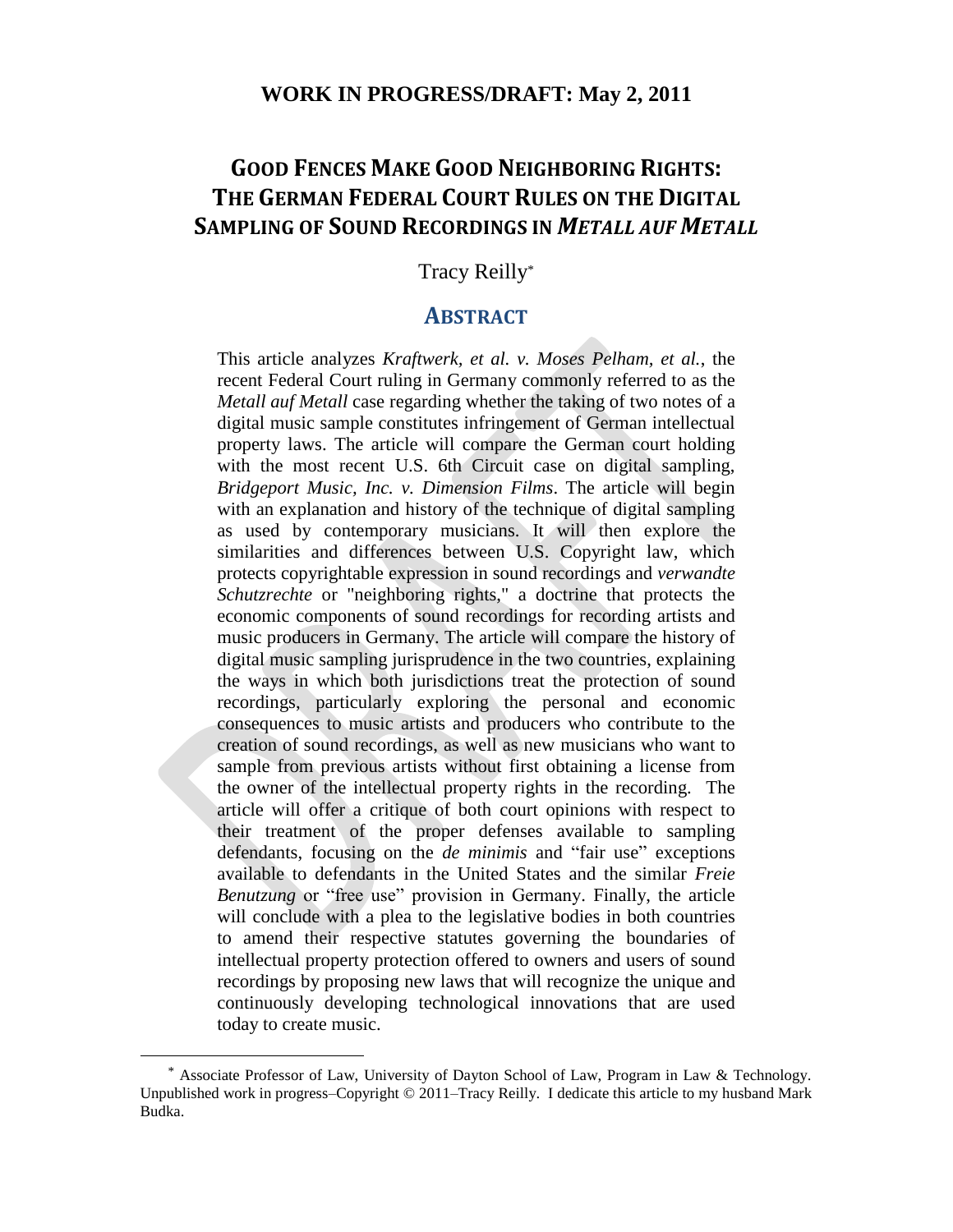|  |  | <b>TABLE OF CONTENTS</b> |
|--|--|--------------------------|
|--|--|--------------------------|

| I.  |    |                                                                     |  |
|-----|----|---------------------------------------------------------------------|--|
| II. |    | Is it Legal?: Continued Debate Over the Unauthorized Use of Digital |  |
| Ш.  |    |                                                                     |  |
|     | A. |                                                                     |  |
|     |    | The Early U.S. Cases: Grand Upright, Jarvis, and Newton 23          |  |
|     |    | 2.                                                                  |  |
|     | B. | Germany: Neighboring Rights Protection for Sound Recordings 36      |  |
|     |    | 1.                                                                  |  |
| IV. |    | The Devil is in the Defenses: Where Bridgeport Music and Kraftwerk  |  |
|     |    |                                                                     |  |
| V.  |    |                                                                     |  |
|     |    |                                                                     |  |
|     |    |                                                                     |  |

. . I see him there,

Bringing a stone grasped firmly by the top In each hand, like an old-stone savage armed. He moves in darkness as it seems to me, Not of woods only and the shade of trees. He will not go behind his father's saying, And he likes having thought of it so well He says again, "Good fences make good neighbors."

--Robert Frost, *Mending Wall*<sup>1</sup>

#### <span id="page-1-0"></span>*Introduction*

 $\overline{a}$ 

Robert Frost's famous poem *Mending Wall* has been interpreted by one contemporary copyright scholar to mean that a "hard-headed notion" of "protecting property rights would not necessarily make a community awash with vibrancy, exuberance and coherence" and that "those who are zealous in building good fences

<sup>1</sup> ROBERT FROST, *MENDING WALL*, in THE POETRY OF ROBERT FROST 33 (Edward Connery Lathem ed., 1979).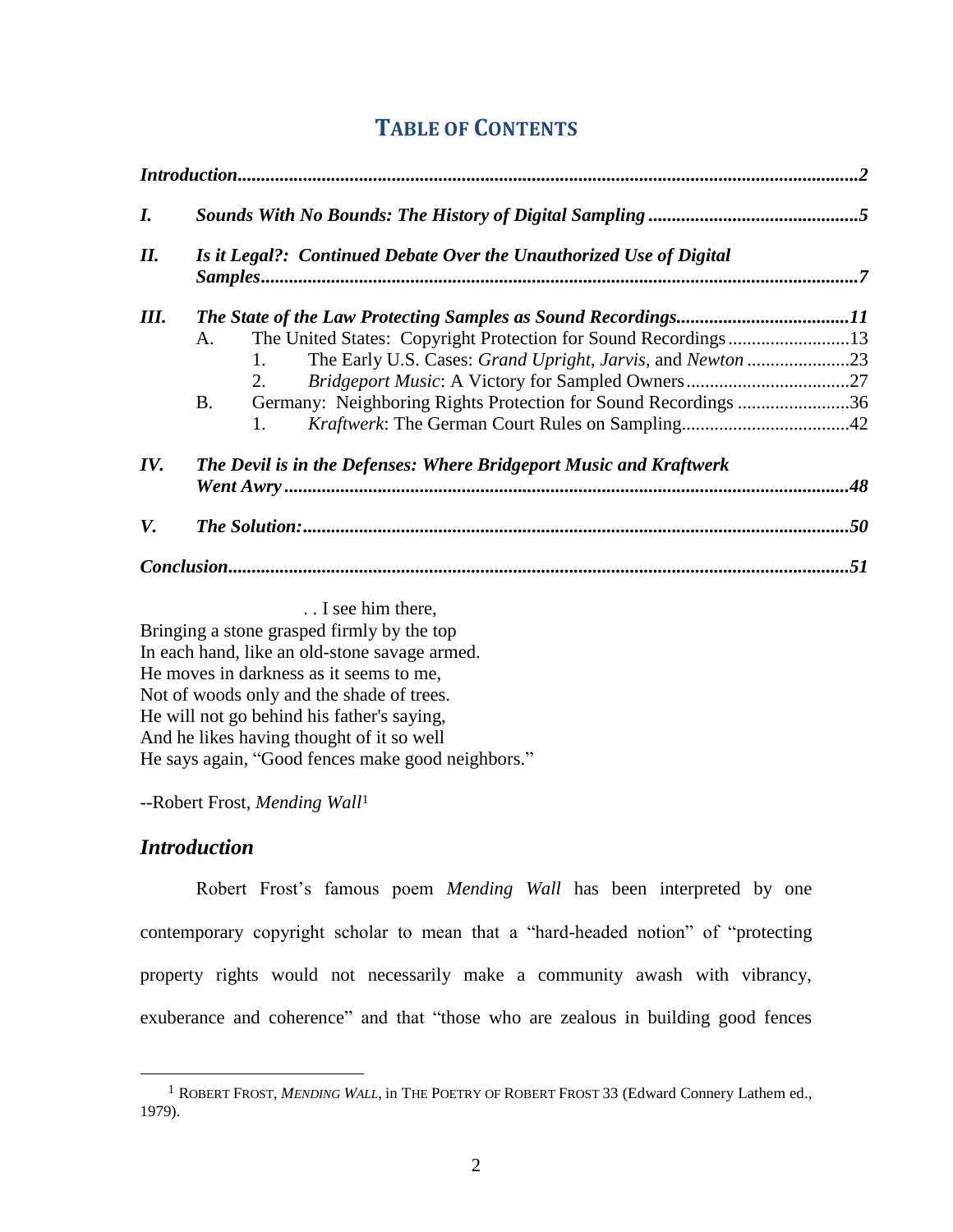would sadly 'mov[e] in darkness,' as admonished by the poet.<sup>2</sup> A different, perhaps more neutral reading of the work, is offered by theologian Caroline A. Westerhoff, who writes rather fondly of fences or boundaries, as follows:

A boundary is a line drawn; it is a line that defines and establishes identity. All that is within the circumscription of that line makes up a whole—an "entity." Neither "good" nor "bad" in its own right, a boundary determines something that can be pointed to and named…A boundary provides essential limit, for what is not limited—bounded blends into its context and ceases to exist in its own particular way."<sup>3</sup>

Westerhoff speaks of the importance of drawing lines around boundaries—a lesson that is leaned early in life through the games we play in childhood; games such as hopscotch or football utilize lines and borders to teach "indelible lessons of ordering and limit; of consequence and decorum; lessons of success and failure" where succeeding "meant jumping through those lines without landing in forbidden territory."<sup>4</sup> One can argue that the necessity of delineating boundaries around intellectual property rights is even more exigent than for real property rights because people generally have less familiarity with the concept of intellectual property ownership than they do with the concept of private ownership of land.<sup>5</sup> "By drawing lines around protected and unprotected [intellectual property] subject matter, the law ensures the continued accessibility of areas for others to use and build upon."<sup>6</sup>

<sup>2</sup> *See,* Haochen Sun, *Overcoming the Achilles Heel of Copyright Law,* 5 NW. J. TECH. & INTELL. PROP. 265, 329 (2007).

<sup>3</sup> CAROLINE A. WESTERHOFF, GOOD FENCES: THE BOUNDARIES OF HOSPITALITY 13-14 (2004).

<sup>4</sup> *Id.* at 1.

<sup>5</sup> EDUARDO MOISÉS PEÑALVER & SONIA K. KATYAL, PROPERTY OUTLAWS: HOW SQUATTERS, PIRATES, AND PROTESTERS IMPROVE THE LAW OF OWNERSHIP 40-41 (2010).

<sup>&</sup>lt;sup>6</sup> *Id.* at 41 (noting how important it is that non-owners of intellectual property "understand precisely what constitutes the [intellectual] good itself" so they know what actions they should take to avoid trespassing on the rights of the owner). *See also* TERRY L. ANDERSON & PETER J. HILL, THE NOT SO WILD, WILD WEST 206 (2004) (asserting that "[w]ell-defined and secure property rights for intellectual property are a key to economic growth in the modern world"). For discussion of an interesting analogy of providing fences or proper metes and bounds in the area of patent law, *see* John Cordani, *Patent at Your Own Risk:*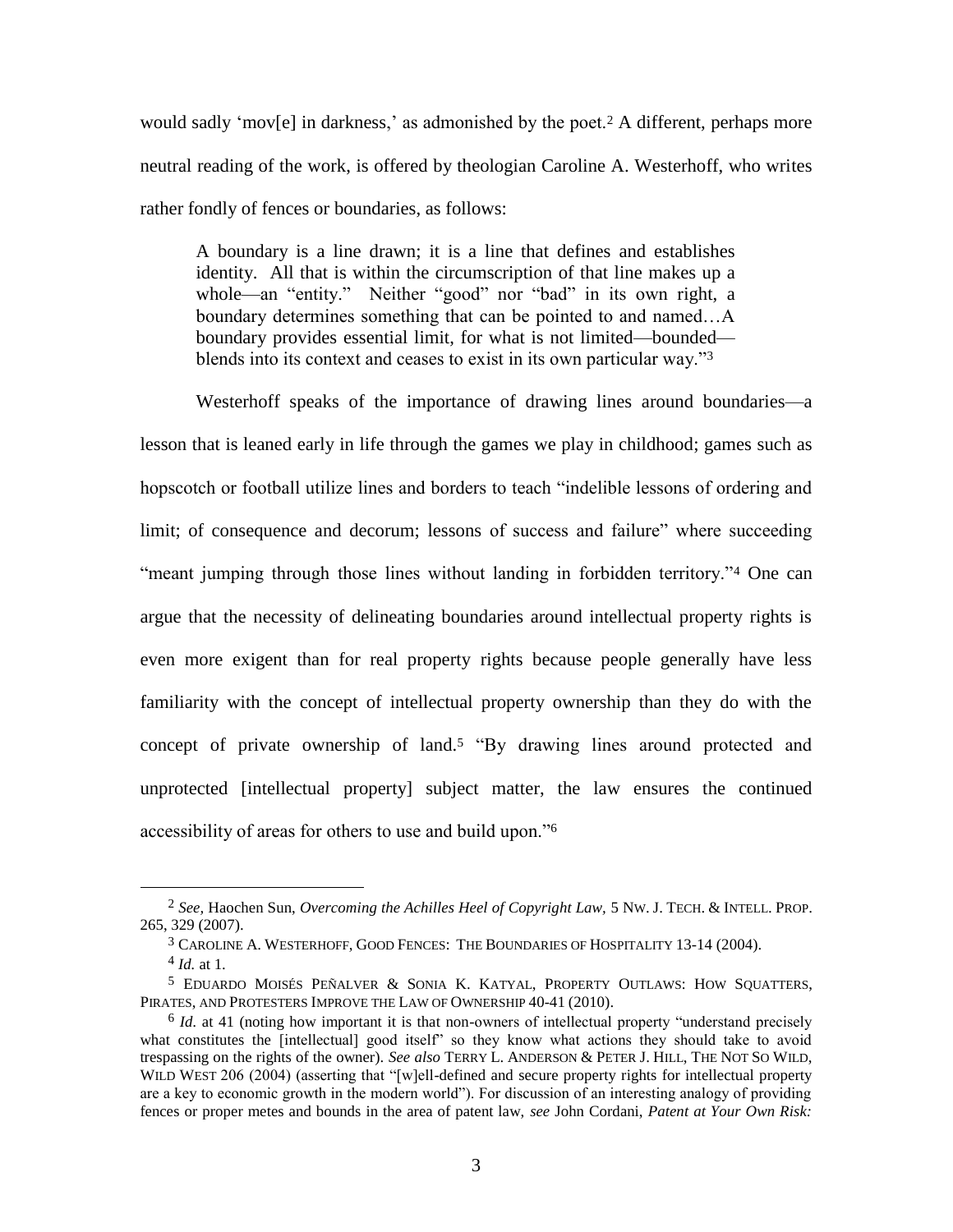When viewed in the context of copyright infringement and digital sampling, two recent high court rulings—one in the United States and the other in Germany—have ruled that good fences do, indeed, make for sensible legal boundaries with respect to the copyrights held by the owners of sound recordings. While the legal doctrines employed by the courts in each of these cases are different in letter and theory, both courts conclude that owners of rights held in sound recordings should reasonably expect the law to protect the valid boundaries of those rights when third parties engage in the practice of unauthorized digital sampling; <sup>7</sup> however, both courts also ultimately fall short in setting and defining parameters that will also provide reasonable guidelines for uses that should be considered fair or free for musicians who wish to sample.

This article contains five sections. Section I explores the historical, technical, and cultural development and progression of the practice of digital music sampling, revealing how musicians in today's modern recording studio (or even at home on their computer) are truly creating sounds that have no legal bounds. Section II discusses the overarching philosophies that have influenced the creation of laws enacted by both the United States and German legislatures to protect sound recordings, focusing on the differences between the property, economic, moral, and entrepreneurial rights components of intellectual property created by musicians and their producers. The third section is a comparative law observation of the differences between how United States copyright law doctrines and German neighboring rights law principles support the intellectual property that is

*Linguistic Fences and Abbott Laboratories v. Sandoz, Inc.*, 95 CORNELL L. REV. 1221 1222 (2010) (discussing the "linguistic fence" or the language used by patent applicants to describe the metes and bounds of their inventions in order to provide meaningful knowledge regarding what exact "intellectual 'land'" owned by the patentee is off bounds for use by the public).

<sup>7</sup> *See* Neil Conley & Tom Braegelmann, Metall auf Metall: *The Importance of the* Kraftwerk *Decision for the Sampling of Music in Germany*, 56 J. COPYRIGHT SOC'Y U.S.A. 1017, 1018 (2009) (providing the English translation for the German Federal Supreme Court decision in *Kraftwerk v. Pelham*).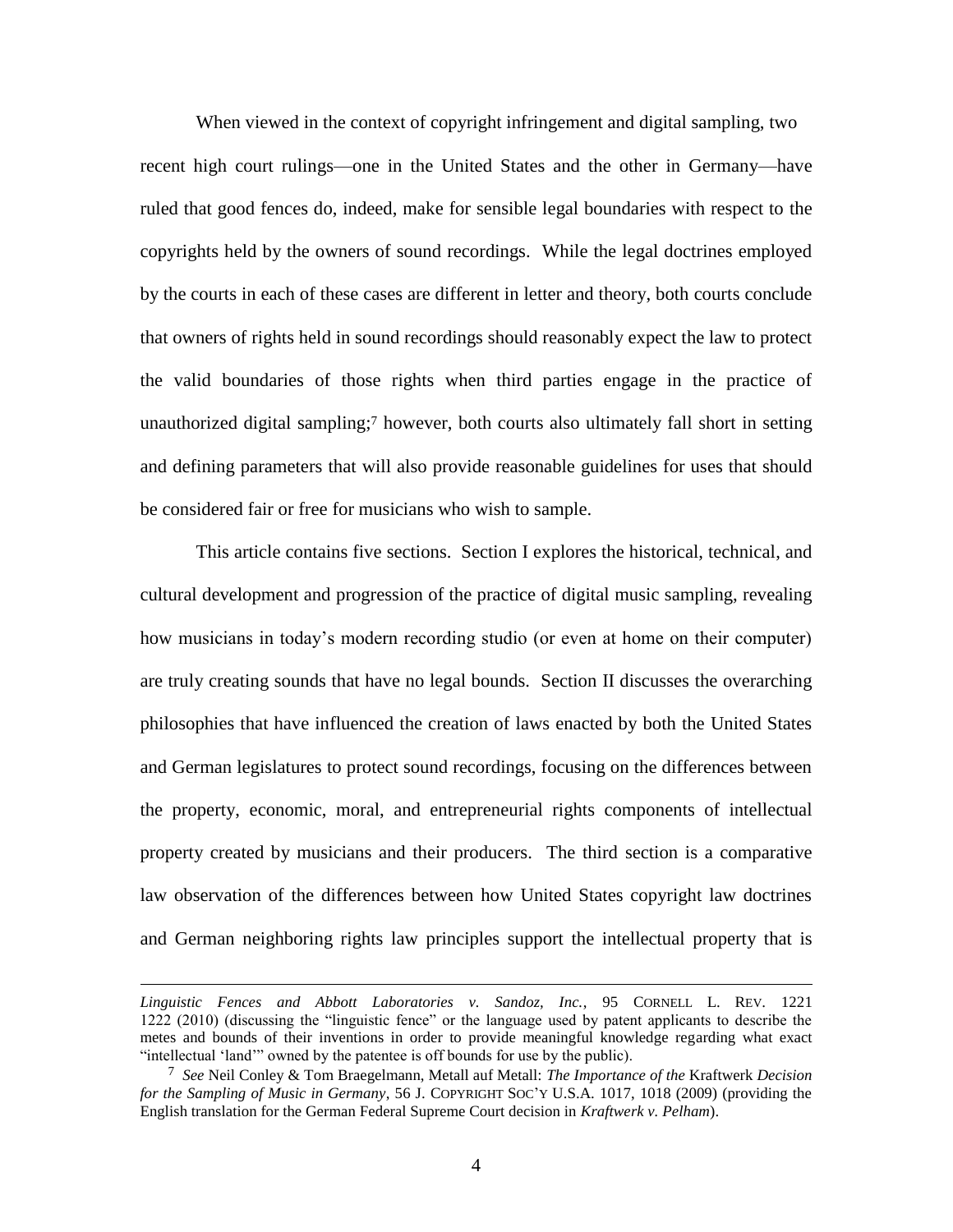contained in the sound recording, the medium in which digital samples are created. It will examine the historical treatment of digital sampling cases in both countries, focusing on the similarities and differences in the U.S. Sixth Circuit ruling in *Bridgeport Music, Inc. v. Dimension Films* and the German court ruling in *Kraftwerk, et al. v. Moses Pelham, et al.,* officially titled *Metall auf Metall* by the *Bundesgerichtshof* or "BGH," which is the highest court for most private law cases in Germany.<sup>8</sup> Section IV provides a diagnosis of each holding, specifically challenging the analyses and application of the defenses available to third-party samplers. Finally, the article will conclude in Section V by proposing that the current statutes protecting sound recordings in both the United States and Germany are in need of a serious overhaul in light of the continuing and constant technological development of music sampling techniques.

#### <span id="page-4-0"></span>*I. Sounds With No Bounds: The History of Digital Sampling*

Technically speaking, digital sampling is the electronic process employed by musicians "in which physical sound waves are converted into binary digital units and used to recycle sound fragments originally recorded by other musicians.<sup>79</sup> In modern practice, when a musician "samples" another musician's pre-recorded music, he or she uses digital equipment that literally integrates the prior sounds into a new recording.<sup>10</sup> The manual and analog sampling processes employed by musicians in the past which eventually led to the development and use of digital sampling technology weave an interesting and eclectic tale in the pages of music history. In the 1950s, artists "used

<sup>8</sup> Simon Apel, *Bridgeport Music, Inc. v. Dimension Films (USA), Metall auf Metall (Germany) and Digital Sound Sampling – "Bright Line Rules"?*, 2 ZEITSCHRIFT FÜR GEISTIGES EIGENTUM/INTELLECTUAL PROPERTY JOURNAL (ZGE/IPJ) 331, 341-42 (2010).

<sup>9</sup> LAURA LEE STAPLETON, E-COPYRIGHT LAW HANDBOOK §3.07 at 3-38 (2002).

<sup>10</sup> M. Leah Somoano, *Bridgeport Music, Inc. v. Dimension Films: Has Unlicensed Digital Sampling of Copyrighted Sounds Come to an End?,* 21 BERKELEY TECH. L.J. 289, 295-96 (2006).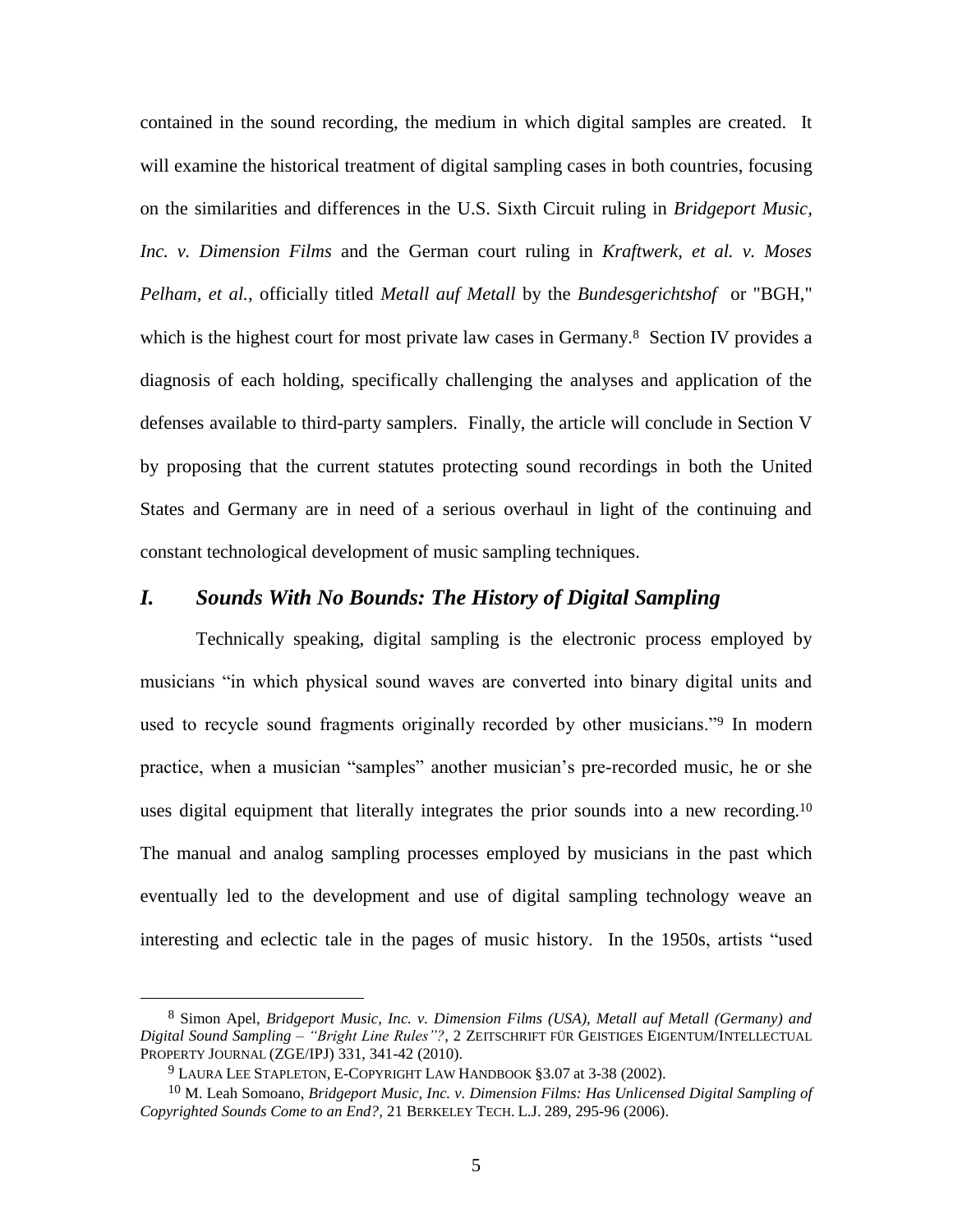analog tape machines to cut and loop pre-recorded sounds from melodies to water droplets, changing their tempo, direction, and applying various other manipulations."<sup>11</sup> Later in the 1960s in Jamaica, disc jockeys would perform live music in clubs by combining different songs with the use of turntables, mixers, and microphones.12 In New York in the 1970s, similar analog technology was employed at block parties where MCs would use microphones to "hype-up a dancing crowd" while "DJs would mix records creating seamless transitions between songs to ensure that there was never a dull moment in the party. $13$ 

The creation of the MIDI synthesizer in the 1980s allowed artists and producers to digitally sample snippets of songs previously recorded by other musicians by merely pushing a key on an electronic keyboard to trigger any type of recorded sound from a trumpet to a bass drum and anything in between.<sup>14</sup> Indeed, "[a] sample can be a recording of something quite brief, like a snapped finger, or something many measures long, like a sustained grand piano note."<sup>15</sup> Thus, the antiquated practice of manual or analog sampling that was prevalent in the 60s and 70s quickly became replaced by cheap and easily accessible digital sampling equipment which enabled the production of a "perfect"

<sup>11</sup> Reuven Ashtar, *Theft, Transformation, and the Need of the Immaterial: A Proposal for a Fair Use Digital Sampling Regime,* 19 ALB. L.J. SCI. & TECH. 261, 283 (2009).

<sup>&</sup>lt;sup>12</sup> *Id.* "The Jamaican dance hall was the site of a mixture of older and newer forms of Caribbean music, including calypso, soca, salsa, Afro-Cuban, ska, and reggae.‖ *See* MICHAEL ERIC DYSON, THE MICHAEL ERIC DYSON READER 426 (2004).

<sup>13</sup> Shervin Rezaie, *Play Your Part: Girl Talk's Indefinite Role in the Digital Sampling Saga,* 26 TOURO L. REV. 175, 179-80 (2010). The author provides an interesting discussion of the origins of "break dancing," where dancers performed moves in synchronization with breaks in parts of the song "where the percussion section takes over and jams for thirty to fifty seconds.‖ *Id.* at 179.

<sup>14</sup> *See* Neela Kartha, *Digital Sampling and Copyright Law in a Social Context: No More Colorblindness!!,* 14 U. MIAMI ENT. & SPORTS L. REV. 218, 224 (1997).

<sup>15</sup> RICHARD MANSFIELD, THE SAVVY GUIDE TO DIGITAL MUSIC 141 (2005).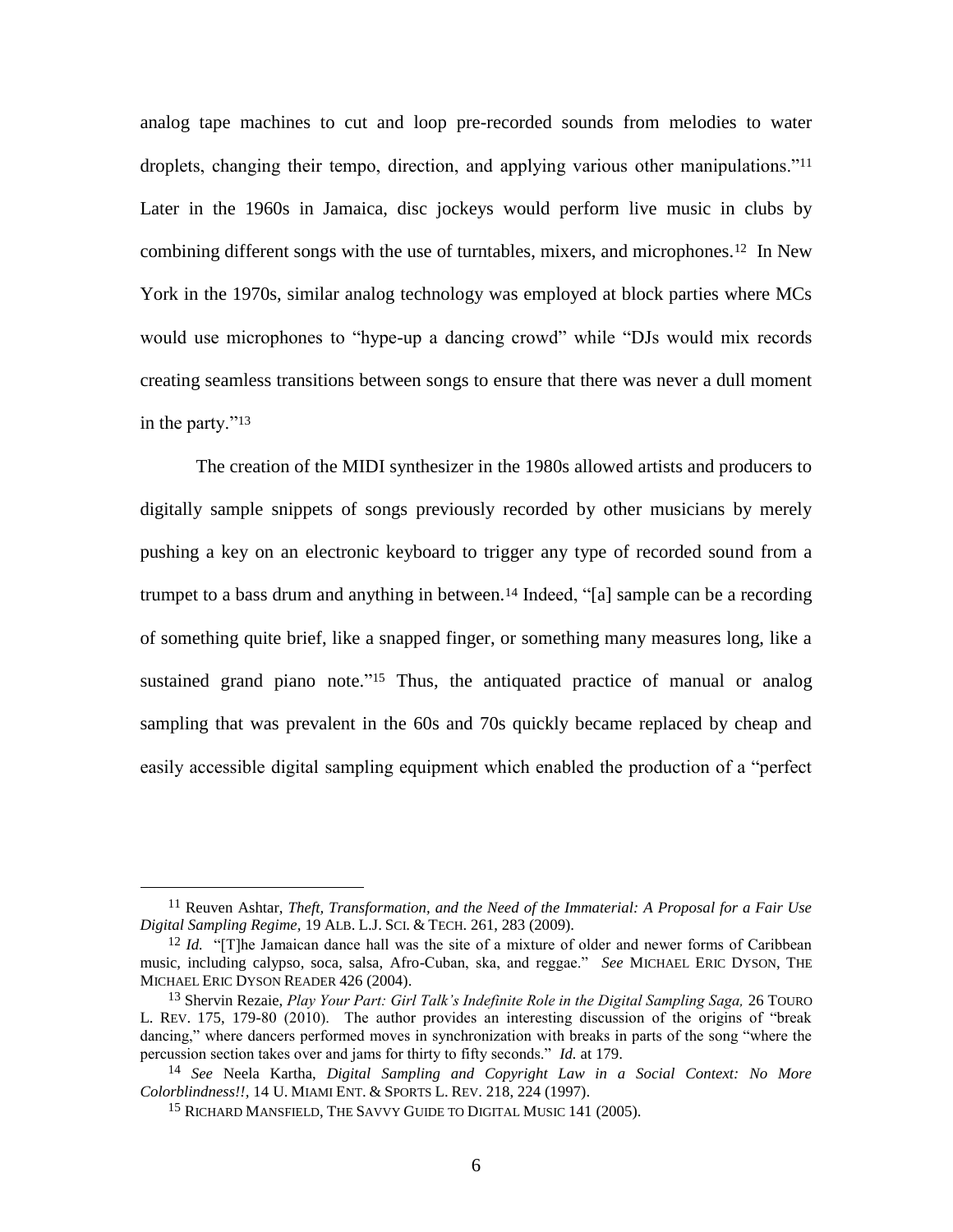reproduction that can be manipulated and inserted into a new song."<sup>16</sup> This modern sampling technology arms musicians with the ability to copy and alter the original sounds by changing their pitch and other elements; <sup>17</sup> however, because sampling cannot manipulate timbre, or the distinctive tonal quality of the underlying sounds, such sounds "invariably retain their unique qualities" when sampled.<sup>18</sup> Not surprisingly, "[t]his practice of digitally sampling sound recordings led to an increase in litigation in the 1990s, and remains a hotly contested issue today."<sup>19</sup>

# <span id="page-6-0"></span>*II. Is it Legal?: Continued Debate Over the Unauthorized Use of Digital Samples*

The overarching question regarding digital sampling continues to be the difficulty in determining the proper legal fences to construct around the ownership rights in musical sound recordings. While most legal scholars seem to concur that copyright owners should reasonably expect *some form* of protection for unauthorized sampling of their

<sup>16</sup> Somoano, *supra* note 10, at 296-97. The difference between analog and digital sound recording technology has been described as follows:

<sup>&</sup>quot;Until recently, sound recordings were made only in waveform or 'analog' form, where sound was captured through a microphone and recorded directly into the recording medium. In contrast, digital recording translates the analog sound into evenly spaced intervals or samples, which are given a binary code and recorded directly into a sampling keyboard or digital sampler. Once recorded on digital tape, the binary code can be exactly reproduced in whole or in part through the use of a digital-to-analog converter. As there is virtually no distinction to the human ear between the original and the digitally sampled copy, sampling has been deemed 'exact copying.' The digitally recorded sound can also be altered by rearranging the binary code in order to change the pitch, duration or sequence of the sound, or combining the sample with other recorded sounds. It is this process of alteration of previously recorded music that has been the focus of the majority of digital sampling disputes*.*"

*See* Margaret E. Watson, *Unauthorized Digital Sampling in Musical Parody: A Haven in the Fair Use Doctrine?,* 21 W. NEW ENG. L. REV. 469, 473 (1999).

<sup>17</sup> Mike Suppappola, *Confusion in the Digital Age: Why the De Minimis Use Test Should be Applied to Digital Samples of Copyrighted Sound Recordings,* 14 TEX. INTELL. PROP. L.J. 93, 101 (2006). *See also,*  Somoano, *supra* note 10, at 296 (explaining that "digital sampling, unlike analog sampling, allows artists to easily sample from commercially available digital media, such as compact discs, while gaining a greater ability to alter the speed, pitch, and other characteristics of a sample").

<sup>18</sup> Michael L. Baroni, *A Pirate's Palette: The Dilemmas of Digital Sound Sampling and a Proposed Compulsory License Solution*, 11 U. MIAMI ENT. & SPORTS L. REV. 65, 70 (1993).

<sup>19</sup> Somoano, *supra* note 10, at 296.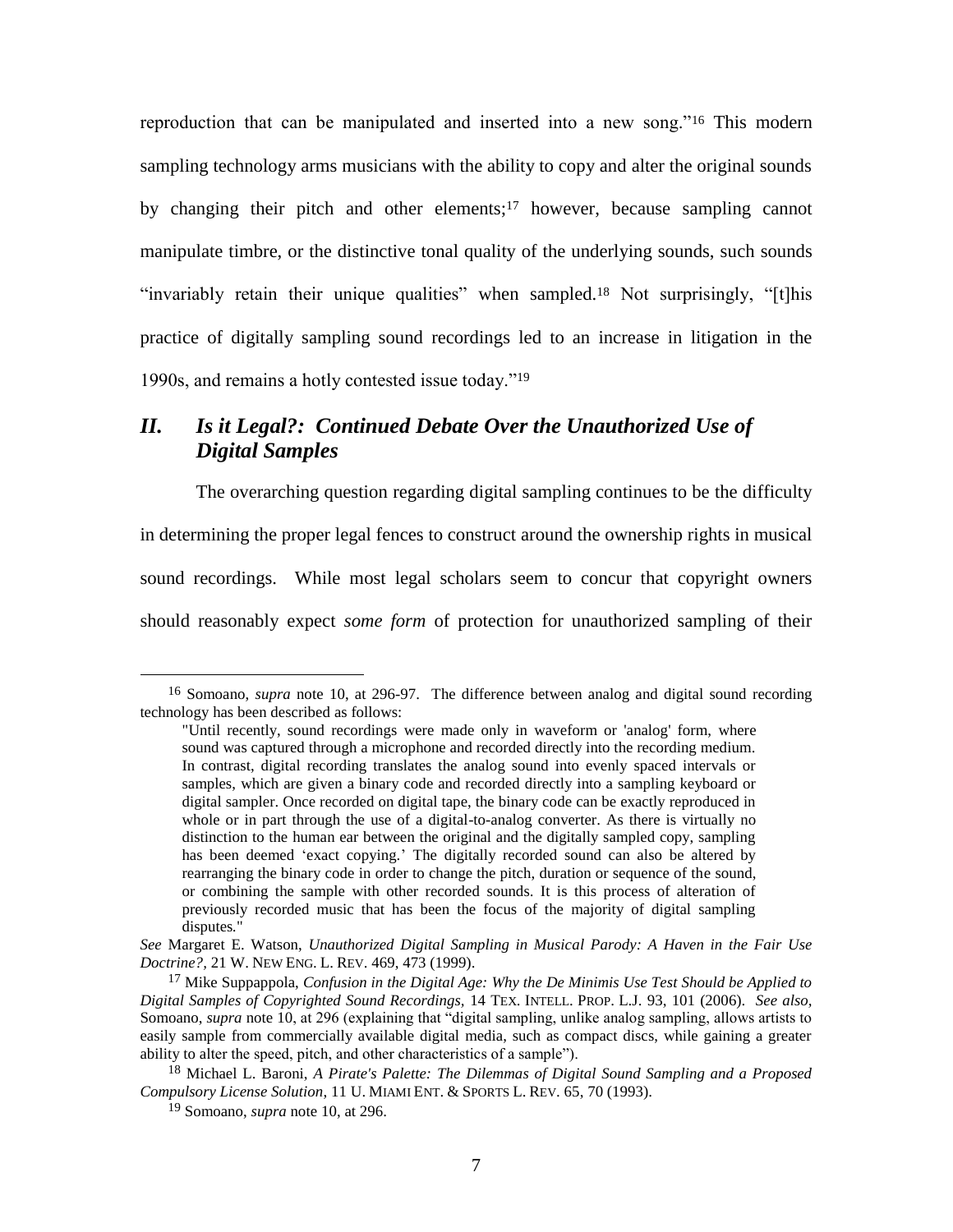sound recordings, *i.e.,* they agree that the taking and use of others' recordings is not a *per se* entitlement,<sup>20</sup> the battle lines appear to be drawn regarding the age-old, global debate over whether the "essence" of intellectual property ownership is different from the rights that imbue to the owners of tangible or real property, <sup>21</sup> which disputation becomes even more pronounced in the specific area of digital music sampling.<sup>22</sup>

Music, like real and personal property, derives value to its owner.<sup>23</sup> While determining the fair market value of Blackacre or a diamond ring may be economically discernable, "[m]usic is a hedonic product whose evaluation is based primarily on the experience it provides to a consumer rather than specific product attributes."<sup>24</sup> Indeed, "music presents us with something special that stimulates and soothes the very essence of the human spirit" and "draws out the most dynamic of human emotion," even more than

 $20$  In fact, this attitude comports with how most Americans generally regard copyright ownership of songs. In a recent poll conducted by performing rights organization Broadcast Music Incorporated, an overwhelming percentage of Americans—85% to be exact—claimed a belief that songwriters deserved to be paid for their contributions. The question asked in the poll was, 'If there was a party that wasn't compensating songwriters, do you think that would be wrong?' And the common answer to the question was, ‗Yes!' *See* John Bowe, *The Music-Copyright Enforcers,* N.Y. TIMES, Aug. 6, 2010, *avail.at* http://www.nytimes.com/2010/08/08/magazine/08music-t.html?pagewanted=1& r=1.

<sup>21</sup> Ian McClure, *Be Careful What You Wish For: Copyright's Campaign For Property Rights And An Eminent Consequence Of Intellectual Monopoly,* 10 CHAP. L. REV. 789, 791-97 (2007).

<sup>22</sup> *See, e.g.,* A. Dean Johnson, *Music Copyrights: The Need for an Appropriate Fair Use Analysis in Digital Sampling Infringement Suits*, 21 FLA. ST. U. L. REV. 135, 164 (1993) and Lauren Fontein Brandes, *From Mozart to Hip-Hop: The Impact of Bridgeport v. Dimension Films on Musical Creativity, 14 UCLA* ENT. L. REV. 93, 127 (2007) (both authors claiming that those who sample music created and owned by others should be afforded a *de minimis* defense if found liable for copyright infringement); and Joseph P. Liu, *Regulatory Copyright,* 83 N.C. L. REV. 87, 152 (2004) (arguing that the continued application of traditional fair use principles to complex sampling issues is inadequate and proposing a "flexible regulatory regime" created by Congress to enact and oversee specific industry exemptions to copyright in the area of sampling that would only be imposed when there exists "a threshold level of economic significance" with respect to defendant's taking).

 $23$  In a Supreme Court case holding that the unauthorized performance of a copyrighted musical composition in a restaurant or hotel infringes the owner's exclusive right to perform the work publicly for profit, Justice Holmes famously wrote, "If music did not pay, it would be given up." *See* Herbert v. Shanley Co., 242 U.S. 591, 595, 37 S.Ct. 232, 61 L.Ed. 511 (1917).

<sup>24</sup> H. RAGHAV RAO & SHAMBHU UPADHYAYA, INFORMATION ASSURANCE, SECURITY, AND PRIVACY SERVICES 548 (2009).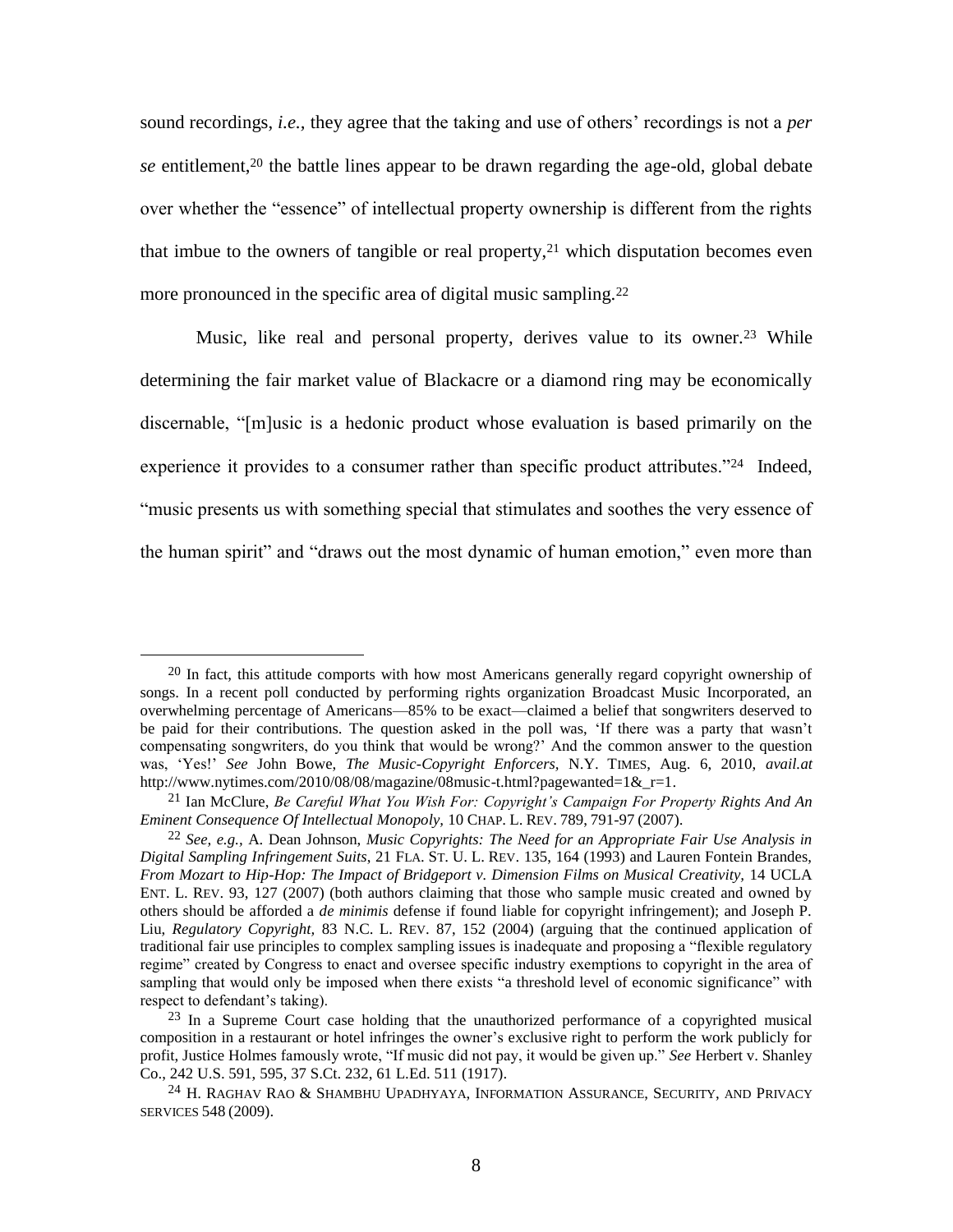other forms of copyright.<sup>25</sup> Some would argue that the value in music "relies solely on the ability of the listener to recognize the music," $26$  which philosophy is evident in fair use cases involving music such as *Campbell v. Acuff-Rose Music, Inc.* because in order to create an effective parody of a song, "the artist must take the most identifiable pieces of the song. $"27$ 

Unfortunately, it has become customary—and even modish—for copyright scholars to describe sampling as mere borrowing or referencing of previous music, akin to the age-old practice of imitating uncopyrightable musical ideas, patterns, and performance styles.<sup>28</sup> Some even go so far as to claim that because "the reservoir of [musical] artistic ingenuity has been expended, a digital sampler has *no choice* but to 'borrow' from the past."<sup>29</sup> While most legal scholars re-echo this popular "sampling" equals borrowing" mantra and "warn that the enclosure of the public domain represents a major crisis facing both the law of ideas and American culture,"<sup>30</sup> there are some—albeit,

<sup>&</sup>lt;sup>25</sup> *See* Napper, *supra* note 14, at 165-66 (acknowledging that "music has become totally enmeshed in the daily lives of Americans" and undoubtedly affects how people behave, relate to one another societally, and respond to one another on an extremely personal level); and David Munkittrick, *Music As Speech: A First Amendment Category Unto Itself?,* 62 FED. COMM. L. J. 665, 668-69 (2010) (discussing the unique function of music in society and claiming that "[a]s a protected mode of expression, music must be understood on its own terms").

<sup>26</sup> Henslee, *supra* note 21, at 686.

<sup>27</sup> *Id.*

<sup>28</sup> *See e.g.,* Jennifer R.R. Mueller, *All Mixed Up: Bridgeport Music v. Dimension Films and De Minimis Digital Sampling, 81 IND. L.J. 435, 457 (2006) ("Sample-based recording artists, like writers,* visual artists, and filmmakers, necessarily borrow from others in order to create their works‖); Lauren Fontein Brandes, *From Mozart to Hip-Hop: The Impact of Bridgeport v. Dimension Films on Musical Creativity,* 14 UCLA ENT. L. REV. 93, 100 (2007) (comparing the acts of modern musicians who borrow digital samples to classical composers who borrow themes, musical phrases, and ideas); Ashtar, *supra* note 9, at 285 ("Samplers' corpora have expanded wildly as artists borrow from sources as diverse as aboriginal music, foreign film, industrial sounds, and even press conferences"); and Matthew G. Passmore, *A Brief Return to the Digital Sampling Debate,* 20 HASTINGS COMM/ENT L.J. 833, 843 (1998) (maintaining that an artist who samples "borrows sources from the artist's experience of the surrounding world and incorporates these sources in the generation of a novel and critical artistic expression").

<sup>29</sup> Brandon G. Williams, *James Brown v. In-Frin-Jr.: How Moral Rights Can Steal the Groove,* 17 ARIZ. J. INT'L & COMP. L. 651, 653 (2000) (emphasis added).

<sup>30</sup> David Fagundes, *Crystals in the Public Domain,* 50 B.C. L. REV. 139, 140 (2009) (maintaining that ―[e]very great story has a villain, and in the story told by enthusiasts of the public domain [in copyright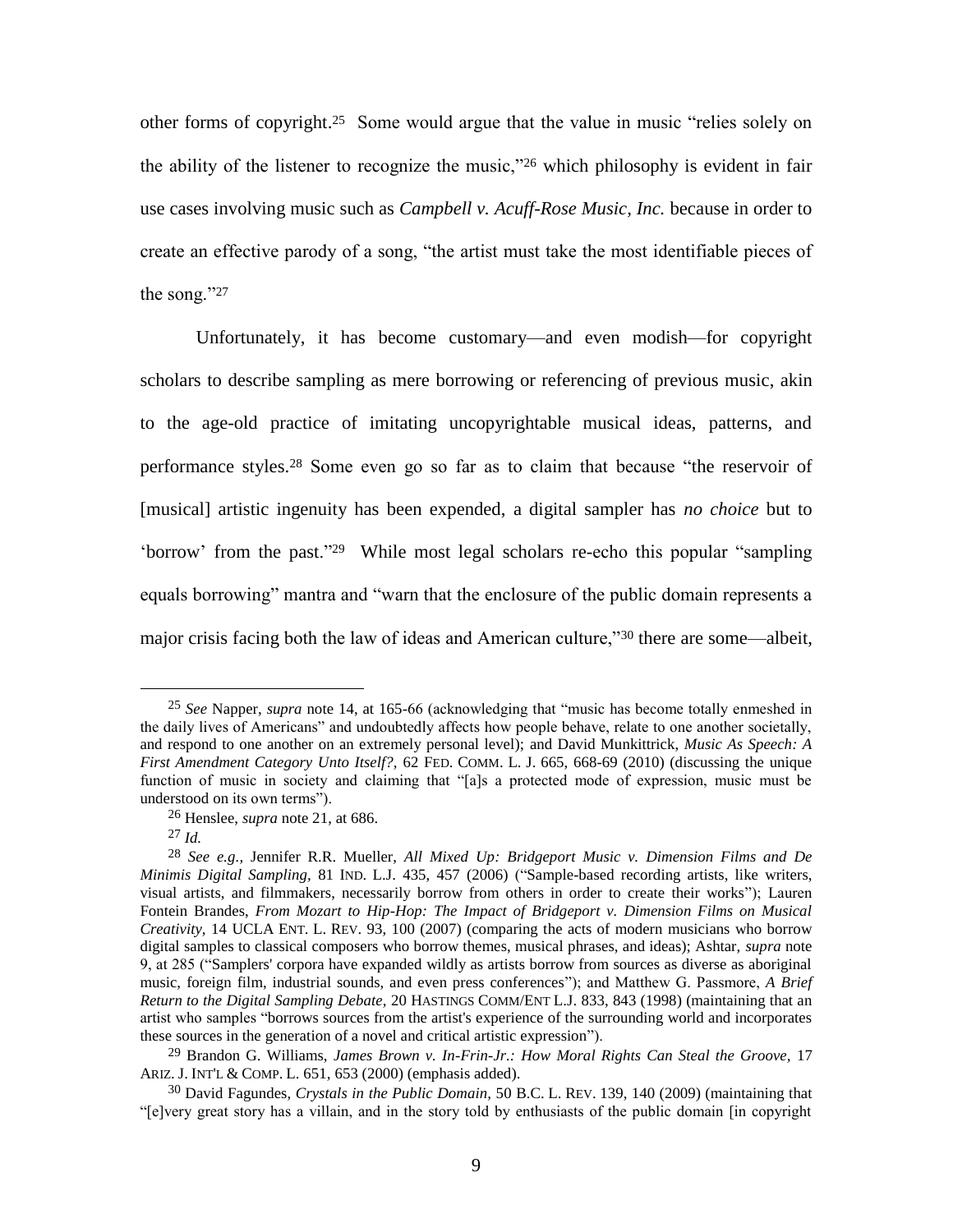a vast minority—of those who embrace the axiom that "[u]sing someone else's music without paying for it should almost never be a fair use."<sup>31</sup> In a refreshing departure from the common sampling repertoire, Michael Allyn Pote is one of the few scholars who have recently challenged the notion that sampling is mere borrowing of ideas as opposed to taking of the copyrightable expression of such ideas.32 Responding to a copyright author who claims that music "has a long history of borrowing from previous works," Pote opines that the author "fails to recognize that the extent of the borrowing is limited to the ideas of the works since more extensive borrowing, such as borrowing the actual expression, would disrupt the incentive provided to artists."33 Indeed—as Pote conveys it is well documented that modern digital technology makes "cloning," and not just mere copying, borrowing, or referencing of past music possible because the quality of the original recording is entirely preserved<sup> $34$ </sup> and, in the case of sampling, duplicated exactly into the new recording.<sup>35</sup>

While it is true that third-party non-owners of both real property and music undoubtedly find value in these commodities owned by others, the law protects that value much more narrowly than that derived by the owners/creators. When the owner of a

law], that villain is property"). *See also* Lea Shaver & Catarina Spanga, *The Right to Take Part in Cultural Life: On Copyright and Human Rights,* 27 WIS. INT'L L.J. 637, 637, 640 (2010). The authors state that ―[f]or over a decade, legal scholars and public interest advocates have endeavored to defend creative and communicative liberty against efforts at excessive control through copyright." They also maintain that states wishing to ensure that all of their citizens have the fundamental "right to take part in cultural life" have "a legal obligation to ensure that their intellectual property frameworks do not provide excessive protections at the expense of cultural participation").

<sup>31</sup> William Henslee, *You Can't Always Get What You Want, But If You Try Sometimes You Can Steal It And Call It Fair Use: A Proposal To Abolish The Fair Use Defense For Music,* 58 CATH. U. L. REV. 663, 692-93(2009).

<sup>32</sup> *See* Michael Allyn Pote, *Mashed-Up in Between: The Delicate Balance of Artists' Interests Lost Amidst the War on Copyright,* 88 N.C. L. REV. 639, 667-69 (2010).

<sup>33</sup> *Id.*

<sup>34</sup> *See* STEVEN BROWN & ULRIK VOLGSTEN, MUSIC AND MANIPULATION: ON THE SOCIAL USES AND SOCIAL CONTROLS OF MUSIC 340 (2006).

<sup>&</sup>lt;sup>35</sup> Pote, *supra* note 32, at 668 (a digital sample copies the "exact expression" as fixed in the original sound recording).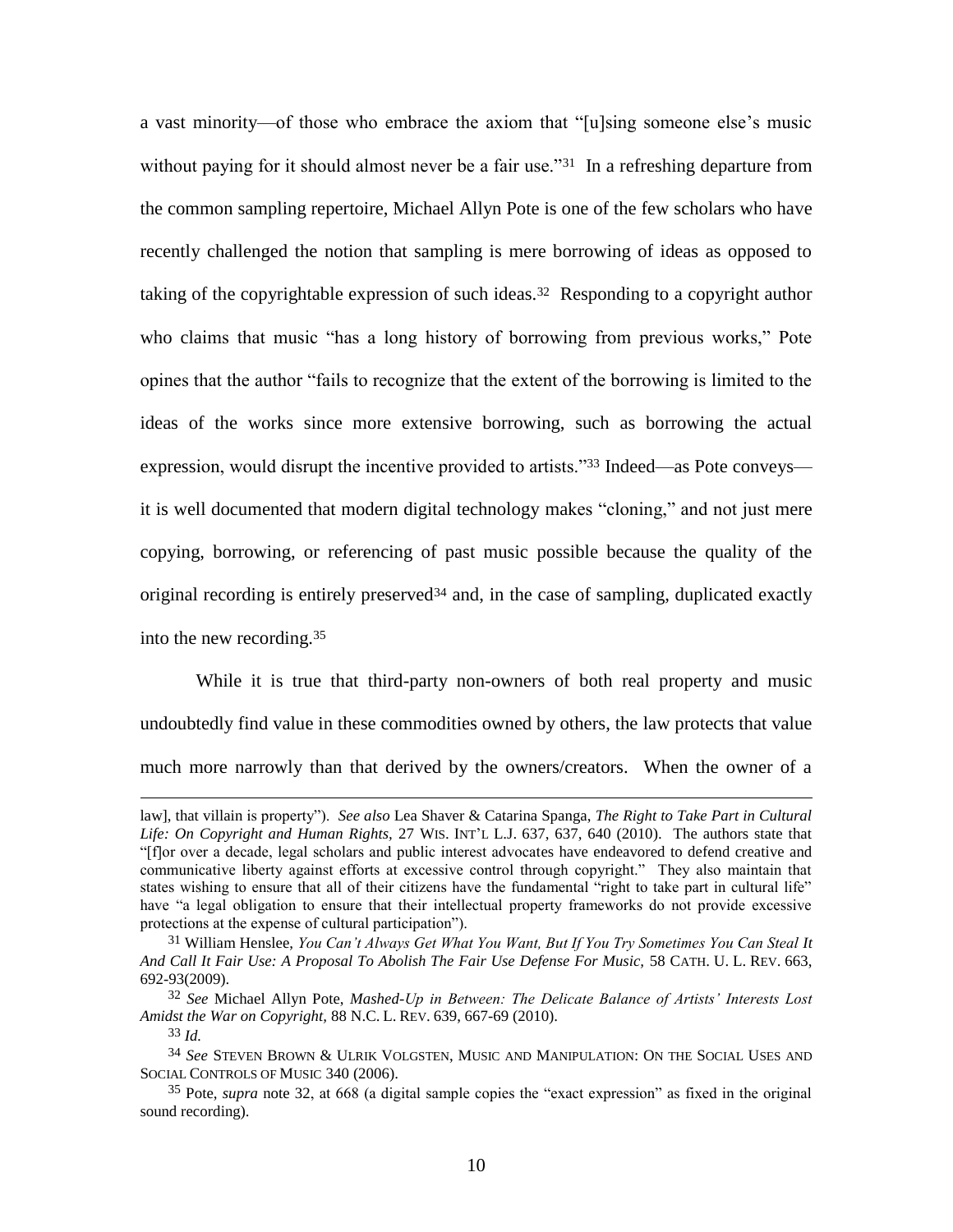piece of real property purchases title in that tract of land he justifiably expects that he will be provided with legal rights that allow him to exclude all others from that land with few exceptions, such as necessity or eminent domain. Similarly, when the author of a song creates a copyrightable work, he operates under the premise that the law will protect him from unauthorized third-party use of that song with few exceptions, such as fair use. The challenge faced by courts in interpreting digital sampling cases is to create parameters around the specific uses of sound recordings which owners of such works should reasonably expect to be exclusive to them versus when owners should bow to the unlicensed, unremunerated uses of third parties who are not authors of such works.

An understanding of the complexities of this task begins with an analysis of the legal protections of sound recordings offered in the United States and Germany, as well as the exceptions to such rights. In recognition that sampling can neither be dismissed as merely an innocent practice of imitation nor authorized without legal scrutiny as a tool of entitlement for new musicians or genres of music, courts like *Bridgeport Music* and *Kraftwerk* continue to closely scrutinize the practice of unauthorized sampling.

#### <span id="page-10-0"></span>*III. The State of the Law Protecting Samples as Sound Recordings*

Sound recordings are not recognized by the same legal doctrines in the United States and Germany. The fundamental differences between the legal regimes that protect copyright in the United States (the "common law" system) and Germany (the "civil law" system) can be understood by studying the philosophical backdrop that existed in the seventeenth century when protection of creative works was shifting "from a sovereign privilege to a statutory right."36 The first school of thought that emerged during this

<sup>36</sup> Laura A. Pitta, *Economic and Moral Rights Under U.S. Copyright Law: Protecting Authors and Producers in the Motion Picture Industry,*12-WTR ENT. & SPORTS LAW 3, 3 (1995).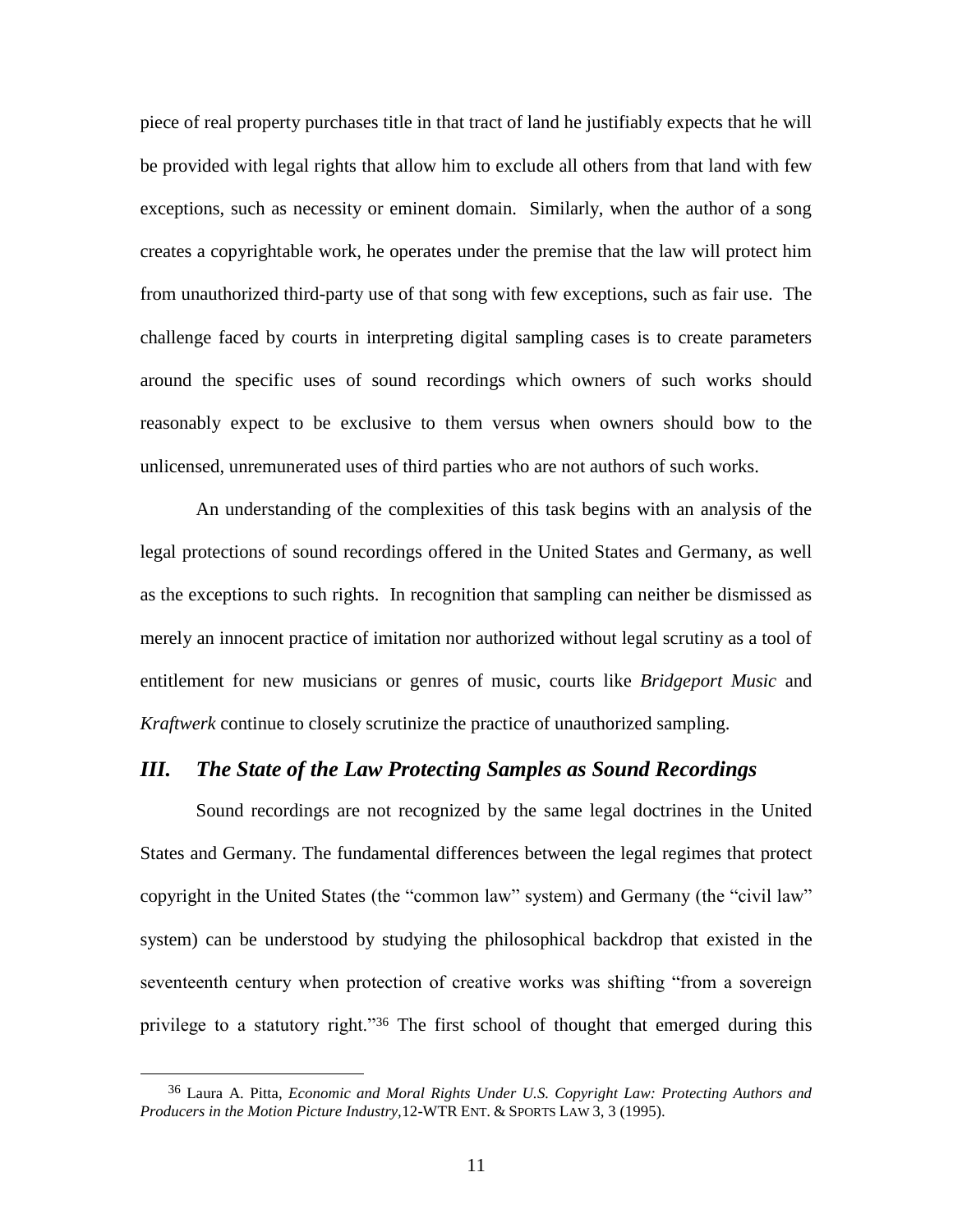period in the civil law countries—especially France and Germany—was centered around natural law theory, which advanced the notion that because authors invested creativity in their works, the works should belong to them, and rights in the works should extend to their economic interest as well as their *personal* interest. 37

Also known as the artists' rights or *droit d'auteur* copyright system, "the artist's personality is of foremost importance and is the essence of the relationship between the artist and his work. The relationship is not based on the end result--i.e., the work of art- but on the materialization of the artist's personality in his creation."<sup>38</sup> Some have described these rights as "moral" rights or "human rights" because they protect the individual traits found in an author's work as well as a dimension of that creation that reflects something over and above the artist's desire to earn an income from the pecuniary exploitation of his or her work.<sup>39</sup> Artists' moral rights include (1) attribution, or the right to either claim or disclaim credit for creating a work; (2) integrity, or the right to ensure that the work is not changed absent consent of the artist; (3) publication, or the right to conceal the work from the public until the artist determines it to be satisfactory; and (4) retraction, or the right to renounce authorship of a work and withdraw its public display or dissemination.<sup>40</sup>

As the artists' rights rationale was forming mainly on the European continent, the common law was developing in a different way in other countries. When codifying rights to authors, common law countries like the United States and the United Kingdom

<sup>37</sup> *Id.* (Emphasis added.)

<sup>38</sup> W.W. Kowalski, *A Comparative Law Analysis of the Retained Rights of Artists,* 8 VAND. J. TRANSNAT'L L. 1141, 1146-47 (2005).

<sup>39</sup> Aurele Danoff, *The Moral Rights Act of 2007: Finding the Melody in the Music,* 1 J. BUS. ENTREPRENEURSHIP & L. 181, 183 (2007).

<sup>40</sup> *Id.*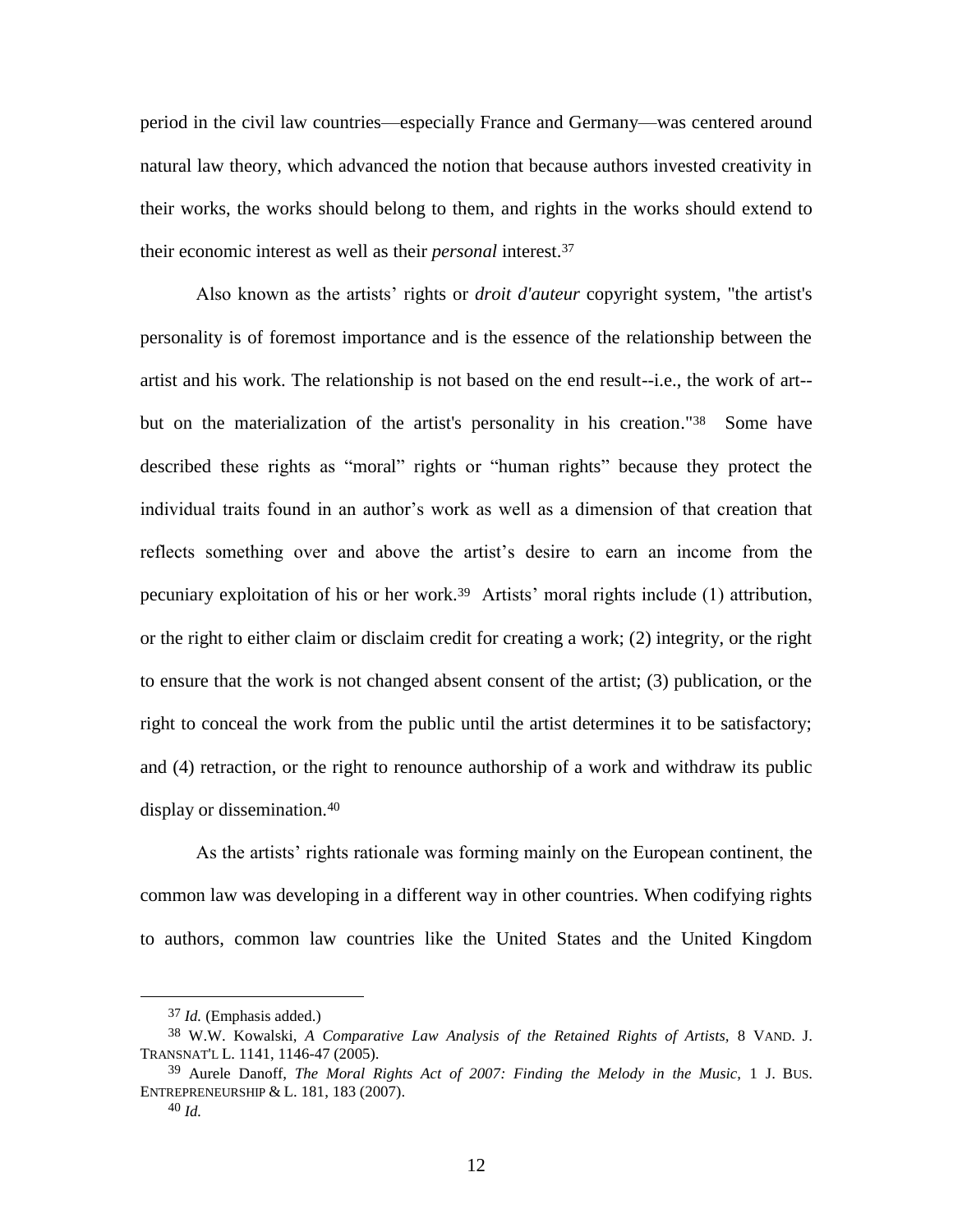replaced natural law by providing authors with only limited economic protection in the form of an exclusive reproduction right for a limited time, the purpose of which "was to protect the economic rights held by creators or publishers who purchased the original creator's rights. Thus, creators relinquished all rights in a work (unless otherwise contractually agreed) in exchange for pecuniary recompense." $41$  Copyright law codified pursuant to this theory, thus, recognizes the creation of the work mainly as an aspect of property or an "enrichment of the artist as a result of his work."42 As discussed in more detail below, these philosophies shaped the ways in which differing legal protection of sound recordings have developed, and continue to develop, in the United States and Germany.

#### **A. The United States: Copyright Protection for Sound Recordings**

<span id="page-12-0"></span>Copyright protection for owners of musical works, including sound recordings, is derived from the United States Constitution, which provides Congress with the enumerated power "[t]o promote the Progress of Science and useful Arts, by securing for limited Times to Authors and Inventors the exclusive Right to their respective Writings and Discoveries.<sup>743</sup> In apparent recognition that copyright rights are best structured by providing exclusive and well-delineated privileges to authors of original works, each version of the Copyright Act enacted by Congress throughout history has been drafted with the assumption that authors will be incentivized to create works for the enjoyment of the public only when the law "provide<sup>[s]</sup> copyright owners with a clear baseline right to exclude non-paying members of society from using the work in ways that the Copyright Act specifically sets out" in order to "facilitate consensual transfers of clearly defined

<sup>41</sup> Pitta, *supra* note 33, at 3*.*

<sup>42</sup> Kowalski, *supra* note 35, at 1147.

<sup>43</sup> U.S. Const. art. I, § 8, cl. 8.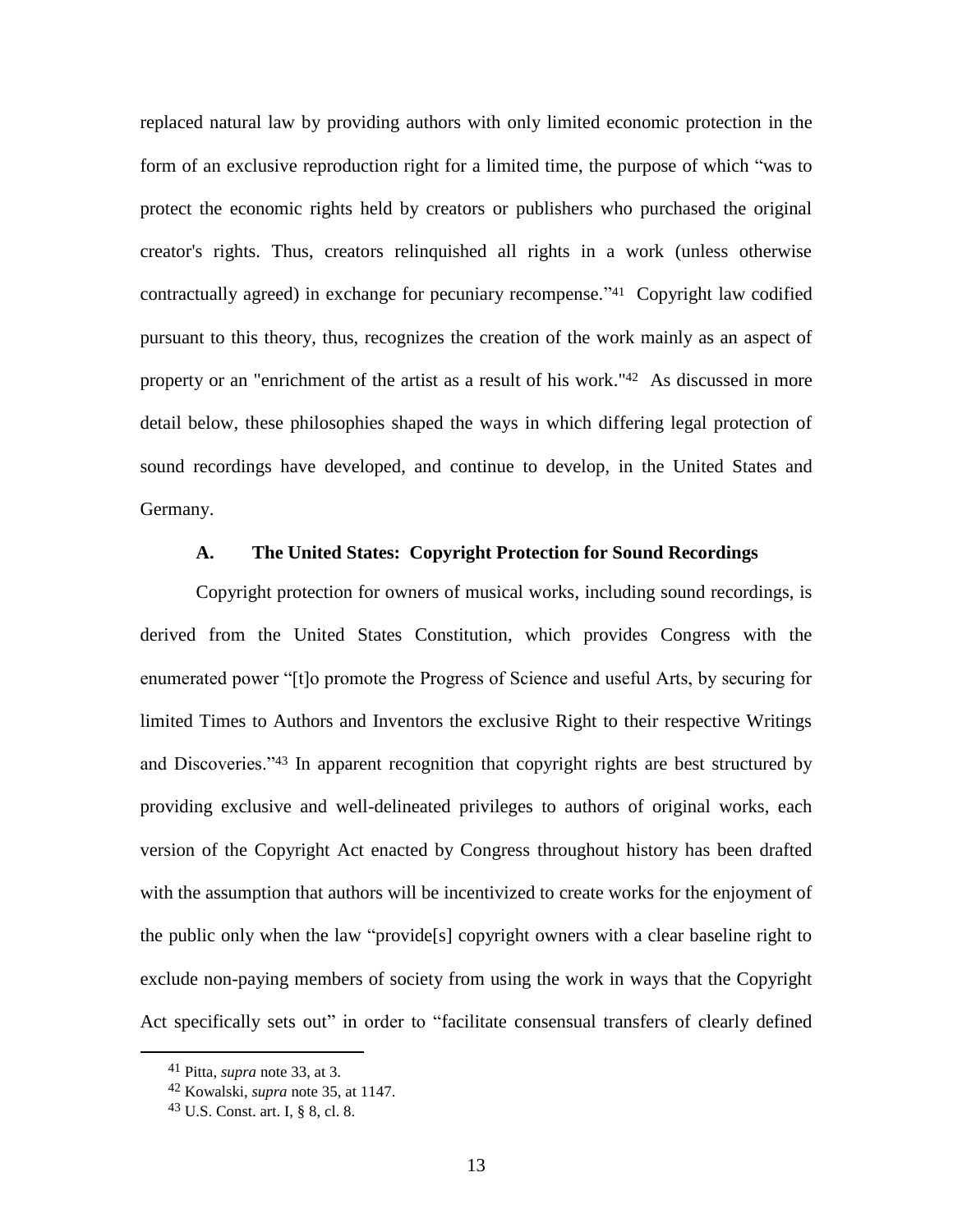entitlements in literary and artistic works for payment."<sup>44</sup> In other words, copyright law in the United States has historically been concerned with setting delineated boundaries (or "good fences") around the rights of creators of original works.45 As such, the Copyright Act protects original works as property of the copyright owner

―…in the form of a Coasean bargain, to allow market transactions to occur. The idea behind statutorily-recognized property rights in literary and artistic works is a manifestation of classical law and economic thought on cost-benefit forms of legal analysis--in order to encourage authorship and increase public welfare, authors must be paid with exclusive rights for their work. This payment encourages authors to create and commercialize their works on the market. The assumption behind a law and economics approach to the copyright system is that an author will only decide to create a work when the author is assured that the expected market revenue from sale of the work exceeds his cost of expression."46

The first Copyright Act enacted by Congress to implement the constitutional

mandate did not protect music at all; the intellectual products that qualified for protection,

instead, included only books, maps, and charts.<sup>47</sup> For the first time in history, musical

<sup>44</sup> Alina Ng, *When Users Are Authors: Authorship in the Age of Digital Media,* 12 VAND. J. ENT. & TECH. L. 853, 855 (2010).

<sup>45</sup> *See, e.g.,* Fogerty v. Fantasy, Inc., 510 U.S. 517, 517-18 (1994) ("Because copyright law ultimately serves the purpose of enriching the general public through access to creative works, it is peculiarly important that the law's boundaries be demarcated as clearly as possible"); and Lotus Development Corp. v. Borland Intern., Inc., 140 F.3d 70, 75 (Mass. 1998) ("When close infringement cases are litigated, copyright law benefits from the resulting clarification of the doctrine's boundaries").

<sup>46</sup> *Id. See also,* Tom Braegelmann, *Copyright Law in and Under the Constitution: The Constitutional Scope and Limits to Copyright Law in the United States in Comparison With the Scope and Limits Imposed by Constitutional and European Law on Copyright Law in Germany,* 27 CARDOZO ARTS & ENT. L.J. 99, 104 (2009) (maintaining that statements made by George Washington and other framers of the constitution ―indicate that the Copyright Clause was intended to engender a marketplace in writings‖); and Jeffrey F. Kersting, *Singing a Different Tune: Was the Sixth Circuit Justified in Changing the Protection of Sound Recordings in Bridgeport Music, Inc. v. Dimension Films:?,* 74 U. OF CINCINNATI L. REV. 663, 667 (2005) ("The natural rights view treats an individual's intellectual creations with the same protections and rights as tangible, physical property").

<sup>47</sup> James H. Napper, III, *Life as Art: How Technology and the Infusion of Music Into Daily Life Spurred the Sound Recordings Act of 1971,* 12 TUL. J. TECH. & INTELL. PROP. 161, 166 (2009). For an informative discussion of the expansion of the coverage of copyright law in both the U.K. and the U.S. from the Statute of Anne to the present century, *see* Lionel Bently, *The Author: From Death Penalty to Community Service, 20th Annual Horace S. Menges Lecture,* 32 COLUM. J.L. & ARTS 1, 6-8 (2008).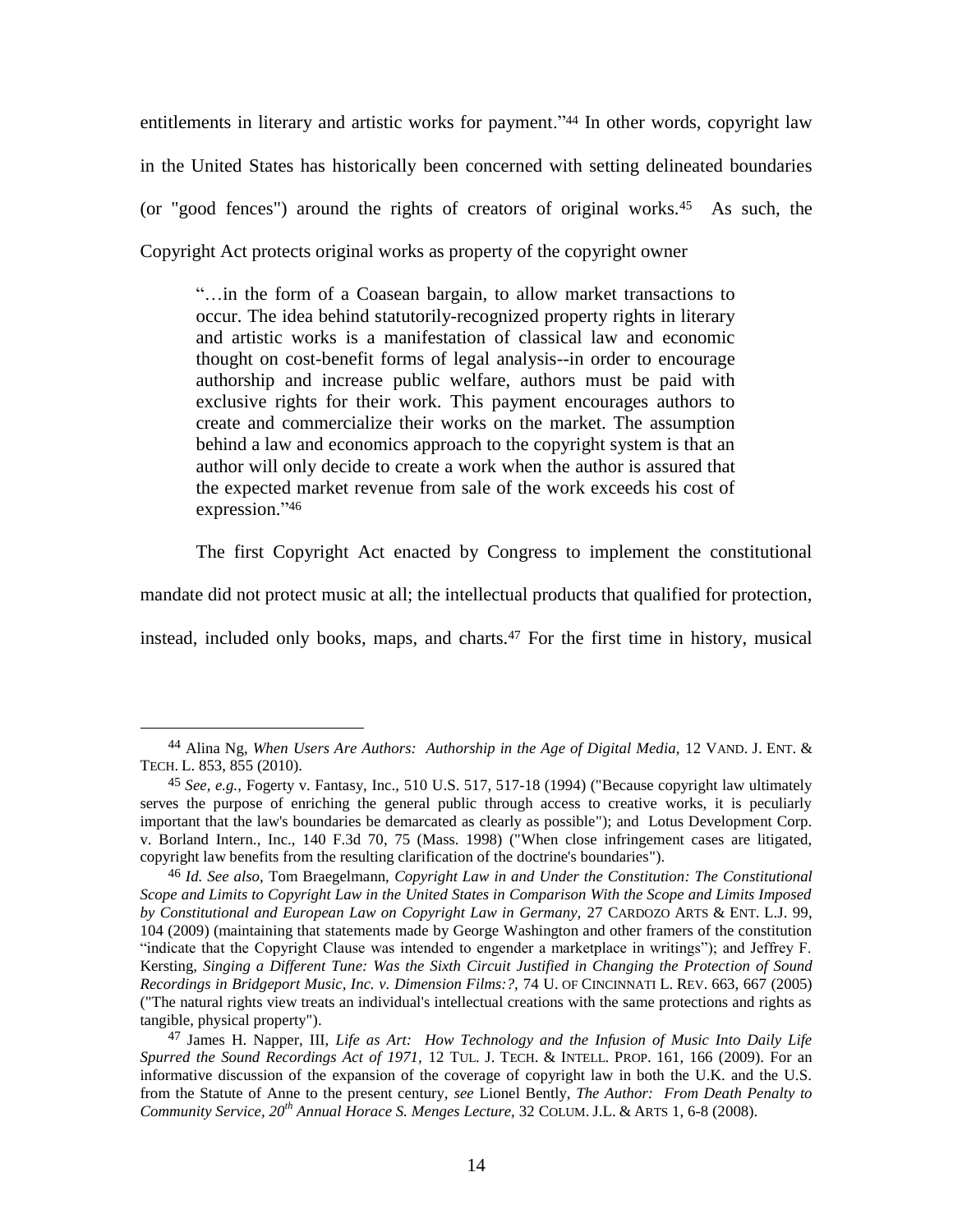works were granted copyright protection under the first revision of copyright in 1831.<sup>48</sup> In its current version, the Copyright Act of 1976 protects various categories of works, including musical compositions and sound recordings.<sup>49</sup>

It is essential to comprehend the fundamental differences between these two types of copyright protection granted to musical works in order to understand the evolution of sampling jurisprudence in the United States. The difficult problem for samplers is that any time they reproduce and/or distribute copies of a musical work they create that contains a sampled portion neither initially created nor owned by them, multiple clearances will be necessary because two separate copyrights are implicated: the first in the sound recording itself, and the second in the composition.50 One author has described the difference between the two copyrights as follows:

"The copyright in a sound recording is distinct from the copyright in the musical composition that may be embodied in the sound recording. The musical composition is what most of us think of as the song. The song exists independent of any particular recording of the song; consequently, there can be a number of different sound recordings of the same song by different recording artists. In most cases, a recorded CD therefore involves two copyrights, one covering the musical composition and one covering the sound recording."<sup>51</sup>

<sup>48</sup> Napper, *supra* note 39, at 166.

<sup>49</sup> Works of authorship protected by copyright include the following categories: (1) literary works; (2) musical works, including any accompanying words; (3) dramatic works, including any accompanying music; (4) pantomimes and choreographic works; (5) pictorial, graphic, and sculptural works; (6) motion pictures and other audiovisual works; (7) sound recordings; and (8) architectural works. *See* 17 U.S.C. §102(a)(1)-(8) (2006). For a discussion of the protection of sound recordings, specifically, *see also* H.R. Rep. No. 1476, at 56 (1976).

<sup>50</sup> The Copyright Act distinguishes between "musical works, including any accompanying words" and "sound recordings" for purposes of copyrightable subject matter. 15 U.S.C.  $\S$  102(a)(1), (7) (2006). Therefore, "[w]hen a copyrighted song is recorded on a phonorecord, there are two separate copyrights: one in the musical composition and the other in the sound recording." T.B. Harms Co. v. Jem Records, Inc., 655 F. Supp. 1575, 1576 n.1 (D.N.J. 1987).

<sup>51</sup> Eric Charles Osterberg, *Should Sound Recordings Really be Treated Differently Than Other Copyrighted Works? The Illogic of Bridgeport v. Dimension Films,* 53 J. Copyright Soc'y U.S.A. 619, 620 (2006).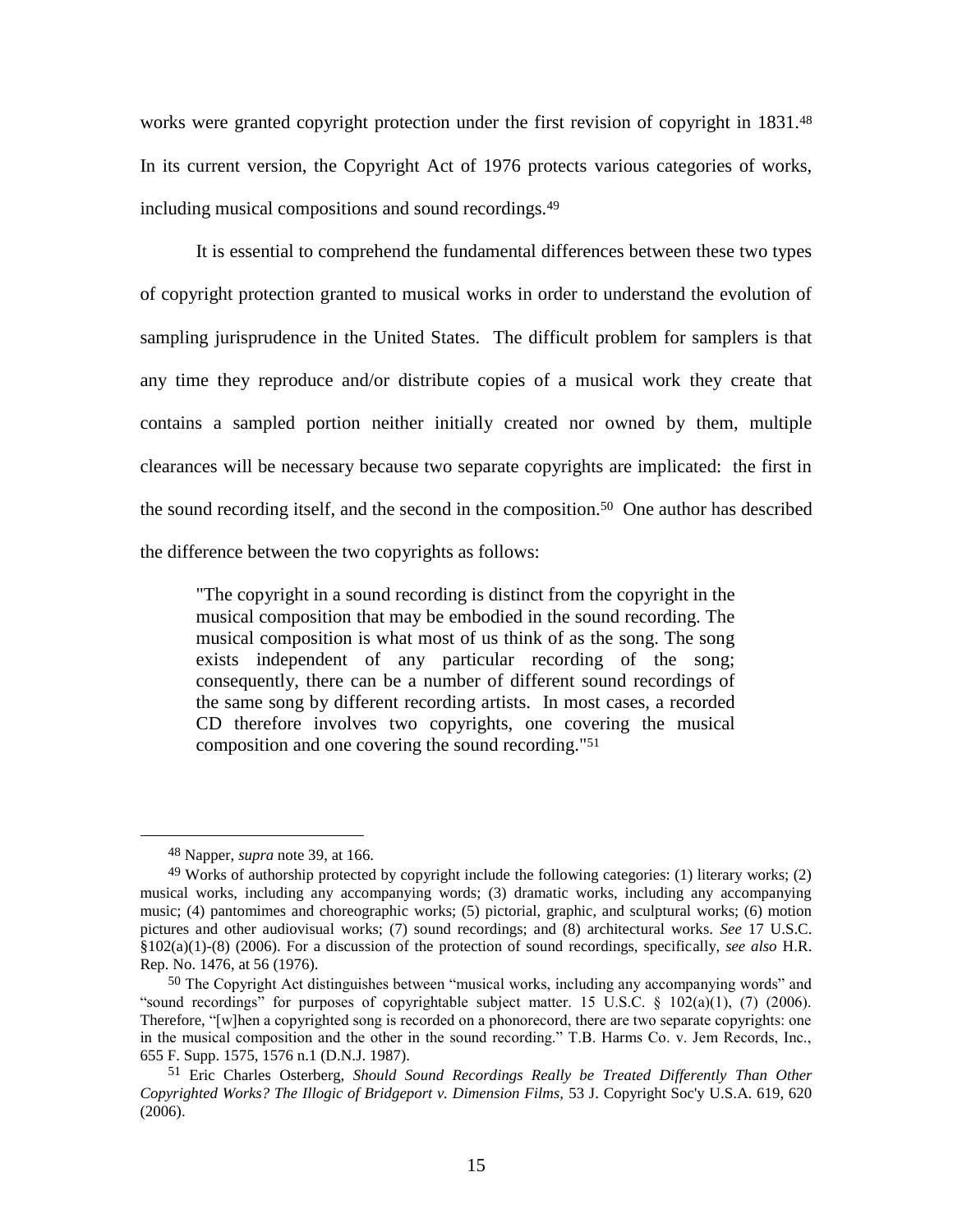Moreover, when a copyright is extended to a sound recording, it is thought to encompass both the contributions of the particular artist(s) performing the composition whose creativity is captured in the resultant recording, as well as the contributions of those responsible for capturing, processing, mixing, and engineering the final recording, *e.g.,* the producers and music engineers who work with the artists in the recording studio and make creative choices during the recording process.<sup>52</sup> Because "the level of creativity required for copyright protection may result from the way a piece of music is performed or from the way a (natural) sound is recorded by the producer of the record, or both," it has been routinely held in music cases that even short parts of music consisting of only a few notes played in a characteristic style will be determined to possess the requisite originality required by copyright law.53 Ironically, most consumers who ultimately purchase commercial copies of the recording will "deem the designated artist the sole creator, and some recording artists would happily agree"; however, because producers and engineers often control the recording session, those who play such roles in the creation of the recording also have colorable claims of copyright authorship.<sup>54</sup>

To complicate matters even further for the sampling artist, the musician who is the original author of the sampled song has the ability to assign, transfer, or convey any of the rights associated with copyright ownership. <sup>55</sup> In fact, the standard modern

<sup>52</sup> Kersting, *supra* note 46, at 668.

<sup>53</sup> Apel, *supra* note 8, at 334.

<sup>54</sup> Mark H. Jaffe, *Defusing the Time Bomb Once Again--Determining Authorship in a Sound Recording,* 53 COPYR. SOC'Y U.S.A. 139, 142 (2006). The author notes the fact that a host of other contributors who participate in the recording process, such as session musicians and back-up singers, are not considered "authors" for purposes of copyright since as a condition to their participation they usually are required to sign written contracts declaring that they have no rights as such. *Id.* at 140-42.

 $55$  17 U.S.C. §201(d). (The law allows a copyright holder to transfer ownership "in whole or in part by any means of conveyance or by operation of law"). *See PETER K. YU*, INTELLECTUAL PROPERTY AND INFORMATION WEALTH: COPYRIGHT AND RELATED RIGHTS 173 (2007) (observing that "[t]he music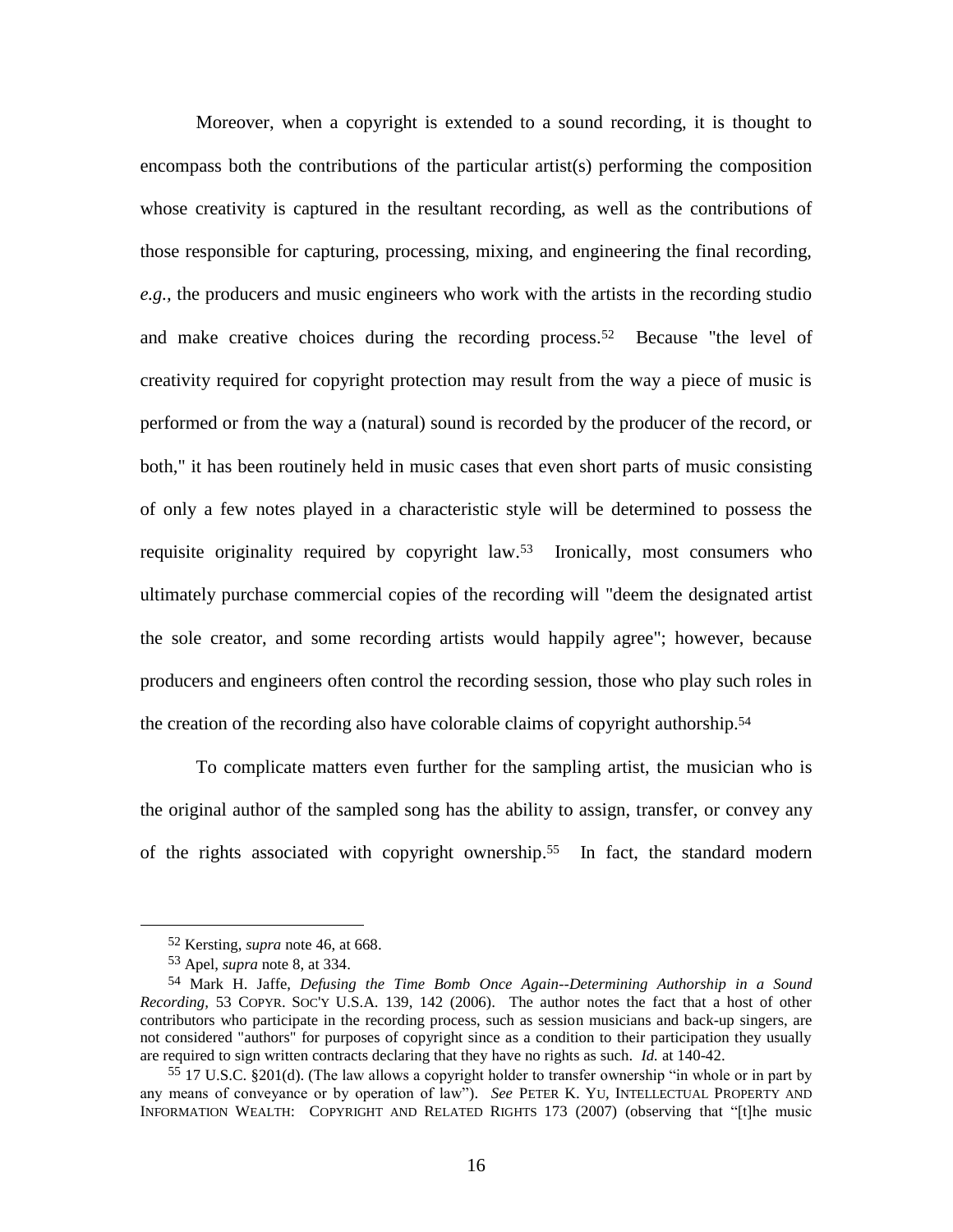recording agreement will include an assignment of all the recording musician's original copyright rights in exchange for the capital investment made by the record company and the many creative and economic contributions it invariably makes to the finished product.56 The irony that results from this phenomenon is that, while the primary responsibility to clear and pay for samples is placed on the artist pursuant to the recording agreement, "the artist does not even collect when her song is sampled because the owner of the copyright in the sound recording is usually the record company, and the owner of the musical composition is usually the publishing company."<sup>57</sup>

Regardless of the form taken by a creative work, musical or otherwise, copyright protection will subsist in "original works of authorship fixed in any tangible medium of expression, now known or later developed, from which they can be perceived, reproduced, or otherwise communicated, either directly or with the aid of a machine or device."<sup>58</sup> As such, upon the creation of every sound recording, the artist and the producer are acknowledged as having made "authorial contributions" which qualify for protection under the Act.<sup>59</sup> Once a work is created, the copyright in such work will vest initially in the author of the work."<sup>60</sup> If there are many authors to a work—which is often

60 *Id.* §201(a).

industry is characterized by dual layers of copyright owners, and each of those copyright owners is granted multiple rights").

<sup>56</sup> David Dante Troutt, *I Own, Therefore I Am: Copyright, Personality, and Soul Music in the Digital Commons,* 20 FORDHAM INTELL. PROP. MEDIA & ENT. L.J. 373, 423 (2010). *See also,* Michael P. Ryan, 10 CARDOZO J. INT'L & COMP. L. 271, 289-90 (2002) (noting the economic realities that exist in the music business, particularly that a substantial percentage of music products invested in by record companies never turn a profit and that "recording a music CD most often fails to bring a respectable return on investment even under an effective copyright system").

<sup>57</sup> Kartha, *supra* note 14, at 234-35. The author goes on to note the expensive, time consuming, and often *ad hoc* processes employed by record companies to clear samples, including the fact that most record companies go out of their way to get permission from the sampled artists who do not even own copyrights in the song "because if the resulting usage is offensive to the sampled artist, it may cause a rift in their relationship, and record companies want to avoid this." *Id.*

<sup>58</sup> 17 U.S.C. §102(a).

<sup>59</sup> *See* Bently, *supra* note 25, at 93.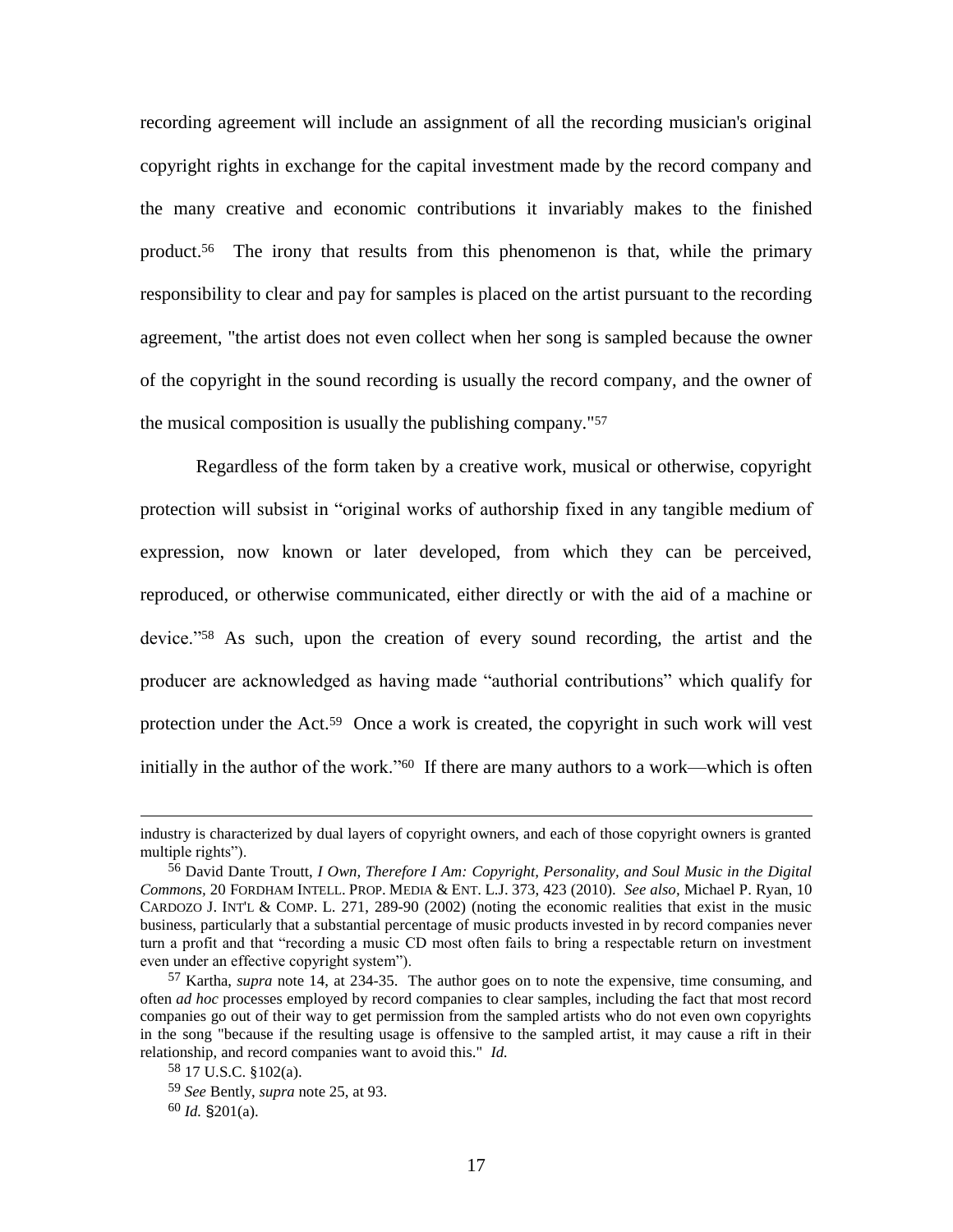the case when musical works are created—the copyright will vest in all of the authors, making them joint owners of the work with co-ownership rights.<sup>61</sup> Such rights include the "exclusive" ability of the copyright owner to use and to authorize the use of his work in various ways. Section 106 of the Act provides owners of copyrights in most works the exclusive right to reproduce the copyrighted work in copies or phonorecords, to prepare derivative works based upon the copyrighted work,<sup>62</sup> to distribute copies or phonorecords of the copyrighted work to the public by sale or other transfer of ownership, or by rental, lease, or lending, to perform the work publicly, and to display the work publicly.<sup>63</sup> On the other hand, with respect to copyrights in sound recordings, which the Act defines as "works that result from the fixation of a series of musical, spoken, or other sounds,"<sup>64</sup> the Act only confers the limited rights of reproduction, preparation of derivative works, and

<sup>61</sup> *Id.* 

 $62$  The Copyright Act defines a derivative work as "a work based upon one or more preexisting works." See 17 U.S.C. §101. Examples of derivative works include, *inter alia*, a "translation," a "musical arrangement," and most relevant for the purposes of this article, a "sound recording." *See* Melville Nimmer, NIMMER ON COPYRIGHT  $\S 2.10[A]$  n.8 ("A sound recording is a derivative work in relation to the musical work recorded therein, just as a motion picture is a derivative work in relation to the novel or screenplay upon which it is based").

 $63$  "Subject to sections 107 through 122, the owner of copyright under this title has the exclusive rights to do and to authorize any of the following:

<sup>(1)</sup> to reproduce the copyrighted work in copies or phonorecords;

<sup>(2)</sup> to prepare derivative works based upon the copyrighted work;

<sup>(3)</sup> to distribute copies or phonorecords of the copyrighted work to the public by sale or other transfer of ownership, or by rental, lease, or lending;

<sup>(4)</sup> in the case of literary, musical, dramatic, and choreographic works, pantomimes, and motion pictures and other audiovisual works, to perform the copyrighted work publicly;

<sup>(5)</sup> in the case of literary, musical, dramatic, and choreographic works, pantomimes, and pictorial, graphic, or sculptural works, including the individual images of a motion picture or other audiovisual work, to display the copyrighted work publicly; and

<sup>(6)</sup> in the case of sound recordings, to perform the copyrighted work publicly by means of a digital audio transmission."

*See* 17 U.S.C. § 106.

<sup>64</sup> 17 U.S.C. §101.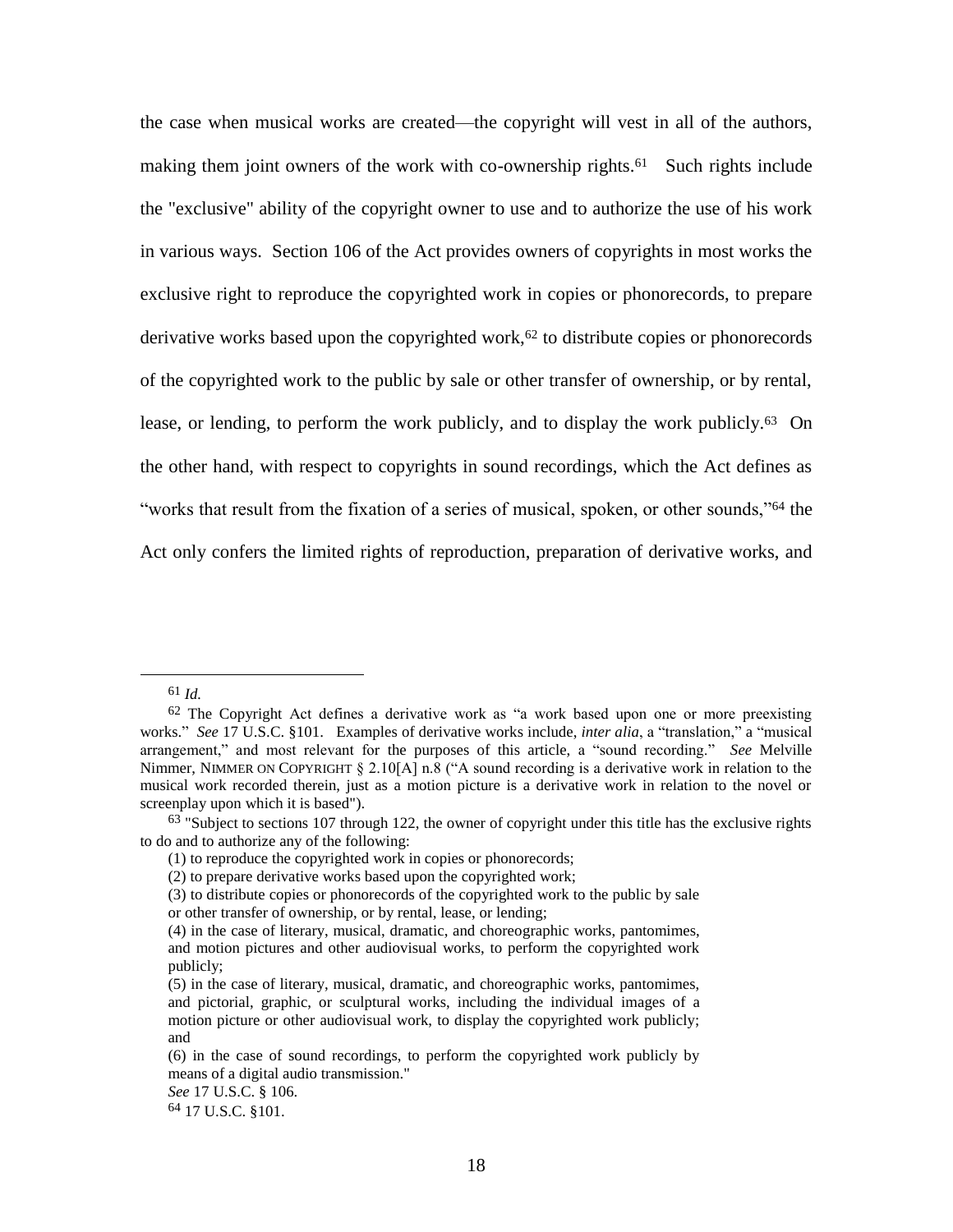distribution of copies; a performance right is explicitly not provided to sound recordings.<sup>65</sup>

In order to comprehend why sound recordings have more limited rights than those granted to other types of works protected by copyright, it is essential to trace the congressional history of such protection. Until 1972, sound recordings were not protected under federal copyright law, even though the underlying musical compositions that were invariably "embedded" in recordings recording *were* subject to copyright.<sup>66</sup> This resulted in the anomaly that songwriters would receive all the benefits of federal copyright protection for their songs; however, neither the recording artists, producers, nor the record company would obtain such benefits, and instead would be forced to rely on state copyright protection.<sup>67</sup>

Due to the growing concern in the music industry over rampant acts of record piracy and unauthorized duplication of musical works in the wake of the invention of the audio tape recorder, Congress enacted the Sound Recording Act of 1971, which extended copyright rights to sound recordings, now codified in the existing Copyright Act in Section 114.<sup>68</sup> The pertinent provisions of Section 114 are as follows:

(a) The exclusive rights of the owner of copyright in a sound recording are limited to the rights specified by clauses  $(1)$ ,  $(2)$ ,  $(3)$  and  $(6)$  of section 106, and do not include any right of performance under section 106(4).

 $\overline{a}$ 

67 *Id.* [ADD BLURB ABOUT DIFFERENCES B/T FED CR AND STATE CR PROTECTION]

<sup>65</sup> 17 U.S.C. §114(a).

<sup>66</sup> Jaffe, *supra* note 56, at 144.

<sup>68</sup> Andrew W. Peterson, *To Bootleg or Not to Bootleg? Confusion Surrounding the Constitutionality of the Anti-Bootlegging Act Continues,* 58 OKLA. L. REV. 723, 727 (2005). *See also,* 17 U.S.C. §102(a)(7) (adding sound recordings as a category of works protected by copyright); Sound Recording Act of 1971, Pub. L. No. 92-140, 85 Stat. 391 (1974) (amending the Copyright Act to provide for the creation of a limited copyright in sound recordings for various purposes, including protection against unauthorized duplication and piracy of sound recordings).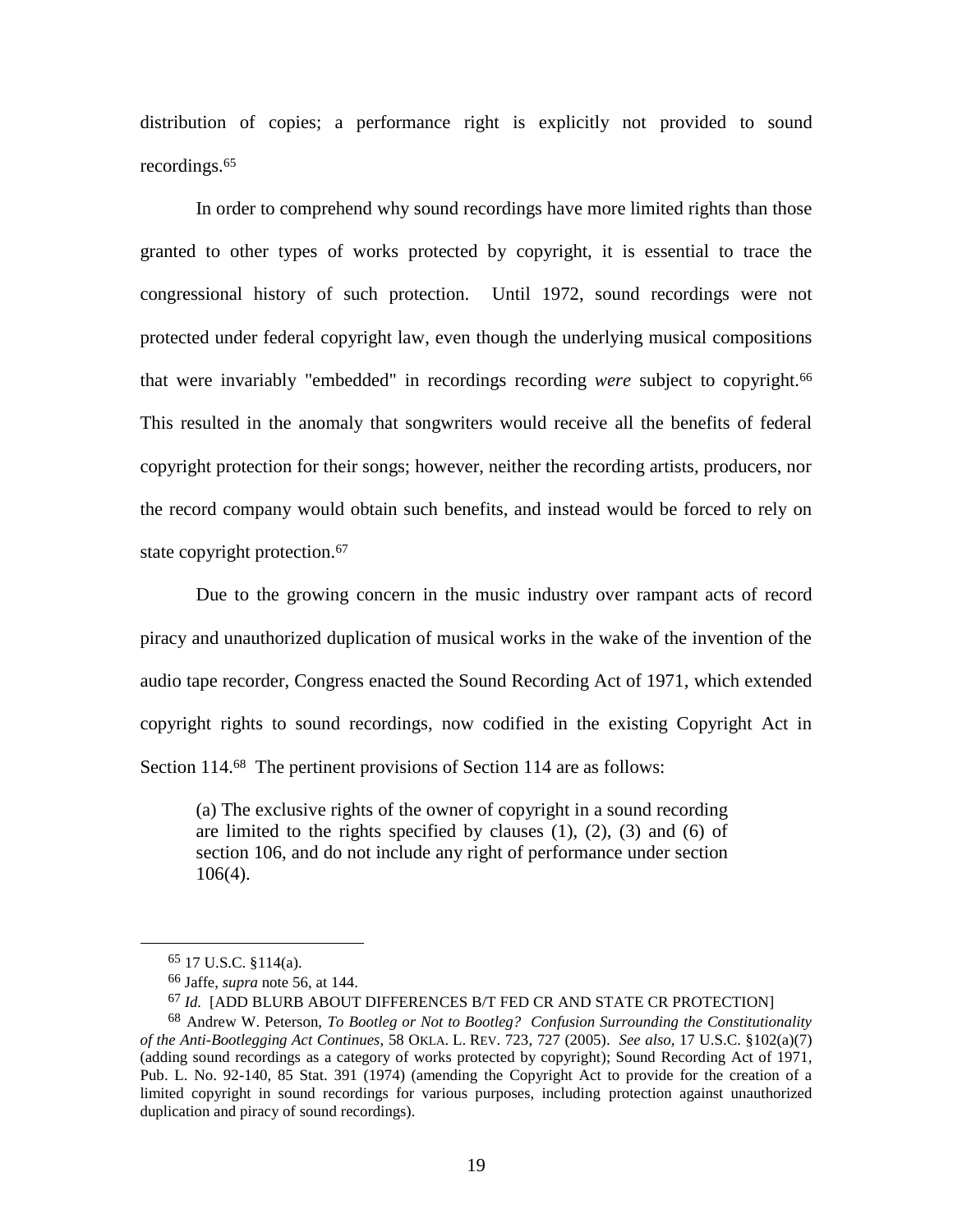(b) The exclusive right of the owner of copyright in a sound recording under clause (1) of section 106 is limited to the right to duplicate the sound recording in the form of phonorecords or copies that directly or indirectly recapture the actual sounds fixed in the recording. The exclusive right of the owner of copyright in a sound recording under clause (2) of section 106 is limited to the right to prepare a derivative work in which the actual sounds fixed in the sound recording are rearranged, remixed, or otherwise altered in sequence or quality. The exclusive rights of the owner of copyright in a sound recording under clauses (1) and (2) of section 106 do not extend to the making or duplication of another sound recording that consists entirely of an independent fixation of other sounds, even though such sounds imitate or simulate those in the copyrighted sound recording.<sup>69</sup>

In the event someone other than the copyright owner engages in one or more of the exclusive rights provided by Section 106, the owner can sue such party for copyright infringement if it can show that it possesses a valid copyright in the work and that the defendant copied legally protected elements of the work.<sup>70</sup> Since direct evidence of copying is "rarely if ever available," most copyright infringement cases turn on the issue of indirect copying.<sup>71</sup> Indirect copying may be proved by establishing that a defendant had access to the copyrighted work and that there is a substantial similarity between the copyrighted work and the defendant's work.<sup>72</sup> Whereas the typical copyright infringement action will focus on indirect proof of copying, "the use of samples of preexisting, copyrighted sound recordings is obviously direct copying."73 Accordingly, once the plaintiff in a sampling suit has proved that the defendant used a sample of his original recording, he has met his *prima facie* case for infringement.

<sup>69</sup> 17 U.S.C. §114.

<sup>70</sup> Valeria M. Castanaro, *"It's the Same Old Song": The Failure of the Originality Requirement in Musical Copyright,* 18 FORDHAM INTELL. PROP. MEDIA & ENT. LJ. 1271, 1275 (2008).

<sup>71</sup> Smith v. Jackson, 84 F.3d 1213, 1218 (9th Cir. 1996).

<sup>72</sup> *See, e.g.,* Art Attacks Ink, LLC v. MGA Entertainment Inc., 581 F.3d 1138 (9th Cir. 2009); and Jones v. Blige et al., 558 F.3d 485 (6th Cir. 2009).

<sup>73</sup> *See* Pote, *supra* note 32, at 663.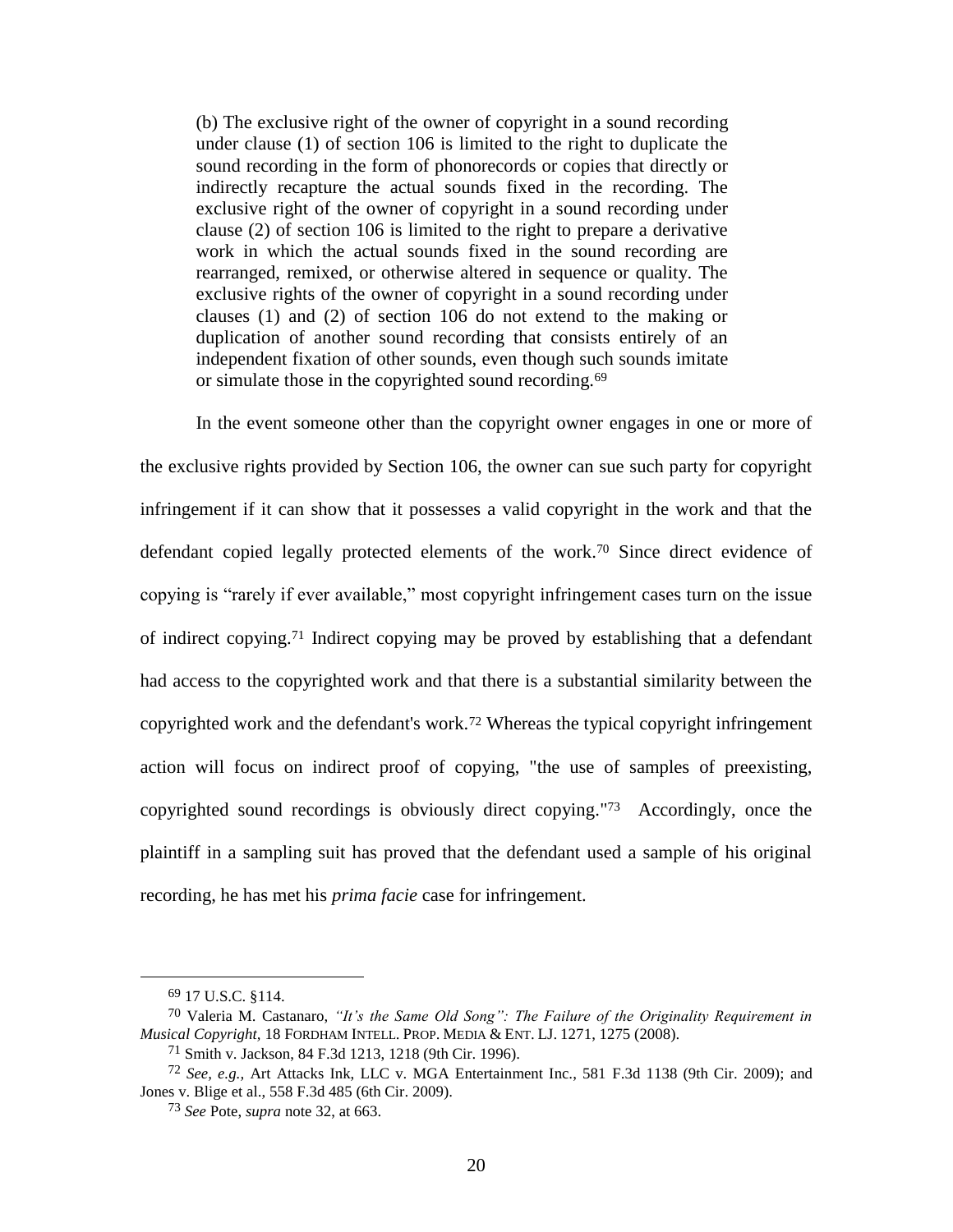Whereas direct proof of infringement may be easier to prove in sampling cases, the defendant has options in launching a viable defense of his actions. In addition to protecting the rights provided to authors of original works, copyright law also recognizes that these rights should not be protected to such a great extent that they stifle the creation of new works by subsequent authors.74 One way that U.S. courts ensure that a proper balance exists between copyright owners and potential new authors in a copyright infringement suit is by analyzing the requisite originality of the work in question. When the work is a musical creation, if the defendant can convince the court that the part or parts of the plaintiff's song used in the defendant's song are not sufficiently original—or that they belong in the public domain as musical building blocks that should be available for use by all musicians to create—then the plaintiff's case will be dismissed.<sup>75</sup>

Another way courts ensure that the exclusivity rights given to copyright owners are kept in check is by applying the *de minimis* doctrine to infringement cases.76 The *de minimis* doctrine has been employed by courts in holding that the defendant's "technical violation" of copyright is so trivial that the law will not impose legal consequences to the acts of the defendant or, similarly, that the defendant's copying has been so insignificant

<sup>74</sup> Castanaro, *supra* note 52, at 1275.

<sup>75</sup> *See, e.g.,* Intersong-USA v. CBS, Inc., 757 F.Supp. 274, 282 (S.D.N.Y. 1991) (finding that elements of the plaintiffs' song that were found in the defendants' song were not copyrightable because the "descending scale step motive" employed by the defendants is a "commonly used compositional device" found in many other well-known songs such as "Twinkle, Twinkle Little Star" and, therefore, constitutes "ordinary, unprotectible expression"); and Tisi v. Patrick, 97 F.Supp.2d 539 (S.D.N.Y.2000) (finding that the plaintiff's claim of copyright infringement was entirely based on non-protectable elements of his song, such as various keys, tempos, and chord structures that are entirely common to the rock music genre).

<sup>76</sup> Rezaie, *supra* note 13, at 185-86. *De minimis* is a truncated version of *de minimis non curat lex,*  translated from the Latin to mean "the law does not concern itself with trifles." See Ringgold v. Black Entertainment Television, Inc., 126 F.3d 70, 74 (2d Cir. 1997).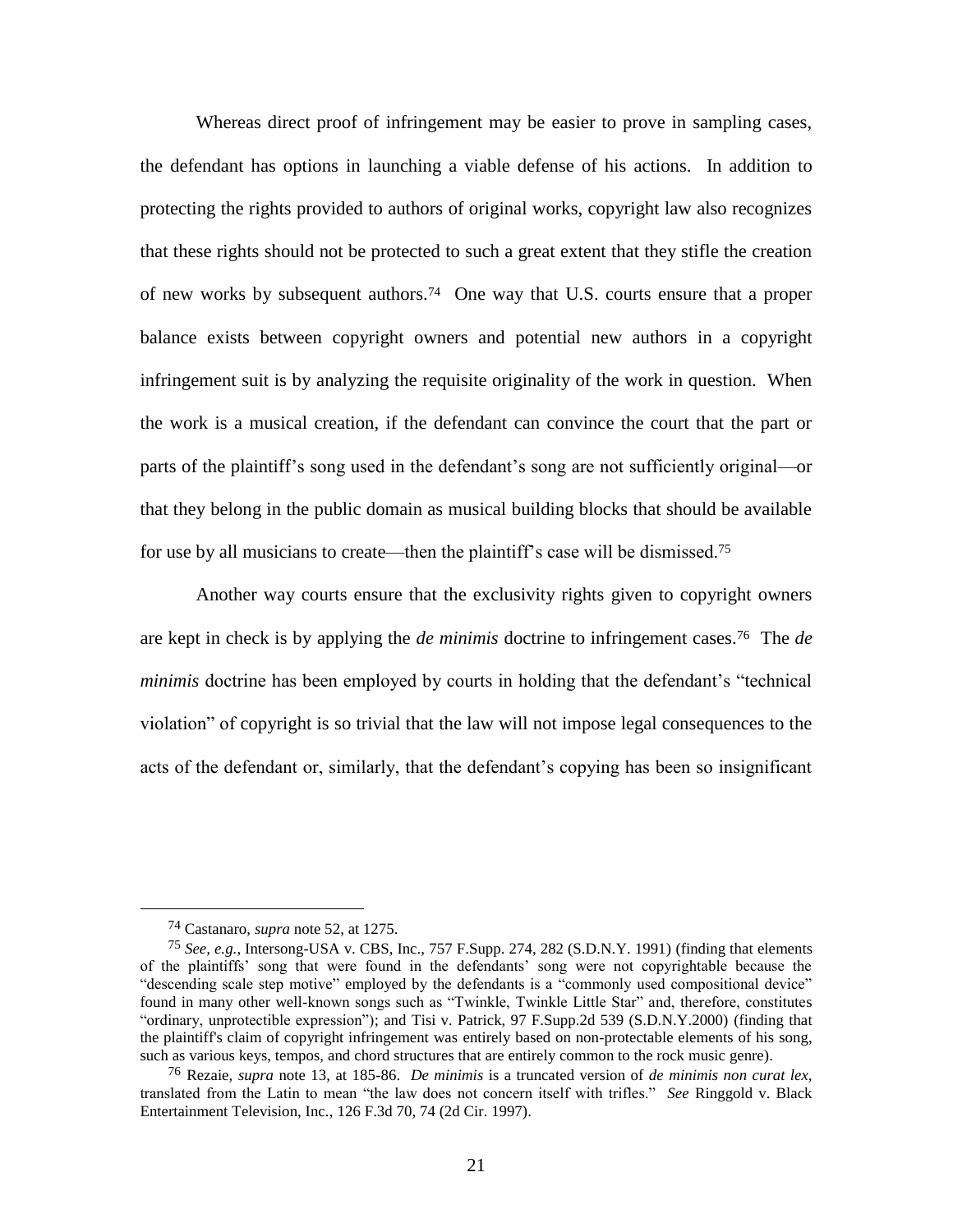that it fails to meet the requirements of substantial similarity, thus despoiling the plaintiff's *prima facie* case for copyright infringement.<sup>77</sup>

After the court has determined that the minimum threshold for copyright infringement has been met and the plaintiff has persuaded the court that the defendant's taking was more than *de minimis,* the defendant may still avoid liability by asserting a number of affirmative defenses, the most prominent of which is fair use.<sup>78</sup> The current Copyright Act acknowledges that works "for purposes such as criticism, comment, news reporting, teaching (including multiple copies for classroom use), scholarship, or research" can be argued as uses that are fair and, thus, not subject to the exclusive control of the copyright owner.<sup>79</sup> Section 107 of the Copyright Act sets forth the following factors a court should balance in determining whether the defendant's fair use claim is legitimate: (1) the purpose and character of the use, including whether such use is of a commercial nature or is for nonprofit educational purposes; (2) the nature of the copyrighted work; (3) the amount and substantiality of the portion used in relation to the copyrighted work as a whole; and (4) the effect of the new work on the market potential of the original copyrighted work.<sup>80</sup> Most courts that have considered the fair use doctrine in the context of digital sampling; however, have been hesitant to find that such an argument will rescue the defendant's behavior from being deemed infringement, specifically because the defendant is usually hard-pressed to argue that his new recording is not a commercial use, and also because "[sampling] can diminish the value of the

<sup>77</sup> Ringgold, 126 F.3d at 74. *See e.g.,* Amsinck v. Columbia Pictures Indus., Inc., 862 F. Supp. 1044, 1046 (S.D.N.Y. 1994) (the defendants' film contained scenes in which the plaintiff's artwork was visible in the background but the court held that even if the plaintiff had established a *prima facie* case for copyright infringement, the *de minimis* doctrine requires a finding of no liability for infringement).

<sup>78</sup> Kersting, *supra* note 46, at 671-72.

<sup>79</sup> 17 U.S.C. §107.

<sup>80</sup> 17 U.S.C. §107(1)-(4).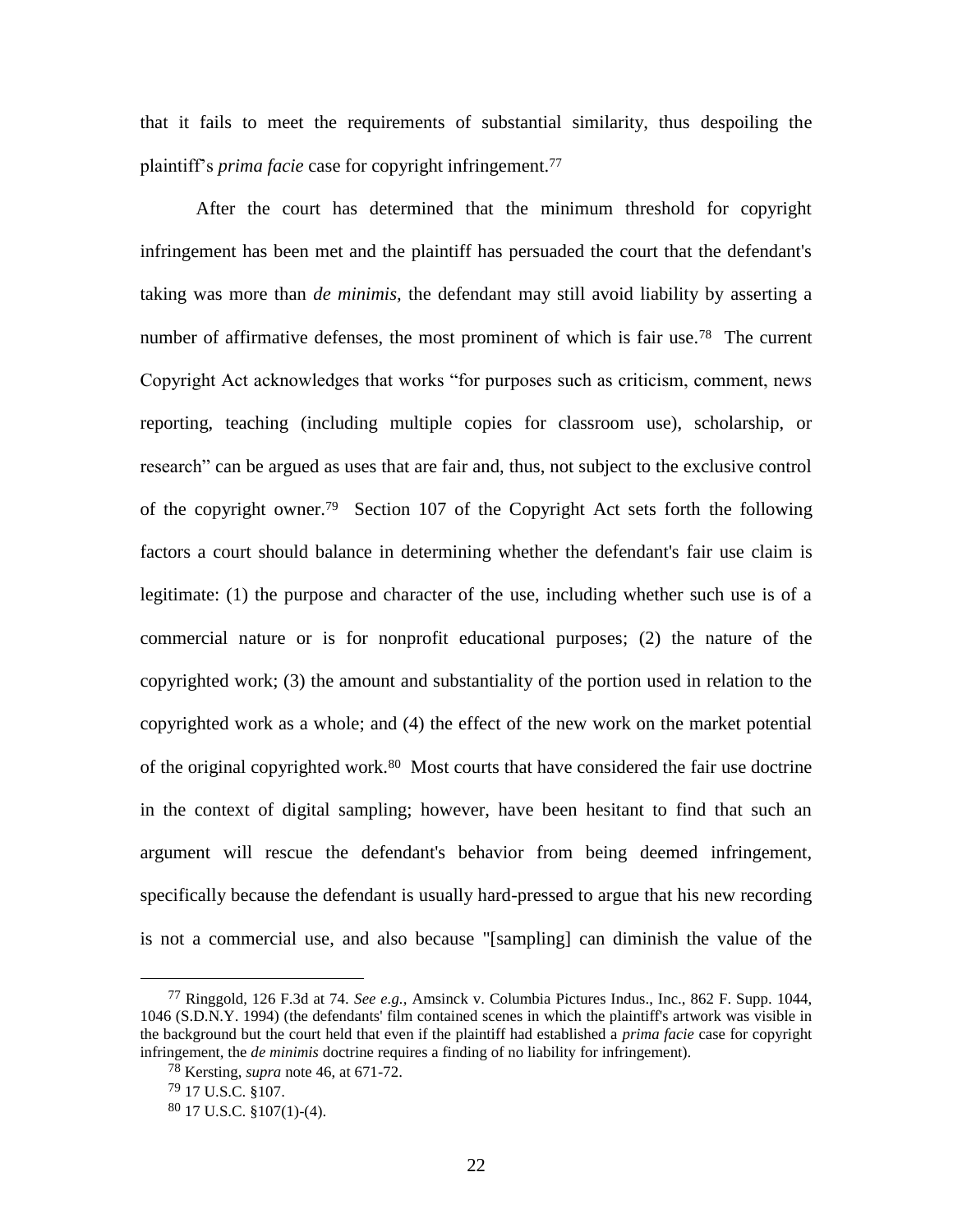original material, especially when the copied portion lies at the heart of what has been taken."<sup>81</sup>

#### **1. The Early U.S. Cases:** *Grand Upright***,** *Jarvis***, and** *Newton*

<span id="page-22-0"></span>Judicial interpretation of digital sampling began with the well-known biblical admonition, "Thou shalt not steal."<sup>82</sup> In *Grand Upright Music v. Warner Brothers Records*, Raymond "Gilbert" O'Sullivan sued rapper Biz Markie for using three words and accompanying music from the melody of O'Sullivan's "Alone Again (Naturally)" in Biz Markie's album.<sup>83</sup> Once Biz Markie admitted to sampling without obtaining the proper licenses or clearances, the Southern District of New York granted O'Sullivan's preliminary injunction and referred the matter to the United States Attorney for potential criminal prosecution.84 Although the music industry cried foul and most commentators scrutinized the court's holding as a cursory reading of copyright law and an unfairly lopsided victory for owners of musical works, $85$  there were arguably valid reasons why the court felt so justified in its holding.<sup>86</sup> The defendants and, more specifically, their attorneys made the mistake that all copyright lawyers know is cardinal rule number one:

<sup>81</sup> Nicholas B. Lewis, *Shades of Grey: Can the Copyright Fair Use Defense Adapt to New Re-Contextualized Forms of Music and Art?,* 55 AM. U. L. REV. 267, 286 (2005). *See also,* Pamela Samuelson, *Unbundling Fair Uses,* 77 FORDHAM L. REV. 2537, 2578 (2009) ("Except in cases involving digital sampling of sound recordings, courts have become more receptive to "quoting" from songs, pictures, and videos…").

<sup>82</sup> Grand Upright Music Ltd. v. Warner Bros. Records, Inc., 780 F. Supp. 182, 183 (S.D.N.Y. 1991). These four words begin the court's decision, which suggests an attitude by the court an attitude by the court that digital sampling amounts to theft—an action that, as Judge Duffy points out, "violates not only the Seventh Commandment, but also the copyright laws of this country." *Id.* 

<sup>83</sup> *Id.*

<sup>84</sup> *Id.* at 184-85.

<sup>85</sup> *See, e.g.,* KEMBREW MCLEOD & PETER DICOLA, CREATIVE LICENSE: THE LAW AND CULTURE OF DIGITAL SAMPLING 132-33 (2011) (maintaining that the Grand Upright court "overstated the degree of certainty that existed in the record industry in 1991 about whether and when sample clearances were obligatory" and that it "erred by not conducting a substantial similarity analysis" or engaging the issue of whether the defendants' acts were protected by fair use).

<sup>86</sup> Grand Upright, 780 F. Supp. 182, at 184 (holding that "the most persuasive evidence that the copyrights are valid and owned by the plaintiff comes from the actions and admissions of the defendants").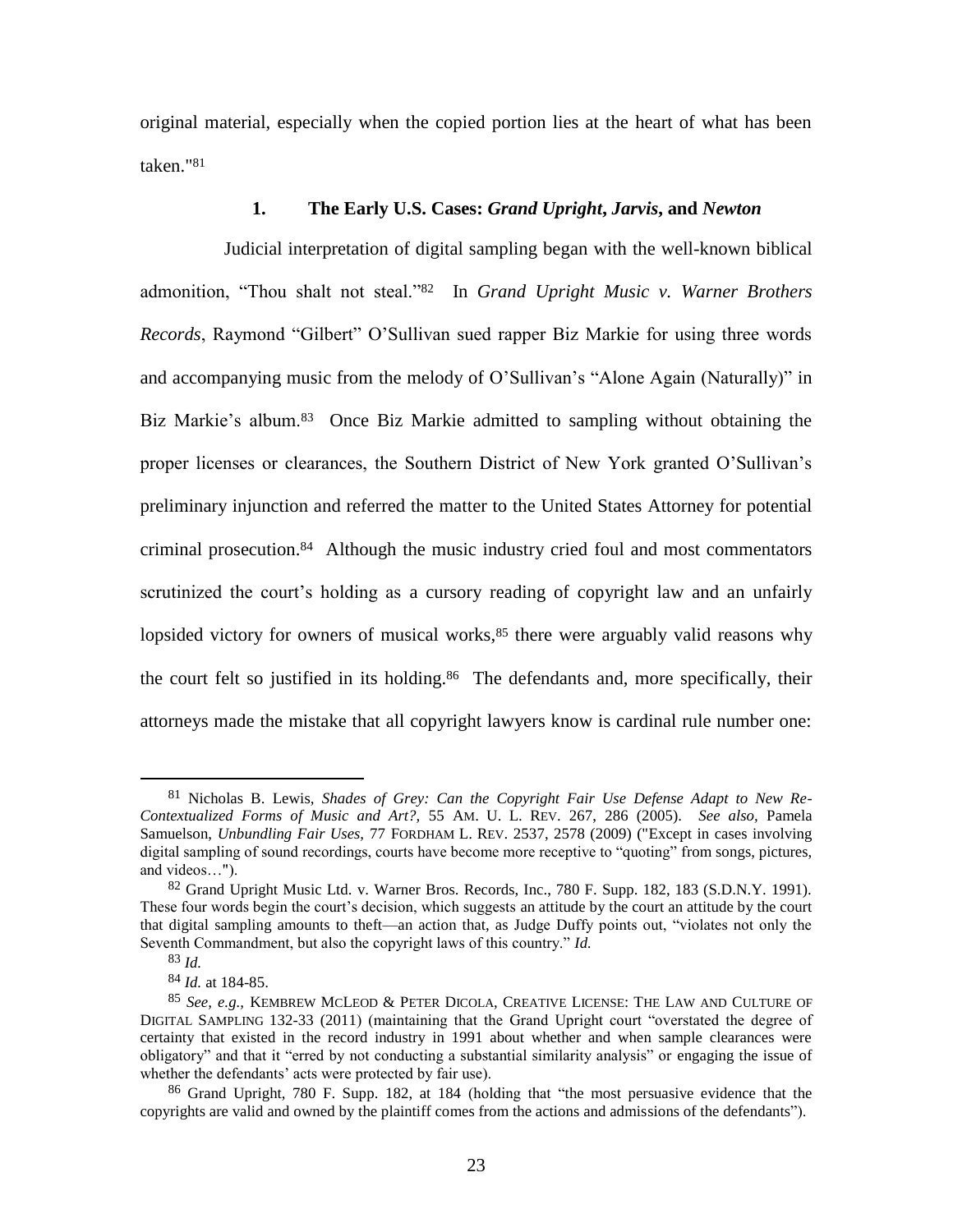do not use the copyrighted material of another when you have asked that person for a license and they have refused to give one.<sup>87</sup> While it was unfortunate for Biz that he was essentially deprived from launching a potential fair use defense for his actions because of ineffective counseling, the *Grand Upright* court in the fledgling holding on unauthorized sampling—while an admittedly over-the-top opinion—was attempting to lay some groundwork in setting boundaries for copyright ownership in songs, as well as guidelines it believed sampling defendants should follow.<sup>88</sup>

Two years later, the District of New Jersey was faced with a copyright infringement claim when defendants digitally sampled portions of plaintiff's song "The Music's Got Me" in their song "Get Dumb! (Free Your Body)."<sup>89</sup> In *Jarvis v. A&M Records*, the defendants copied two parts of the plaintiff's composition: (1) the bridge section containing the words "ooh...move...free your body" and  $(2)$  a "distinctive" keyboard riff."<sup>90</sup> Because the plaintiff had a registered copyright in the musical composition and the defendants admitted to copying without authorization, the court focused on "whether the copying amounted to an unlawful appropriation."<sup>91</sup> In determining whether unlawful appropriation occurred, the court applied the "substantial" similarity" test.<sup>92</sup> Although the defendants argued that substantial similarity could occur

<sup>87</sup> *Id.* at 185.

<sup>88</sup> *See* Joshua Crum, *The Day the (Digital) Music Died: Bridgeport, Sampling Infringement, and a Proposed Middle Ground,* 2008 BRIGHAM YOUNG U. L. REV. 943, 951-52 (2008) (maintaining that Grand Upright was "shockingly poorly argued case" and lamenting that "[u]nfortunately for future sampling defendants, one of the cases of first impression involved a blatant intellectual theft and continues to cast a preemptive shadow across judicial opinions regarding sampling").

<sup>89</sup> Jarvis v. A&M Records, 827 F. Supp. 282, 286 (D.N.J. 1993).

<sup>90</sup> *Id.* at 289.

<sup>91</sup> *Id.* 

<sup>92</sup> *Id.* at 290. The court recognized that "the test for substantial similarity is difficult to define and vauge to apply." *Id.* However, the test requires asking "whether the ordinary, reasonable observer would find the works, taken as a whole, to be substantially similar." Taylor v. Four Seasons Greetings, LLC, 403 F.3d 958, 966 (8th Cir. 2005).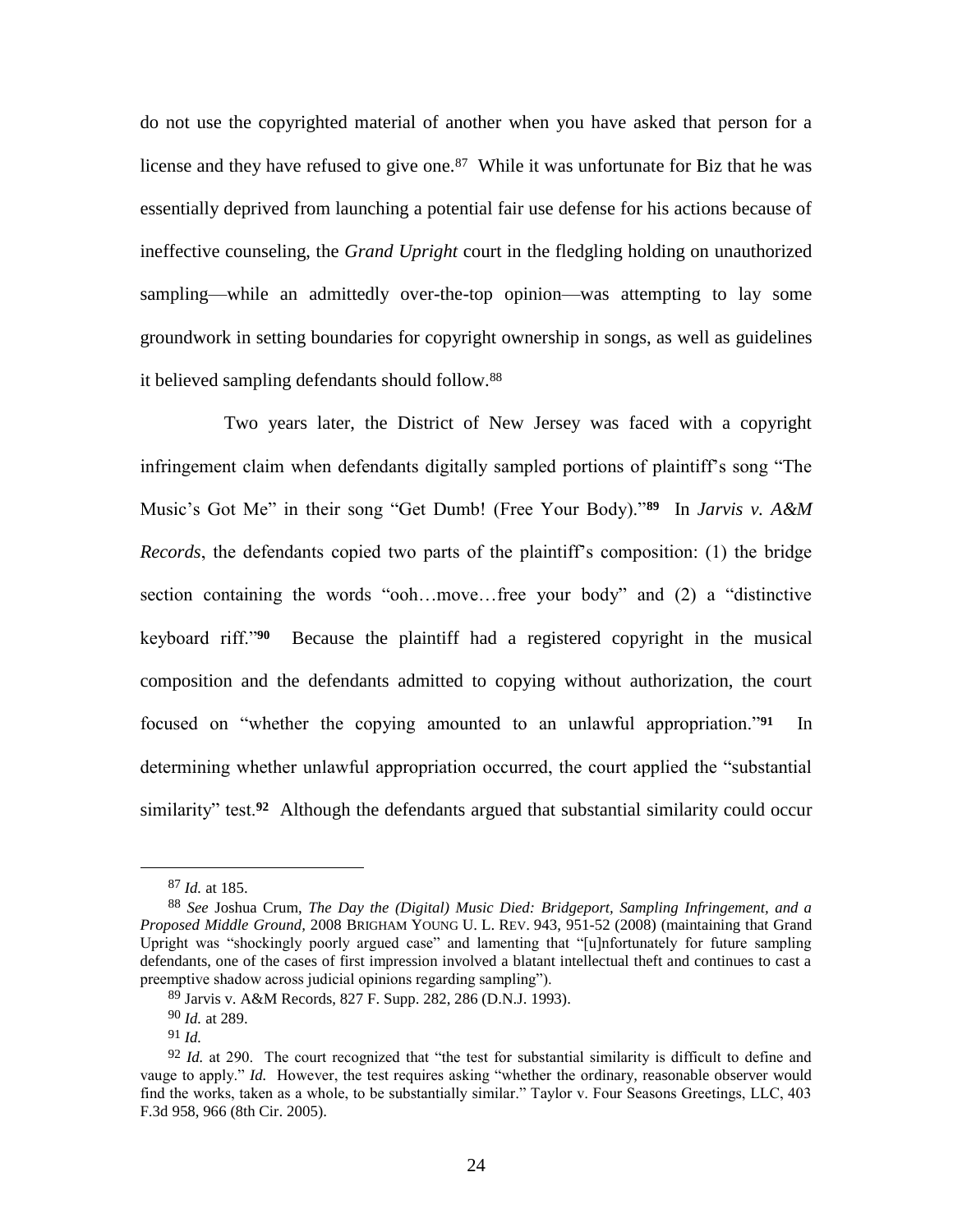"only if the two songs are similar in their entirety," the court rejected this argument<sup>93</sup> and denied the defendants' motion for summary judgment because original elements of the plaintiff's work were literally copied.**94** From the court's perspective, this literal appropriation of "the exact arrangement of plaintiff's composition [said] more than what can be captured in abstract legal analysis."<sup>95</sup>

Several years later in *Newton v. Diamond*, the Central District of California had the opportunity to refine the analysis of when sampling infringes composition rights held by plaintiffs.<sup>96</sup> Recognizing that original artists were becoming more aware of their rights when third parties use digital samples of their music without authorization, the Beastie Boys' attorneys affirmatively negotiated a license in 1992 to sample a copyrighted sound recording of "Choir," a musical composition created and performed by Newton, a flautist and composer.**97** As with most songs, the copyright ownership was split; Newon's record company, ECM Records, owned the sound recording via a 1981 licensing agreement between Newton and ECM, yet Newton had retained ownership of the underlying composition in the same work.<sup>98</sup> Throughout the Beastie Boys' song

<sup>&</sup>lt;sup>93</sup> The court provided three reasons for rejecting the defendants' argument that an ordinary, reasonable listener must confuse one work for the other for substantial similarity to exist. Jarvis, 827 F. Supp. at 290. First, if a listener must confuse one work for another, "a work could be immune from infringement so long as the infringing work reaches a substantially different audience than the infringed work." *Id.* Second, an infringing party may escape liability when he appropriates a large or important portion of another's work, thus "eviscerat[ing] the qualitative/quantitative analysis." *Id.* Finally, the defendants' argument ignores the general principle that substantial similarity focuses on what constitutes a substantial portion of the *plaintiff's* work rather than the *defendant's* work. *Id.*

<sup>94</sup> *Id.* at 292.

<sup>95</sup> *Id.*

<sup>96</sup> *See* Newton v. Diamond, 204 F. Supp. 2d 1244, 1246 (C.D. Cal. 2002).

<sup>97</sup> *Id.* at 1246.

<sup>98</sup> *Id.* at 1246.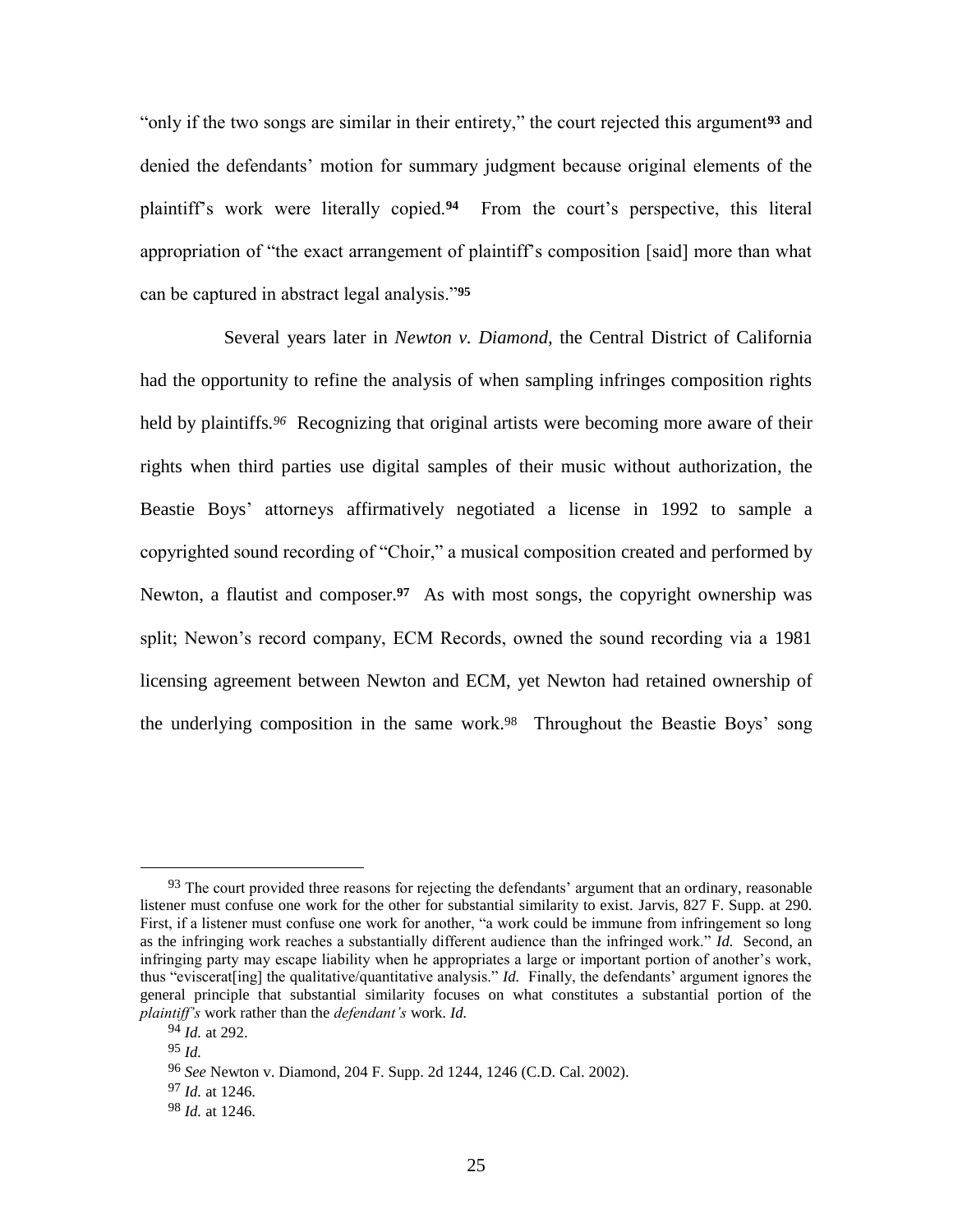"Pass the Mic," a three-note sequence and one background note from "Choir" were continuously looped.**<sup>99</sup>**

Although the Beastie Boys' sampling of the sound recording was undisputedly lawful, Newton sued, arguing that the Beastie Boys were also required to obtain a separate license from him to use the musical composition of "Choir."<sup>100</sup> The court, however, refused to grant summary judgment to Newton because the three-note sequence and one background note, when separated from the musical composition as a whole, was not original as a matter of law.**101** The court basically held that Newton was attempting to overextend the rights he owned in the composition by maintaining that his own techniques in performing the composition in the studio by "overblowing the C note" (or using breath control to emphasize the note) contributed to the originality elements.<sup>102</sup> Noting that Newton was confusing the originality of sound recordings with the originality of compositions, the court rightly held that since "the sound recording [protects] the sound produced by the performer's rendition of the musical work," the copyrighted score of "Choir" encompassed by the composition "does not delineate the techniques necessary to reproduce Plaintiff's 'unique sound'" and is, therefore, not actionable.<sup>103</sup>

The court went on to hold that, even if the note sequences were copyrightable, the Beastie Boys' alleged infringement was *de minimis* because only two percent of

<sup>99</sup> *Id.* The three-note sequence and background note lasted approximately six seconds. *Id.* 100 *Id.* at 1247.

<sup>101</sup> Newton, 204 F. Supp. 2d at 1253. Only original works of authorship can gain copyright protection. See 15 U.S.C.  $\S$  102(a). The United States Supreme Court has stated that "[t]he sine qua non of copyright is originality" and in order for a work of art to qualify as "original," it must meet a relatively low threshold: the work must be independently created by the author at possess "at least some minimal degree of creativity." Feist Publ'ns, Inc. v. Rural Tel. Serv. Co., Inc., 499 U.S. 340, 345 (1991). While the court did not find Newton's three-note sequence to be original, it noted that sequences of less than six notes could be copyrightable when the sequences have accompanying lyrics, comprise "the heart" of the musical composition, or are repetitive. *Newton*, 204 F. Supp. 2d at 1254.

<sup>102</sup> *Id.* at 1251.

<sup>103</sup> *Id.* at 1249-51.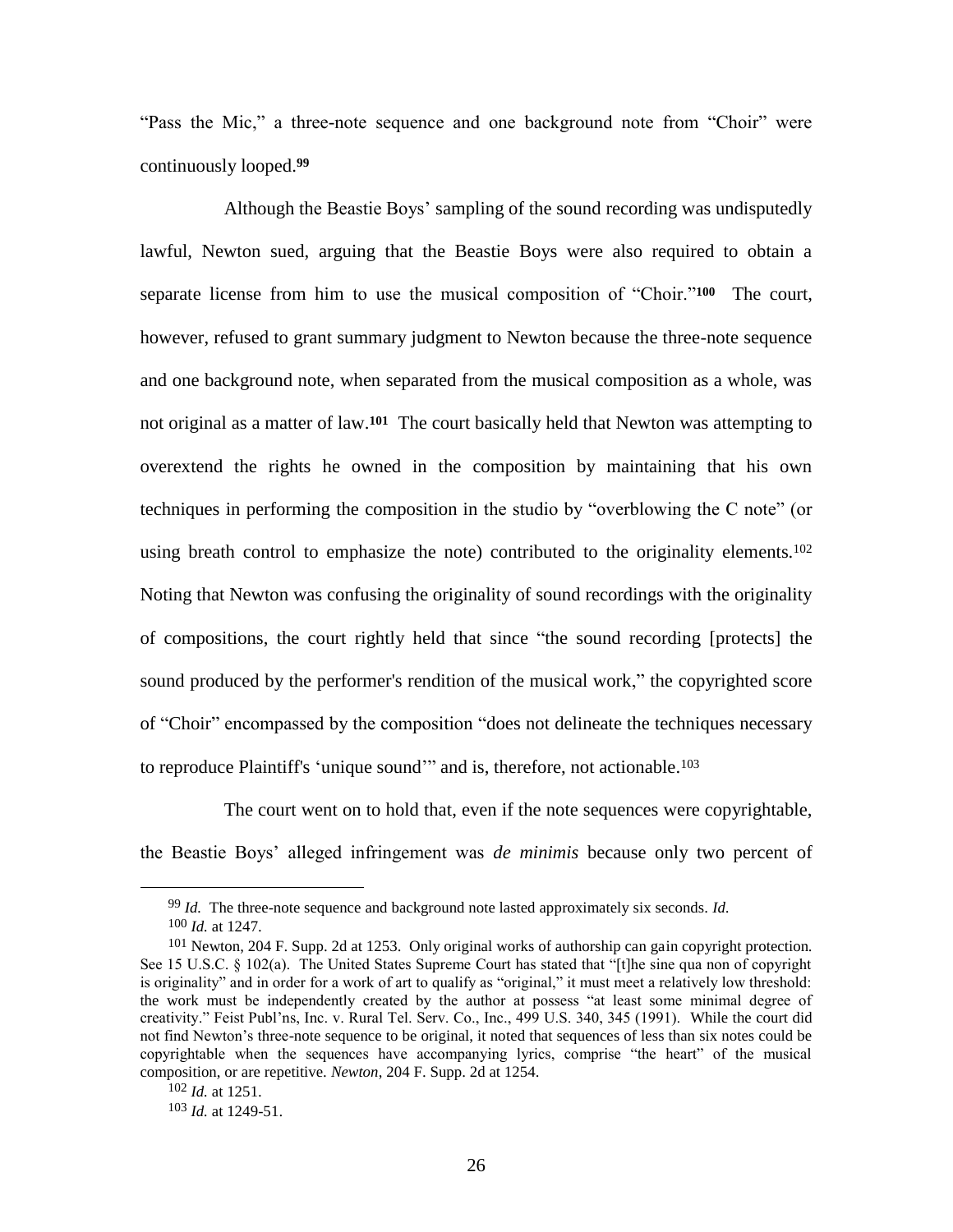"Choir" was appropriated, the three-note sequence only appeared once in "Choir", and the note sequences were not distinctive or "the heart" of "Choir."<sup>104</sup> Thus, the court opined that the defendants took neither quantitative nor qualitative portions of Newton's composition because nobody would recognize "from a performance of the notes and notated vocalization alone" that the source of the defendants' song was, in fact, the plaintiff's underlying musical composition. <sup>105</sup> The court hung its hat on the fact that because both the note sequence in the composition and vocalization technique used by the plaintiff in the performance of the song are common, "any analysis of distinctiveness" must necessarily come from the performance elements [as contained in the sound recording copyright], not the musical composition."<sup>106</sup>

At this point in U.S. sampling jurisprudence, most scholars, including myself, concluded that the *Newton* court not only understood the difference between composition and sound recording copyrights, but also struck the proper balance in determining when the defendant's use of a composition did not trigger infringement in an original work or, at most, implicated only *de minimis* sampling that ultimately did not rise to actionable infringement. Now that the law on sampling copyrighted *compositions* seemed to be settled, it remained to be seen whether and how the rationale of the *Newton* court's determination would be applied to the very different nature of sampling *sound recordings*. That is the issue that the *Bridgeport Music* court was left to face.

#### **2.** *Bridgeport Music***: A Victory for Sampled Owners**

<span id="page-26-0"></span>In 1998, defendants No Limit Films, LLC and related entities released the film *I Got the Hook Up*, which included a recording of the song "100 Miles and Runnin" ("100

<sup>104</sup> *Id.* at 1256.

<sup>105</sup> *Id.* at 1259.

<sup>106</sup> *Id.* at 1258.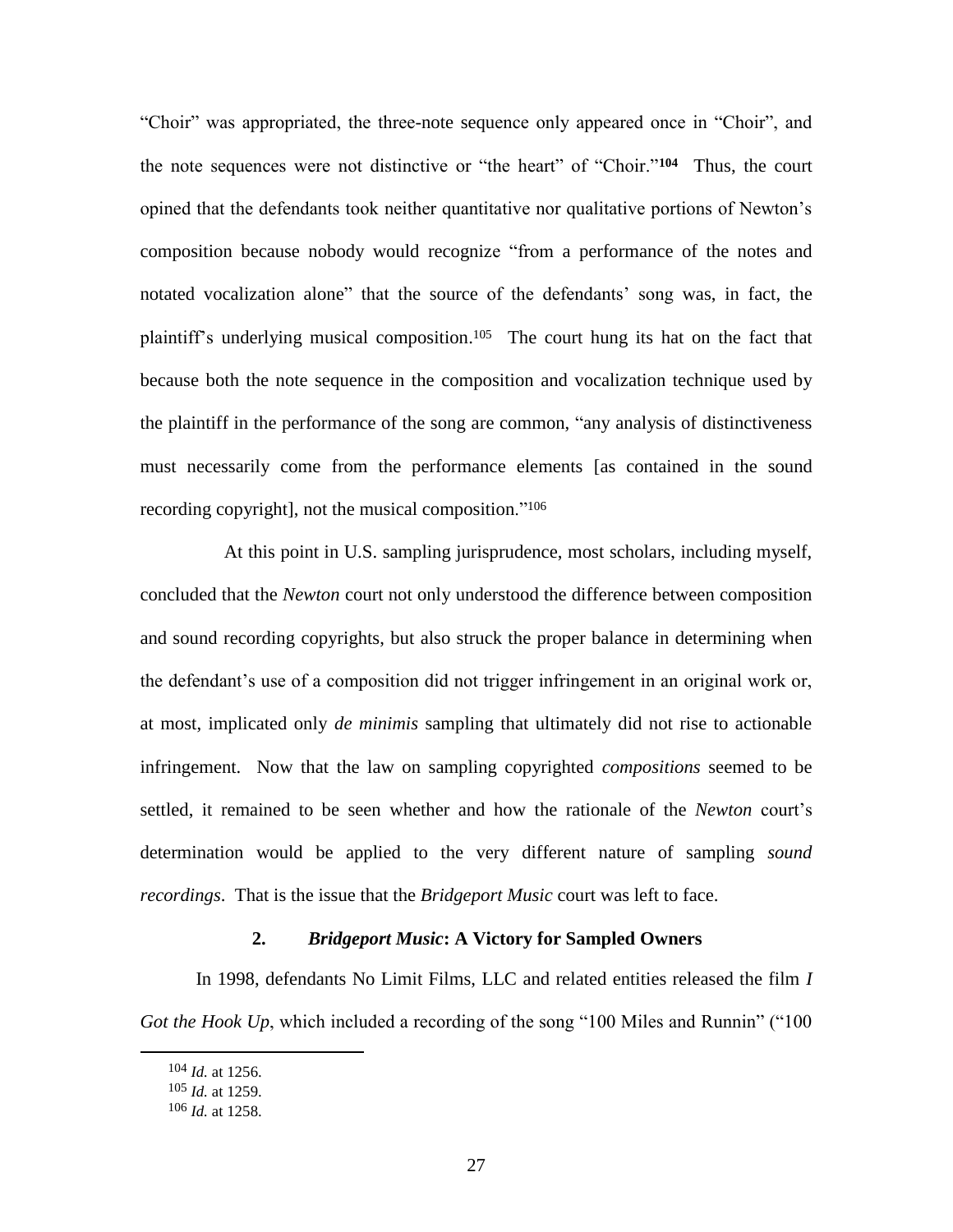Miles") on its soundtrack.<sup>107</sup> Plaintiffs, owners of the musical composition and sound recording rights in "Get Off Your Ass and Jam" ("Get Off") by George Clinton, Jr. and the Funkadelics, brought suit for copyright infringement because it was undisputed that "100 Miles" included a digital sample from the sound recording "Get Off."<sup>108</sup>

A "three-note combination solo guitar 'riff' that lasts four seconds" opens the recording "Get Off."<sup>109</sup> From this guitar solo, defendants copied, lowered the pitch, and looped and extended a two-second sample, which appears five times throughout "100 Miles" for approximately seven seconds each occurrence.<sup>110</sup> Rather than focusing on the copyrightability and originality of the solo guitar " $\pi$ iff,"<sup>111</sup> the district court concluded that the defendants' sampling was *de minimis* and did not "rise to the level of legally cognizable appropriation" under the "fragmented literal similarity" test;<sup>112</sup> therefore, the court granted the defendants' motion for summary judgment.<sup>113</sup>

<sup>107</sup> Bridgeport Music, Inc. v. Dimension Films, 230 F. Supp. 2d 830, 833 (M.D. Tenn. 2002), *rev'd*, 383 F.3d 390 (6th Cir. 2004), *aff'd and amended on reh'g*, 410 F.3d 792 (6th Cir. 2005).

<sup>108</sup> Bridgeport Music, 410 F.3d at 795-96.

<sup>109</sup> *Id.* at 796.

<sup>110</sup> *Id.*

 $111$  After listening to the recording "Get Off," the district court concluded that the guitar "riff" was entitled to copyright protection because "a jury could reasonably conclude that the way the arpeggiated chord is used and memorialized . . . is original and creative." *Id.* at 797.

<sup>112</sup> A typical cause of action for copyright infringement requires a plaintiff to prove that a defendant's work of art is "substantially similar" to the plaintiff's work of art. "Substantial similarity" is defined as ―whether an average lay observer would recognize the alleged copy as having been appropriated from the copyrighted work.‖ Steinberg v. Columbia Pictures Indus., Inc., 663 F. Supp 706, 711 (1987). On the other hand, the "fragmented literal similarity" test for copyright infringement arises when there is literal similarity between the plaintiff's and defendant's works of art. 4 MELVILLE B. NIMMER & DAVID NIMMER, NIMMER ON COPYRIGHT § 13.03(A)(2) (Matthew Bender & Company, Inc. 2010). Although literal similarity exists between the two works of art, a plaintiff will not prevail on a copyright infringement cause of action unless the amount that is literally copied "constitutes a substantial portion of [the] plaintiff's work." *Id.* at § 13.03(A)(2)(a). Thus, use of a snippet of a plaintiff's song throughout a defendant's song will not establish liability if that snippet only constitutes an insubstantial and nonessential portion of the plaintiff's song. *Id.*

<sup>&</sup>lt;sup>113</sup> Bridgeport Music, 410 F.3d at 797. The district court was guided by the notion that "no reasonable" juror, even one familiar with the works of George Clinton, would recognize the source of the sample without having been told of its source." *Id.* at 798. Additionally, the qualitative differences between the "Get Off" and "100 Miles" recordings and the quantitatively small amount sampled led the district court to believe that plaintiffs would not prevail on a claim for copyright infringement. *Id.*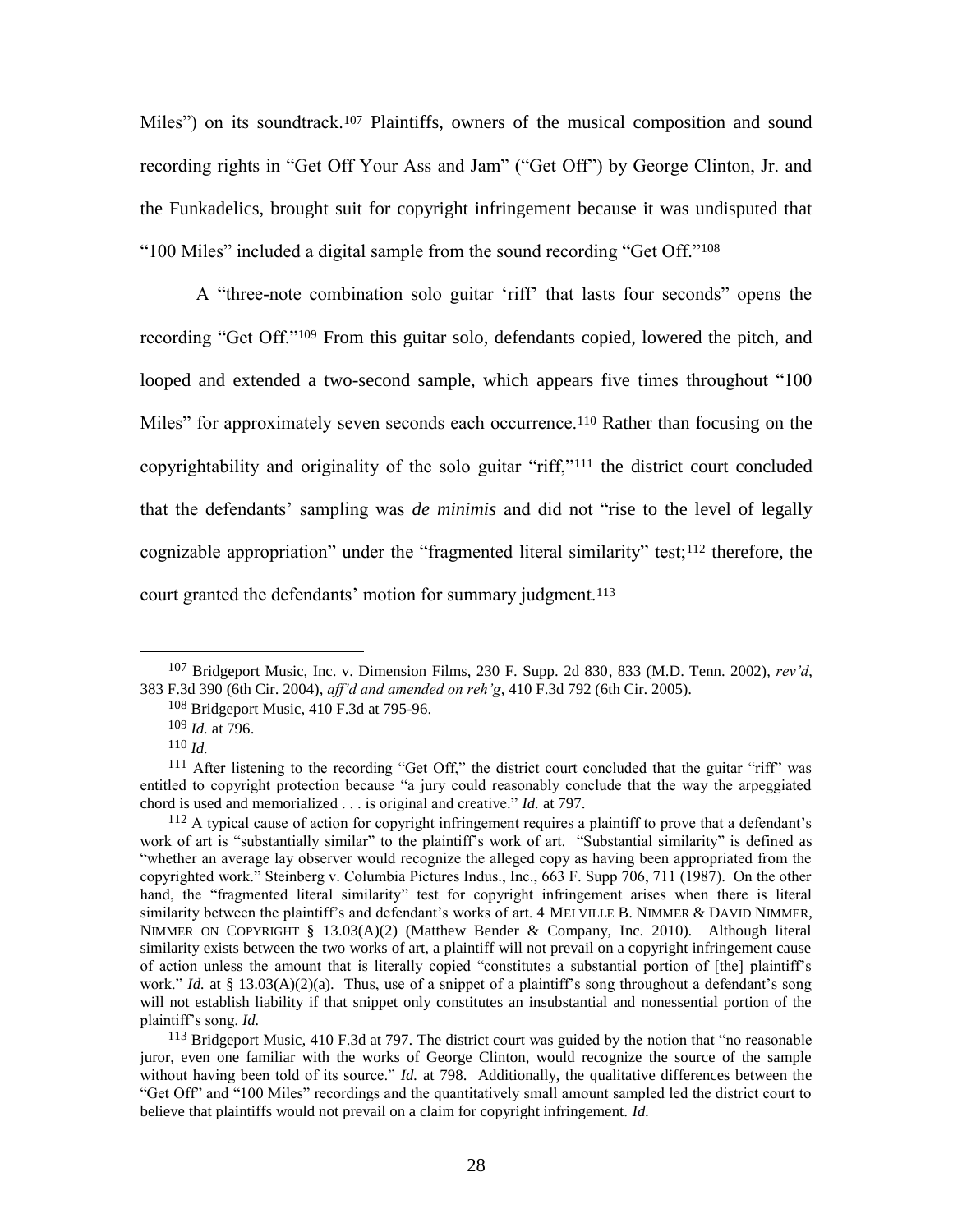On appeal to the Sixth Circuit, the plaintiffs argued that a *de minimis* inquiry is inappropriate when an undisputed and unlawful digital sample of a sound recording is involved.<sup>114</sup> The Sixth Circuit agreed with the plaintiffs, reversed the district court, and developed a bright-line rule: "Get a license or do not sample."<sup>115</sup> Several important rationales were advanced by the court in support of this bright-line principle in order to protect artists' boundaries from third-party digital sampling, even if only a *de minimis*  amount is taken, while also ensuring that the constitutional purpose of copyright law is served.<sup>116</sup>

First, future third-party samplers are able to incorporate "riffs" from other works into their own recordings without sampling by either (a) independently creating the sound in the studio or (b) obtaining a license.<sup>117</sup> Moreover, "the world at large is free to *imitate or simulate* the creative work fixed in the recording so long as an actual copy of the sound recording itself is not made."<sup>118</sup> Additionally, the prices of licensing fees will be controlled by the music industry.<sup>119</sup>

Second, although the amount sampled from a recording may be *de minimis*, every time one musician samples another musician's recording "the part taken is something of

<sup>114</sup> *Id.*

<sup>115</sup> *Id.* at 798, 801.

 $116$  *Id.* at 801 ("We do not see this [bright-line rule] as stifling creativity in any significant way."); see *also* U.S. CONST. art. I, § 8, cl. 8 ("Congress shall have the power . . . [t]o promote the Progress of Science and useful Arts, by securing for limited Times to Authors and Inventors the exclusive Right to their respective Writings and Discoveries . . . .").

<sup>117</sup> Bridgeport Music, 410 F.3d at 801.

<sup>118</sup> *Id.* at 800 (emphasis added). In fact, when owners of sound recordings refuse to license their music to sampling musicians for re-use or agree to do so for exorbitantly high fees that the sampling musician cannot afford, another option is to hire a "sample recreation" company that will re-record new versions of the original song, "and can do so to such a high standard that the original version and the new one are practically indistinguishable.‖ *See* Richard Salmon, *Sample Clearance: The SOS Guide to Copyright Law on Sampling,* [http://www.soundonsound.com/sos/mar08/articles/sampleclearance\\_0308.htm](http://www.soundonsound.com/sos/mar08/articles/sampleclearance_0308.htm) (last visited on Apr. 19, 2011).

<sup>119</sup> *Id.* at 801.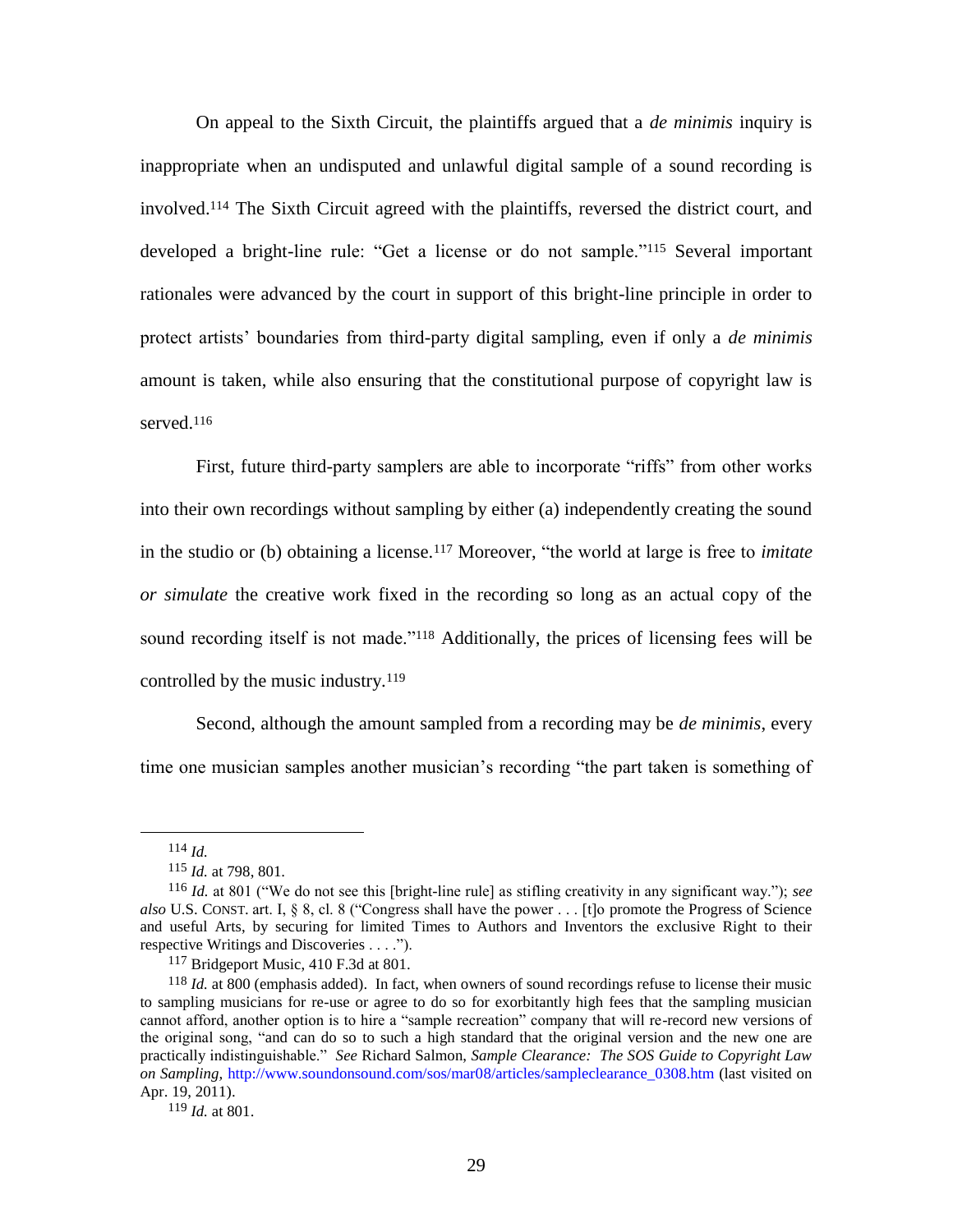value" from the copyright holder who fixes particular sounds "in the medium of his choice."<sup>120</sup> Further strengthening this rationale is the conclusion that sampling is always intentional on the part of the third-party sampler in order to save costs and/or add something to the third-party's recording.<sup>121</sup>

Finally, the predictability of a bright-line rule led the Sixth Circuit to reverse the district court's decision and emphasis on a *de minimis* inquiry.<sup>122</sup> A *de minimis* or substantial similarity analysis is not ideal in cases of digital sampling, as it would require "mental, musicological, and technological gymnastics" to determine the requisite threshold of what does or does not constitute infringement.<sup>123</sup> While it may be possible for courts to conclude that any digital sample resulting in a "modifi[cation] to the point of being completely unrecognizable or impossible to associate with the copied recording" constitutes infringement,<sup>124</sup> a bright-line rule is more desirable as it substantially reduces uncertainty in the music industry.<sup>125</sup> After all, the Sixth Circuit's opinion was focused on the impact of a new bright-line rule on the music industry rather than being driven by any considerations of judicial economy.<sup>126</sup>

Although the court was adamant in articulating its reasons for a bright-line rule on sampling, it proceeded to hold that while the defendants' actions amounted to infringement, they were nonetheless entitled to a fair use analysis of their conduct and

<sup>120</sup> *Id.* at 802.

 $121$ *Id.* at 801-02 ("When you sample a sound recording you know you are taking another's work product.").

<sup>122</sup> *Id.* at 802.

<sup>123</sup> *Id.* at 802.

<sup>124</sup> While the court's ruling technically makes any unauthorized sample an infringement, "in practice it is likely that only commercially successful remixes will be prosecuted by the record industry." See Fredrich N. Lim, *Grey Tuesday Leads to Blue Monday? Digital Sampling of Sound Recordings After the Grey Album,* 2004 U. ILL. J.L. TECH. & POL'Y 369, 379 (2004).

<sup>125</sup> AL KOHN & BOB KOHN, KOHN ON MUSIC LICENSING 1486-86 (3d ed. 2002).

<sup>126</sup> Bridgeport Music, 410 F.3d at 803.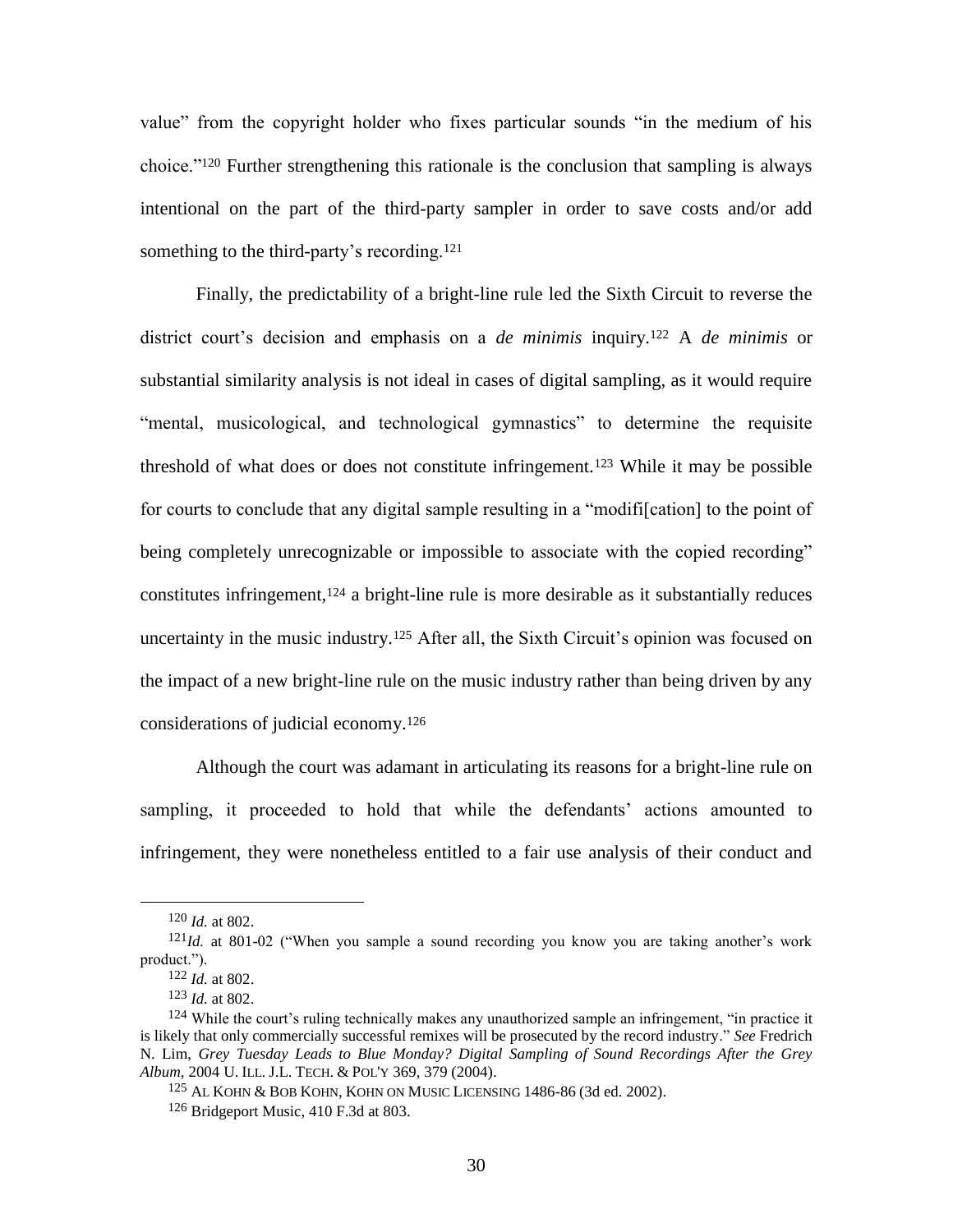that "[o]n remand, the trial judge is free to consider this defense and we express no opinion on its applicability to these facts."<sup>127</sup>

#### (a) Criticism of the *Bridgeport* Holding

The Sixth Circuit holding in *Bridgeport Music* has continued to meet with severe criticism by musicians and copyright scholars.<sup>128</sup> Subsequent courts hearing sampling infringement cases have similarly been reluctant to follow its rationale. For example, in 2009, the Southern District of Florida had the opportunity to rule on the issue of digital sampling in *Saregama India, Ltd. v. Mosley*. <sup>129</sup> In *Saregama*, plaintiff recording company sued producer Tim Mosley and other defendants for their use of a sample of an Indian sound recording entitled *Bagor Mein Bahar Hai* ("BMBH") in Mosley's song *Put You on the Game* ("PYOG") which was subsequently featured on *The Documentary,* a 2005 album by Jayceon Taylor.<sup>130</sup> Although the sample was a "one-second snippet" of BMBH that consisted of three notes (D, B flat and G), the notes together formed a descending chord known as a G minor arpeggio that was looped four times in PYOG to create a two-second long "vocal unit"<sup>131</sup> that was found in 109 of the 254 second duration

<sup>127</sup> *Id.* At 805.

<sup>128</sup> Matthew S. Garnett, *The Downhill Battle to Copyright Sonic Ideas in Bridgeport Music*, 7 VAND. J. ENT. L. & PRAC. 509, 516 (2005) (after publication of the *Bridgeport* ruling, "commentary and criticism...erupted across the Internet, in the 'blogosphere,' and in other publications"). *See also,* Ben Sheffner, *"Gurl" Trouble: Examining the Merits of Rondor Music's Complaint About the Katy Perry Hit," BILLBOARD*, Aug. 21, 2010 (referring to the court's holding as "a decision that sampling proponents have harshly criticized."); and Lim, *supra* note 26, at 377 (admonishing the court's opinion by claiming that it results in a situation where "the spirit of copyright law does not seem to apply when faceless corporations use the law to dissuade other artists from using works within the corporations' control").

<sup>129</sup> Saregama India Ltd. v. Mosley, 687 F.Supp.2d 1325 (S.D. Fla. 2009).

<sup>130</sup> *Id.* at 1326.

<sup>131</sup> *Id.* at 1330.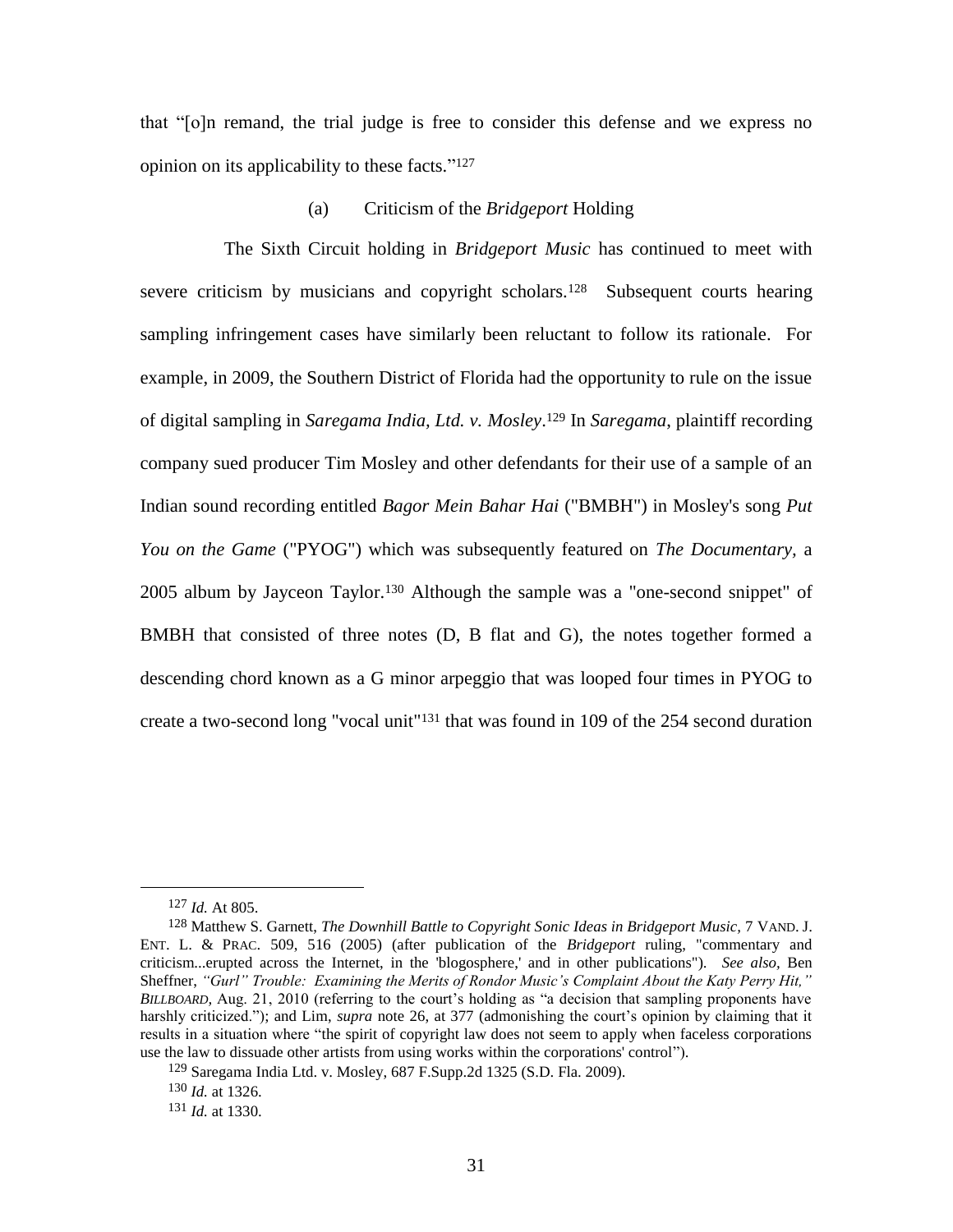of PYOG.<sup>132</sup> The defendants admitted to sampling BMBH and the parties cross moved for summary judgment on the issues of ownership of the copyright and infringement.<sup>133</sup>

Regarding the issue of ownership, the district court held that a 1967 agreement executed between Saregama India's predecessor in interest and a third-party film producer conferred to Saregama India, at most, a two-year exclusive license to the sound recording which became non-exclusive after the expiration of the two-year term.<sup>134</sup> On the issue of originality, the court found that while the sampled portion of Saregama India's song was a "common vocal exercise," it would nonetheless be reasonable for a jury to conclude "that the female vocal performance of the G minor chord is a distinct expression capable of copyright protection."<sup>135</sup> The court next analyzed whether PYOG infringed the plaintiff's work, focusing on whether the songs taken as a whole demonstrated that they were substantially similar and, if so, whether the defendants' use of BMBH was merely *de minimis* and, thus, not actionable.<sup>136</sup> The court found no substantial similarity as a matter of law because the average lay observer would not mistake PYOG for BMBH or be able to discern the source of the sample "without prior warning" since "[o]ther than the one-second snippet, the songs bear no similarities."<sup>137</sup>

It is noteworthy that the court went on to address Saregama India's contention in direct reliance on *Bridgeport Music* that sound recordings should be analyzed differently than musical compositions, specifically, that any sampling of a sound

<sup>132</sup> Appellant's brief at 8. [GET PROPER CITE]

<sup>133</sup> Saregama, 687 F.Supp.2d, at 1326.

<sup>134</sup> *Id.* at 1326-27.

<sup>135</sup> *Id.* at 1337.

<sup>136</sup> *Id.* at 1337-38.

<sup>137</sup> *Id.* at 1338.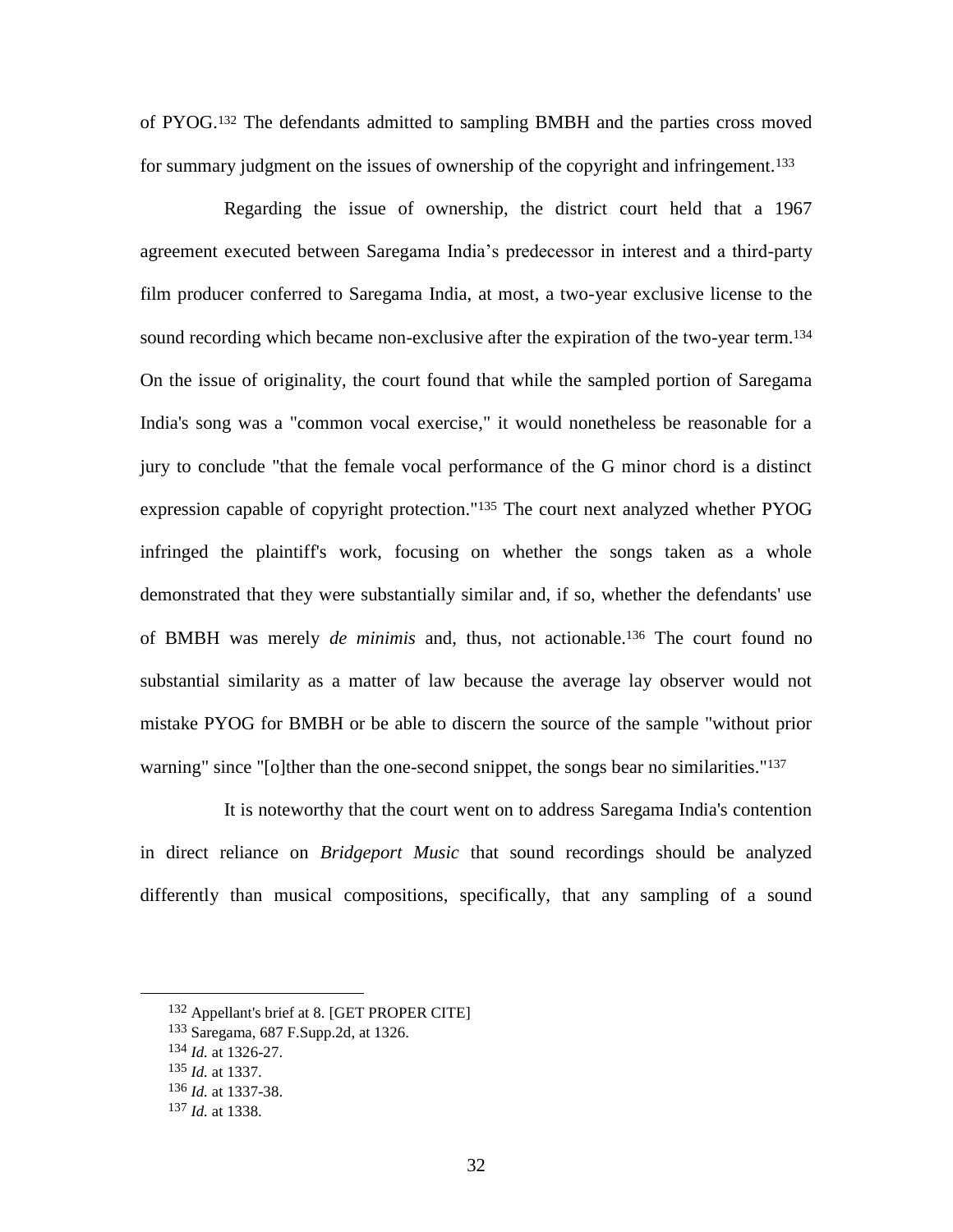recording constitutes infringement without application of a *de minimis* analysis.<sup>138</sup> Citing several copyright infringement cases that deal with subject matter other than sound recordings, the court refused to carve out a separate test for sound recordings, instead insisting that the *Bridgeport Music* holding is a departure from Eleventh Circuit precedent which requires the performance of a substantial similarity test for all claims of copyright infringement.<sup>139</sup> Additionally, the *Saregama India* court opined that the Sixth Circuit's reading of §114(b) in *Bridgeport Music* does not support its rendition of a *per se*  taking rule for copying of digital samples because "it is more expansive than its text and legislative history suggest." 140

After the plaintiffs appealed the lower court decision, everyone in the music industry anxiously waited to see whether the Eleventh Circuit would overturn the decision and apply the same *per se* taking analysis to digital sampling as the Sixth Circuit did in *Bridgeport Music.* In an anticlimactic holding on March 25, 2011, the Eleventh Circuit in *Saregama Music* affirmed the district court's ruling, holding that since the plaintiff did not own a valid copyright in the song recording at issue, the court "need not face the question of whether this copyright has been infringed." $141$  As such, the *Bridgeport Music* court's ruling stands as the only appellate court precedent regarding the issue of whether a *de minimis* analysis of a sampling defendant's acts should be applied to the infringement of a sound recording.

<sup>138</sup> *Id.*

<sup>139</sup> *Id.* at 1338-39. The court relied primarily on Leigh v. Warner Bros., Inc., 212 F.3d 1210 (11th Cir. 2000) for this assertion, quoting the court in that case as stating that "[e]ven in the rare case of a plaintiff with direct evidence that a defendant attempted to appropriate his original expression, there is no infringement unless the defendant succeeded to a meaningful degree." The Leigh case, however, involved a photograph taken by the defendants which, although similar to Leigh's original photograph, did not directly use or copy any portion of it.

<sup>140</sup> Saregama India, at 1340-41.

<sup>&</sup>lt;sup>141</sup> Saregama India Ltd. v. Timothy Mosley, et al., 2011 U.S. App. LEXIS 6211  $*14$  (11<sup>th</sup> Cir. 2011).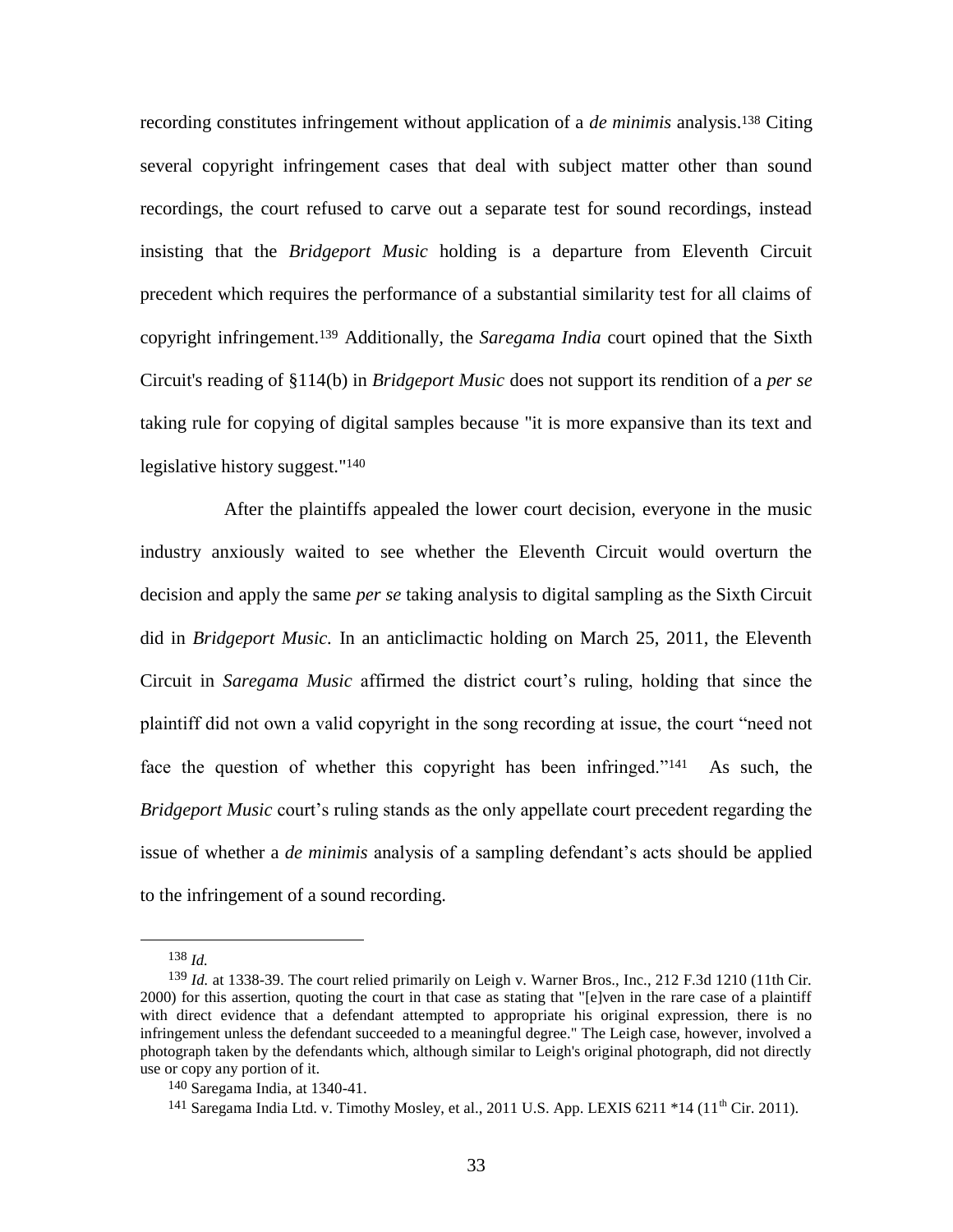#### (b) Endorsement of the *Bridgeport* Holding

Despite the widespread industry contempt for the *Bridgeport Music* holding, the U.S. District Court for the Eastern District of Michigan issued an opinion three years later that unequivocally endorsed the reasoning of the Sixth Circuit regarding the proper legal analysis that courts should follow in copyright suits alleging infringement of a sampled recording.<sup>142</sup> In *Fharmacy Records v. Nassar,* the court was tasked with determining whether the defendants' use of the plaintiffs' recording constitutes unlawful sampling under 17 U.S.C.  $\S$ 114(b).<sup>143</sup> The court held that the defendants were entitled to judgment as a matter of law because a reasonable jury would not be able to conclude from the evidence presented that the defendants, in fact, sampled the plaintiffs' song.<sup>144</sup> Regardless of the facts in this particular case, the court opined that had the plaintiffs established that the defendants did sample their music, their claim "might survive" by "[a]pplying the proper test" for infringement of sound recordings as set forth in the *Bridgeport Music* holding.<sup>145</sup>

<sup>142</sup> David M. Morrison, *Bridgeport Redux: Digital Sampling and Audience Recoding,* 19 FORDHAM INTELL. PROP. MEDIA & ENT. L.J. 75, 81 (2008).

<sup>143</sup> Fharmacy Records v. Nassar, 248 F.R.D. 507, 509 (E.D. Mich. 2008).

<sup>144</sup> *Id.* at 528.

<sup>145</sup> *Id.* The Fharmacy Records court held that:

<sup>&</sup>quot;The protection afforded sound recordings in a digital sampling case such as the one now before the Court, therefore, does not extend to the "generic sound"; it only protects the recorded sound-the stored electronic data digitally preserved by the composer. The substantial similarity test thus has no place in determining whether infringement occurred. As the Sixth Circuit [in Bridgeport Music] explained, " '[i]n most copyright actions, the issue is whether the infringing work is substantially similar to the original work.... The scope of inquiry is much narrower when the work in question is a sound recording. The only issue is whether the actual sound recording has been used without authorization. Substantial similarity is not an issue." Dimension Films, 410 F.3d at 798 n. 6 (quoting Bradley C. Rosen, Esq., 22 CAUSES OF ACTION § 12 (2d ed.2003))." *Id.* at 527.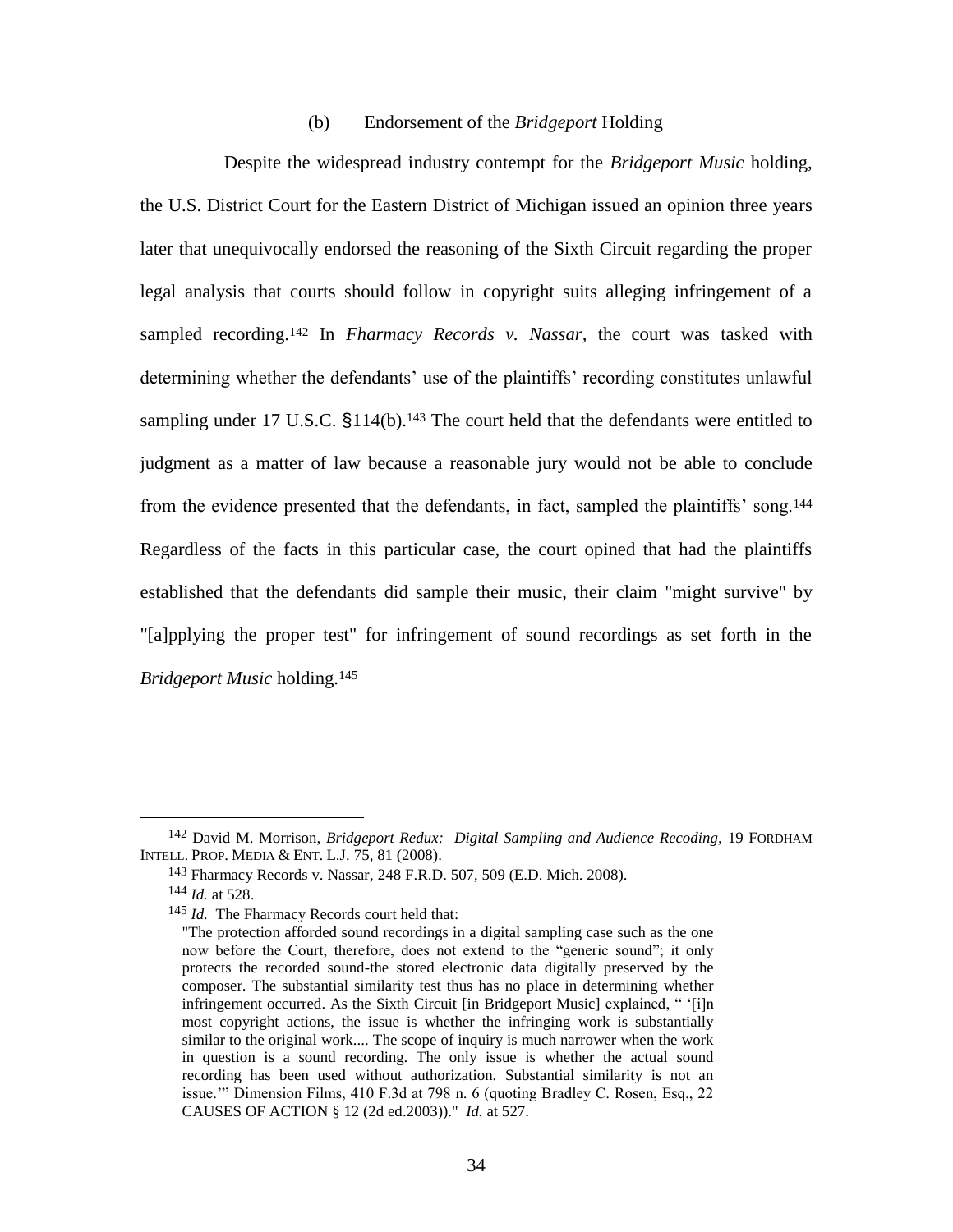The Tenth Circuit also favorably cited the *Bridgeport Music* ruling when it ruled in a case where the owner of copyrights in karaoke music sound recordings sued a manufacturer of retail karaoke products for infringement. <sup>146</sup>

> "The concept is simple. In order for a party in Palladium's position to lawfully use preexisting, copyrighted musical works to create and sell its sound recordings, it must first secure the appropriate licensing from the copyright owners of those musical works. *See* Bridgeport Music, Inc. v. Dimension Films, 383 F.3d 390, 398 n. 7 (6th  $Cir.2004$ ) ( "Needless to say, in the case of a [sound] recording of a musical composition the imitator would have to clear with the holder of the composition copyright."). By failing to comply with Section 115, Palladium has illegally used the preexisting material. See 17 U.S.C. § 103(a). As a result, Palladium's copyrights in the sound recordings at issue are invalid and unenforceable."

In a copyright infringement action against a distributor for acts of re-recording popular songs, a district court in the Sixth Circuit recently reaffirmed the rationale of its upper court's holding in *Bridgeport Music* when it reiterated the "new standard for analyzing copyright infringement of sound recordings" and unequivocally stated that "the Sixth Circuit held that any sampling of a sound recording constitutes copyright infringement *per se*, regardless of whether the defendant's work is substantially similar to the plaintiff's work, and regardless of whether the relevant audience can identify the copied material."<sup>147</sup>

At least one scholar other than myself has embraced the *Bridgeport Music* court's willingness to distinguish that there is a difference between the taking of basic melodies from a composition, which rightly belong in the public domain should it be

<sup>146</sup> Palladium Music, Inc. v. EatSleepMusic, Inc., 398 F.3d 1193 (10th Cir. 2005).

<sup>147</sup> King Records, Inc. v. Bennett, 438 F.Supp.2d 812, 849-50 (M.D. Tenn. 2006) (specifically noting the rejection by the Sixth Circuit of the substantial similarity test and the *de minimis* doctrine when analyzing sound recording infringement claims).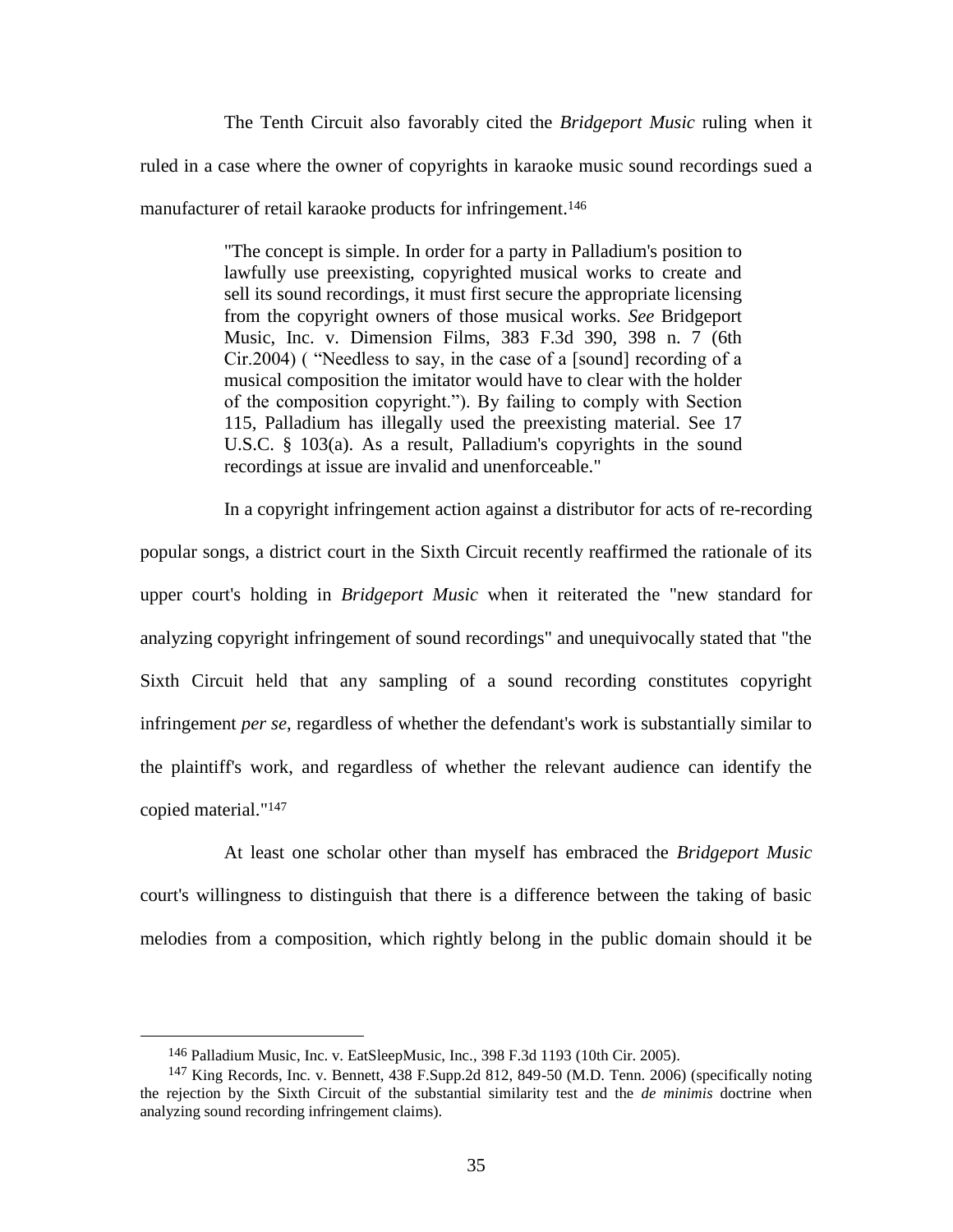proved that such use is *de minimis*, and the taking of those same melodies as captured in a

sound recording. Michael Allyn Pote has stated:

"In a musical composition, the ideas may consist of rather basic elements of a song, such as arranging a song to end on a chorus, using a guitar, or singing. Or, the ideas may be much more complex, such as using a double-thumbing technique for guitar. The actual expression of a musical composition would include, for example, the specific arrangement of notes that comprise the melody, the specific words used to constitute the lyrics, and the combinations of all of the instruments that create the rhythm and harmony of the song during a specific portion. The distinction for sound recordings is much clearer since the expression is essentially the fixation of sounds. Thus, a digital sample, or really any sample, would copy the exact expression. The ideas of the sound recording include such elements as the selection of reverb on the vocal or instruments, the spatial placement of the instruments in the mix, the style of compression applied to the overall mix, and so on." 148

From the above review of *Bridgeport Music* and the few sampling cases that have

followed, it is evident that the issue of sampling sound recordings is far from resolved in

the United States. Concurrently, courts in Germany have been struggling with the same

<span id="page-35-0"></span>point in question.

#### **B. Germany: Neighboring Rights Protection for Sound Recordings**

The German Constitution is similar to the U.S. Constitution since it contains a specific provision—Article 14—which authorizes the legislature in Germany to enact laws that will provide for copyright protection.<sup>149</sup> Article 14 contains both a copyright protection clause for creators, as well as a duty to balance that property interest with the public interest.<sup>150</sup> The German Copyright Act or *Urheberrechtsgesetz* ("UrhG") was

<sup>148</sup> Pote, *supra* note 32, at 668.

<sup>149</sup> Christopher Geiger, *Promoting Creativity Through Copyright Limitations: Reflections on the Concept of Exclusivity in Copyright Law,*12 VAND. J. ENT. & TECH. L. 515, 539 (2010).

<sup>&</sup>lt;sup>150</sup> Braegelmann, *supra* note 46, at 126. Because "the property clause of the German Constitution is qualified by a "public good" / "general welfare" / "common weal" provision ("Allgemeinwohlbindung"), the legislature has to make sure that it strikes a just and appropriate balance between the individual interests of authors to profit from their creations on the one hand, and those of the public (and publishers and so forth)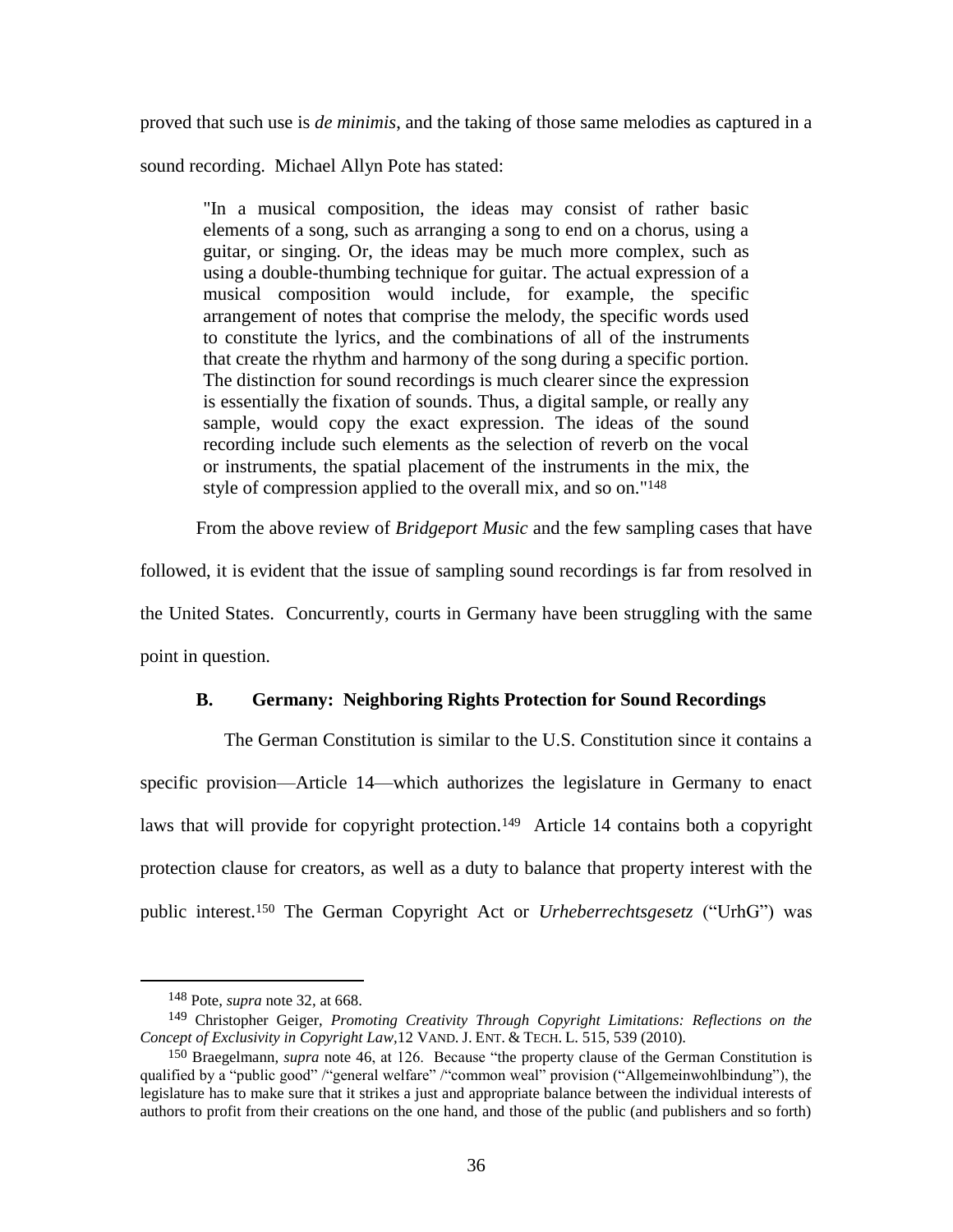enacted pursuant to this constitutional authority in 1965, providing copyright protection for the life of the author plus seventy years.151 In creating subject matter protection for copyright law, the state is required "to bring the different interests [of the copyright owners] and the competing fundamental rights [of the public welfare] in a proportional balance" by assuring that the public has access to "cultural assets."<sup>152</sup>

Although German copyright law does not recognize the defense of fair use in the same manner that it is applied in U.S. law *per se*, <sup>153</sup> the concept of public access or ―free use‖ of cultural assets is generally analogous to fair use, and is promulgated with the following policy goals in mind:

One of the policy reasons for [the] UrhG's time limit is that the general public can demand the free use of intellectual goods for the improvement of cultural life ("Kulturleben"). Another is the fact that every creative person is not creating in a vacuum and without history but is rather building upon the work of his or her predecessors. Yet another is that every cultural expression, if it is not forgotten, becomes some kind of public good or intellectual/creative commons ("geistiges Gemeingut") and the cultural possession ("Kulturbesitz") of everybody.<sup>154</sup>

In order to promulgate this policy, the German legislature has enacted Section 24 of the UrhG, commonly referred to as the *Freie Benutzung* or "free use" provision, which allows third-party use of an author's protected work without prior consent, provided that the second work amounts to an "independent" new work.<sup>155</sup> Although the provision does not contain a clear-cut definition of an independent work, it is "commonly" recognized as such in German law if the elements of the older work used 'fade' in

to exploit the works on the other hand, taking into account the nature and social importance of the right in question." *Id.* 

<sup>151</sup> *Id.* at 126-27.

<sup>152</sup> Geiger, *supra* note 78, at 540-41.

<sup>153</sup> *See* Edward Lee, *Technological Fair Use,* 83 S. CAL. L. REV. 797, 873 (2010).

<sup>154</sup> Braegelmann, *supra* note 46, at 127.

<sup>155</sup> Apel, *supra* note 8, at 344-45.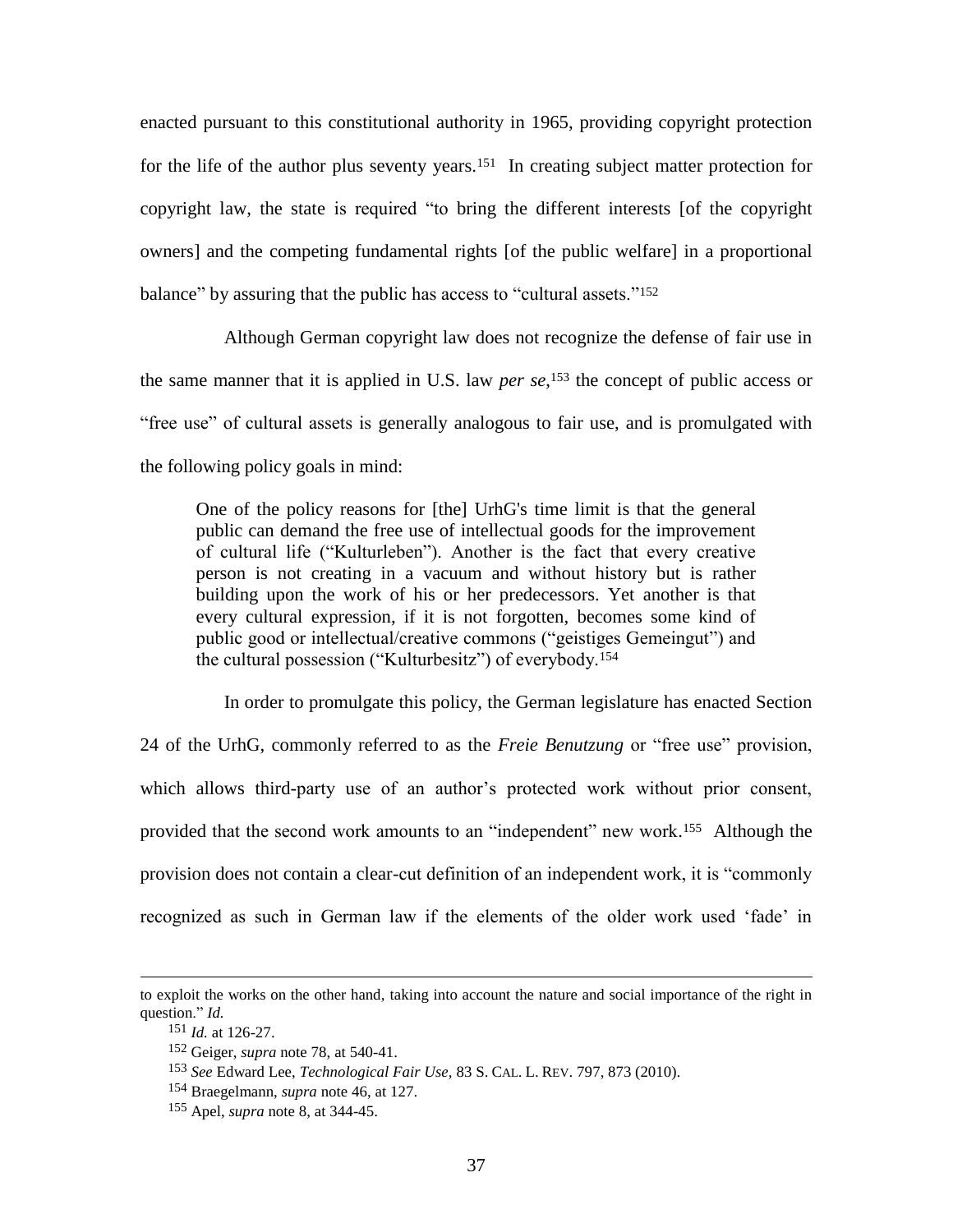comparison to the individuality of the new work."<sup>156</sup> Like the U.S. doctrine of fair use, free use is an exception or defense to copyright infringement that is determined on an *ad hoc,* case-by-case basis for the purpose of "finding equitable and just solutions" when balancing the delicate rights of owners and subsequent creators; however, the German free use exception is an even narrower doctrine than fair use because it only allows for transformative uses.<sup>157</sup> One German court has explained the free use defense as only being justified if the secondary work ceases to be "deferential" to the original work or adopts a "probing" approach to the original work, further clarifying its analysis as follows:

―The question whether a new independent work has been created by the free use of a protected earlier work depends on the distance which the new work keeps from the borrowed personal features of the used work. ... In other words, as a rule the personal features borrowed from the protected earlier work recede in such a way that the new work no longer makes significant use of the earlier, so that the latter appears only to have suggested the creation of a new independent work."<sup>158</sup>

In addition to the distinctions between fair use and free use, where the philosophical differences between copyright law in Germany and the U.S. differ significantly (as previously discussed) is that the justification for copyright predominantly accepted in Germany is the fundamental qualification of the copyright as being based on a personality right, or "moral right" known as *Urheberpersönlichkeitsrecht*, which means that "in Germany, the copyright is intrinsically and inseparably tied to the personality of the author."<sup>159</sup> Just as with other

<sup>156</sup> *Id.* at 344.

<sup>157</sup> Paul Edward Geller, *Hiroshige vs. Van Gogh: Resolving the Dilemma of Copyright Scope in Remedying Infringement*, 46, J. COPYRIGHT SOC'Y U.S.A. 39, 43-44 (1998).

<sup>158</sup> *See* Ian Eagles, *Dr Zhivago's Children: Some Lessons from German Copyright Law's Encounter with the Sequel*, 10 NEW ZEALAND BUS. L. QUARTERLY 109 (2004).

<sup>159</sup> *Id.* at 127-28.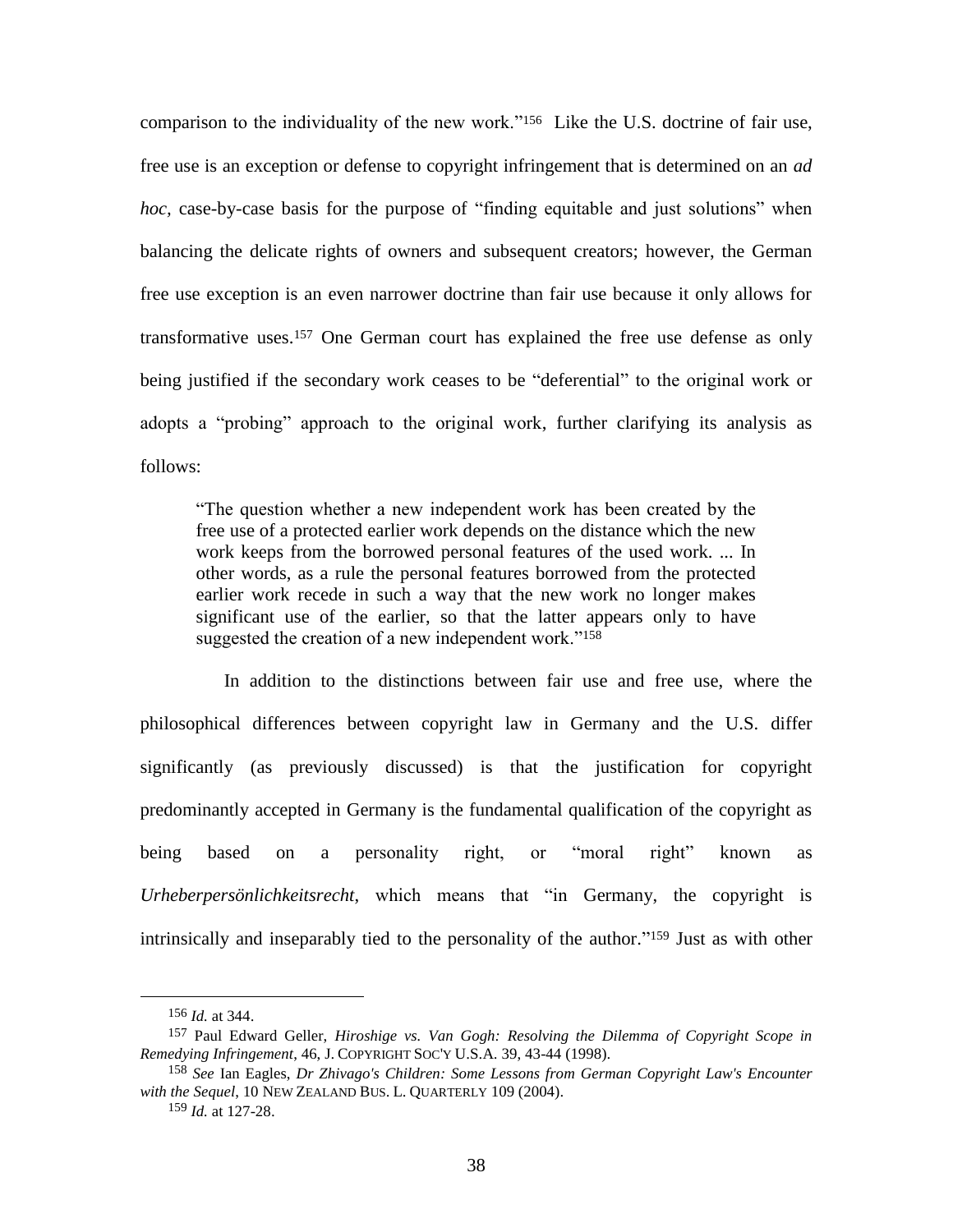categories of creative authorship, German law offers legal protection to musical works pursuant to an "authors' rights system" which protects not only the creative endeavors of the person(s) who perform the work, but also the economic or entrepreneurial efforts of the *Tonträgerhersteller* or producer of the sound recording.<sup>160</sup>

Unlike in the United States, in Germany there is no copyright protection in the sound recording itself because sound recordings are simply not considered to be "intellectual creations," or creations that contain originality and creativity.<sup>161</sup> Sound recordings are instead protected under the UrhG by "neighboring rights," or "related rights,"<sup>162</sup> which "are granted to performers, producers, and broadcasters, not for their original, creative input in making a sound recording/phonogram, but for the financial, organizational, and technical effort those persons expend to make a sound recording/phonogram."<sup>163</sup> While the UrhG does not specifically define "producer of a phonogram," the term has commonly come to mean "the natural or legal person in charge of the organization for the whole process of recording.<sup>"164</sup> While this legal entity *may* be the creative producer in the recording studio, it may also be the owner of the record company that manufactures and sells copies of the recording *after* the recording has been made.<sup>165</sup>

One author has appropriately labeled neighboring rights as "quasi-artistic rights allied to copyright law" and describes them as:

<sup>160</sup> Lewis, *supra* note 77, at 337.

<sup>161</sup> Conley & Braegelmann, *supra* note 7, at 1018-19.

<sup>&</sup>lt;sup>162</sup> Neighboring rights are also referred to as "related rights" in order to distinguish them from author's rights in the copyright. *See* JOHN SHEPHERD, CONTINUUM ENCYCLOPEDIA OF POPULAR MUSIC OF THE WORLD, VOL. 1, 491 (2003).

<sup>163</sup> Conley & Braegelmann, *supra* note 7, at 1020.

<sup>164</sup> Apel, *supra* note 8, at 338.

<sup>165</sup> *Id.*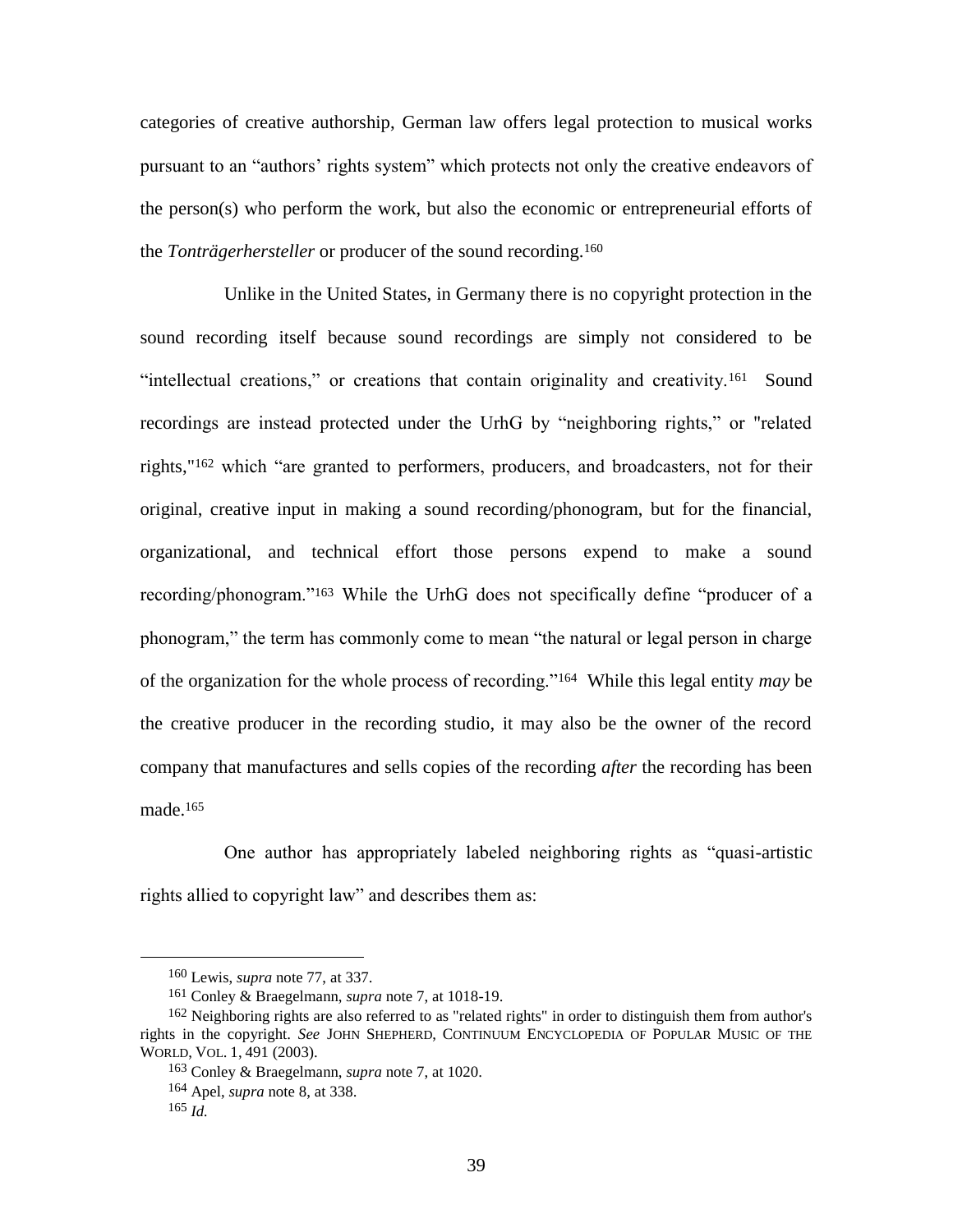―…laws that protect performers' renditions, broadcasts, and producers' sound recordings. New communications technologies have redefined this role between artists and intermediaries by making the old concert hall portable and bringing it into the homes of individual viewers and listeners, along with the performers' renditions. In so doing, performers, phonogram producers, and broadcast organizations often add an important artistic dimension to the authors' own contributions. In effect, the neighboring rights laws enable impresarios, producers, and performers to collect a reward for their services even under these changed conditions, and this in turn further ensures that authors covered by copyright law will also receive compensation."<sup>166</sup>

The policy reasons for the creation of a neighboring right in sound recordings in Germany stem from those that led to the enactment of Section 114 in the United States: "[t]he easy availability in the market of increasingly efficient recording devices created the growing problem of record piracy which, by now has become a worldwide problem."167 Other initiatives were taken in Germany to protect sound recordings, including ratification of the 1961 Rome Convention, formally known as the International Convention for the Protection of Performers, Producers of Phonograms and Broadcasting Organizations, which is the only international treaty governing performers' rights in sound recordings. The Rome Convention requires signatory members "to grant equitable remuneration to either performers or producers of sound recordings, or both"<sup>168</sup> by providing them with "the right to authorize or prohibit the direct or indirect reproduction of their phonograms."<sup>169</sup> Specifically, Article 12 of the Rome Convention provides,

<sup>166</sup> *See* J.H. Reichman, *Legal Hybrids Between Patent and Copyright Paradigms,* 94 COLUM. L. REV. 2432, 2498-99 (1994).

<sup>167</sup> *See* WORLD INTELLECTUAL PROPERTY ORGANIZATION, INTRODUCTION TO INTELLECTUAL PROPERTY, THEORY AND PRACTICE 6 (1997).

<sup>168</sup> Matthew S. DelNero, *Long Overdue? An Exploration of the Status and Merit of a General Public Performance Right in Sound Recordings,* 51 J. COPYRIGHT SOC'Y U.S.A. 473, 475 (2004).

<sup>169</sup> *See*, Rome International Convention for the Protection of Performers, Producers of Phonograms and Broadcasting Organisations, Oct. 26, 1961, pmbl., 496 U.N.T.S. 43, art. 10. The "producer of phonograms" is defined in the Rome Convention as "the person who, or the legal entity which, first fixes the sounds of a performance or of other sounds." *Id.* art. 3(c).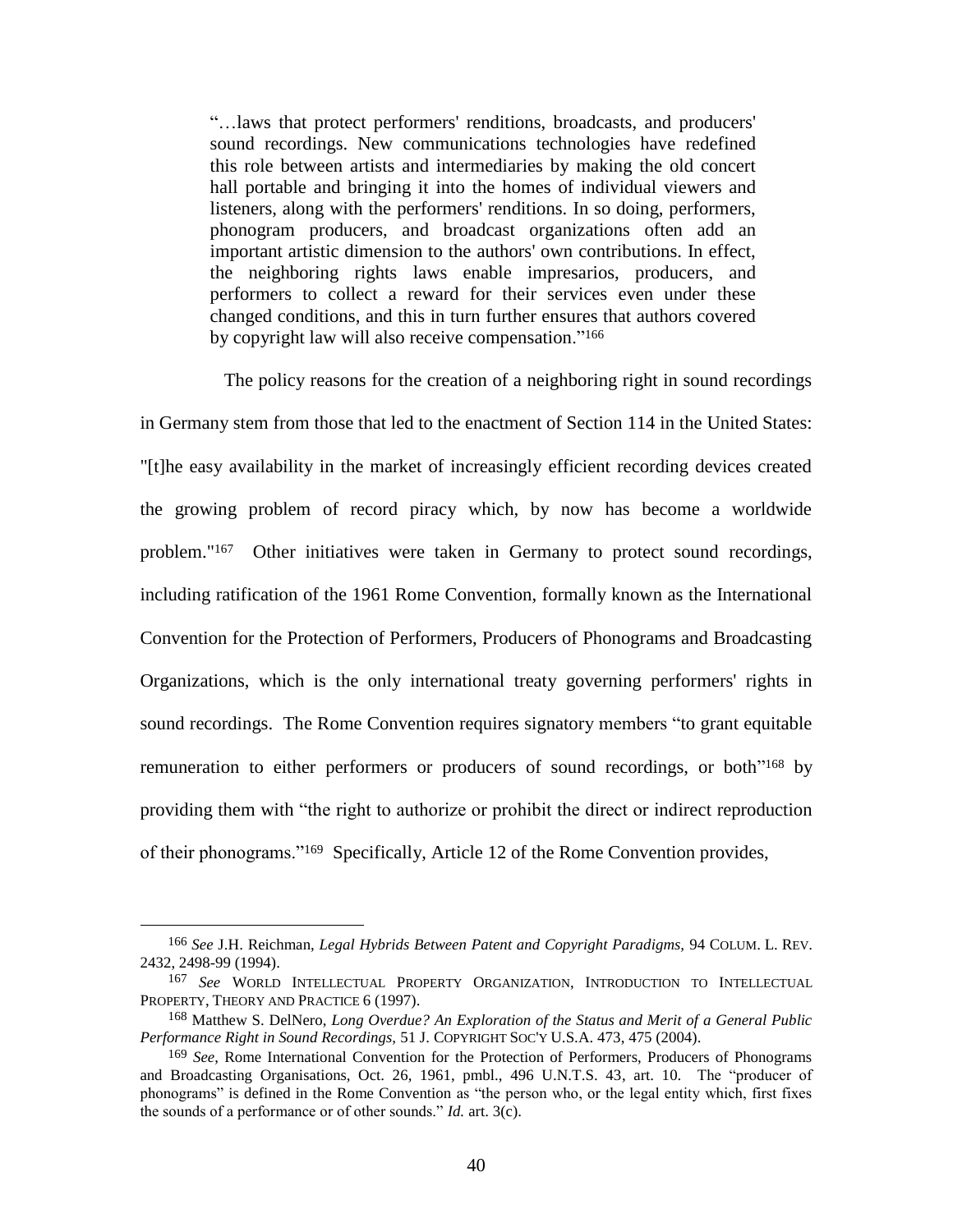―If a phonogram, published for commercial purposes, or a reproduction of such phonogram, is used directly for broadcasting or for any communication to the public, a single equitable remuneration shall be paid by the user to the performers, or to the producers of the phonograms, or to both. Domestic law may, in the absence of agreement by parties, lay down the conditions as to the sharing of this remuneration." $170$ 

Neighboring rights, which almost always vest in a corporate entity, are also different from moral rights because they do not stem from the personality of the artist or creator. Because "it is considered inappropriate to accord corporations moral rights," the Rome Convention protects only the reproduction right of the owner of the neighboring right, and not the right of distortion, mutilation, or attribution.171 While a sampling defendant's acts may result in an infringement of the artist's moral rights in the *performance* of the musical work at issue, the *Kraftwerk* decision did not involve this separate right, which is, thus, outside of the scope of this article.<sup>172</sup>

While neighboring rights, or *verwandte Schutzrechte*, are generally comparable to the sound recording right granted by U.S. copyright law in that the owner is provided with the exclusive right to copy the recording (yet receives no moral right in the work), German neighboring rights exist in each and every sound recording that is produced without having to overcome the originality requirement that exists under the U.S. Copyright Act.<sup>173</sup> Specifically, section 85 of the UrgH provides the producer with the right to reproduce the phonogram, to distribute the phonogram, and to make the

<sup>170</sup> *Id.* art. 12.

<sup>171</sup> Rebecca F. Martin, *The WIPO Performances and Phonograms Treaty: Will the U.S. Whistle a New Tune?,* 44 J. COPYRIGHT SOC'Y U.S.A. 157, 167 (1997).

<sup>172</sup> *See* Apel, *supra* note 8, at 338.

<sup>173</sup> *Id.* at 8, at 337-38. The German equivalent to the low level of originality demanded by the United States is known as *kleine Münze* which translates to "small change," evidencing that "almost every creative expression is copyrightable in Germany." See Braegelmann, *supra* note 46, at n.59.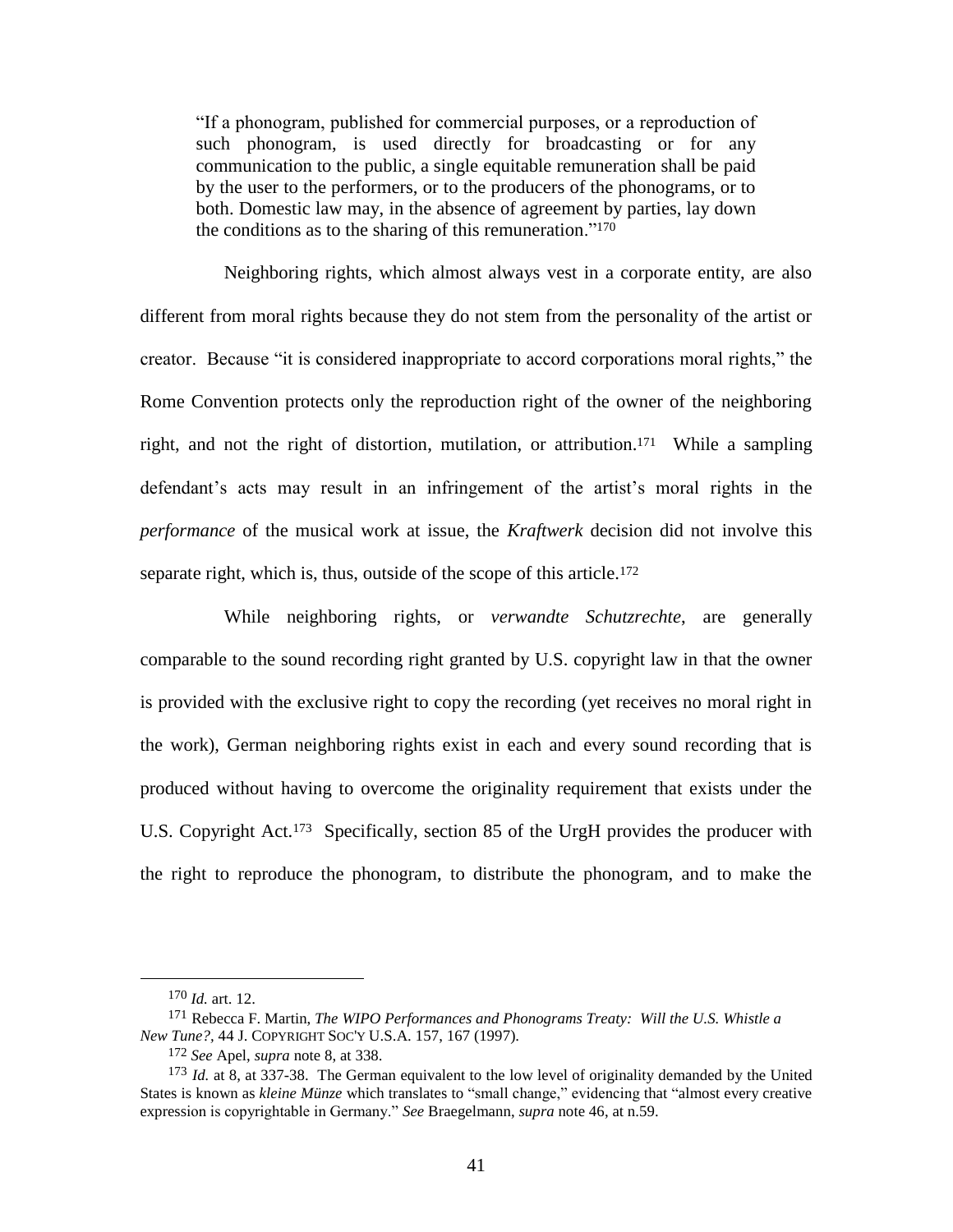phonogram available to the public, which rights expire fifty years after publication of the work at issue.<sup>174</sup>

#### **1.** *Kraftwerk***: The German Court Rules on Sampling**

<span id="page-41-0"></span>In the 1970s, the band Kraftwerk emerged from Dusseldorf, Germany to defy the then-popular forms of disco and punk music by becoming pioneers in a new genre of electronica (also known as synchronized or "synch") music that fused analog synthesized bleeps, blips and vocals "into a stark, precision product... mostly with hand-built instruments."<sup>175</sup> Early bands like Kraftwerk that created electronically generated music started by imitating traditional musical instruments, but would later evolve to incorporate sampling techniques and other computer generated or recorded media to the point where the resulting work product contained "only a tenuous mimetic relationship to live performance."176

As Kraftwerk grew in popularity among its fans worldwide, so did third-party use of sampled portions of its recordings.<sup>177</sup> In 1982, the band was furious after musician Afrika Bambaataa made a record called "Planet Rock," in which he sampled a melody

<sup>174</sup> Apel, *supra* note 8, at 338.

<sup>&</sup>lt;sup>175</sup> GREG RULE, ELECTRO SHOCK!: GROUNDBREAKERS OF SYNTH MUSIC v (1999). The founding members of the band were drawn to experimental music and free jazz. They experimented with tape recorders, echo machines, and drum machines. "Kraftwerk's members were among the first pop musicians to abandon traditional rock instrumentation for what was then still-new synthesizer/electronic technology." *See* Richard Harrington, *These Days, Kraftwerk is Packing Light,* WASH. POST, May 27, 2005, *available at*  http://www.washingtonpost.com/wp-dyn/content/article/2005/05/26/AR2005052600677.html. *See also,*  Richard T. Ford, *Save the Robots: Cyber Profiling and Your So-Called Life,* 52 STAN. L. REV. 1573, 1581 (2000) (commenting that when Kraftwerk's album "We are the Robots" was released in 1980, "it sounded like the soundtrack to a stylized form of science fiction").

<sup>176</sup> Ford, *supra* note 28, at 1581.

<sup>177</sup> *See, e.g.,* PASCAL BUSSY, KRAFTWERK: MAN, MACHINE AND MUSIC 128 (2004) ("To list the number of samples that have been taken from Kraftwerk records would be an arduous and difficult task, but suffice to say that after James Brown their records are amongst the most sampled"); and Stephen Dalton, *Kraftwerk: The Elusive Kings of Digital Pop,* THE SUNDAY TIMES, Sep. 25, 2009, *available at* http://entertainment.timesonline.co.uk/tol/arts\_and\_entertainment/music/article6847768.ece (noting that the band's "music has been sampled everywhere, from Fatboy Slim to the Chemical Brothers, Missy Elliott to Jay-Z"). An Internet site created by fans of Kraftwerk has listed nearly one hundred songs claimed to contain samples of the band's recorded music. *See* KRAFTWERK SAMPLED, http://www.cheebadesign.com/perfect/kraftwerk/sample.htm (last visited on August 6, 2010).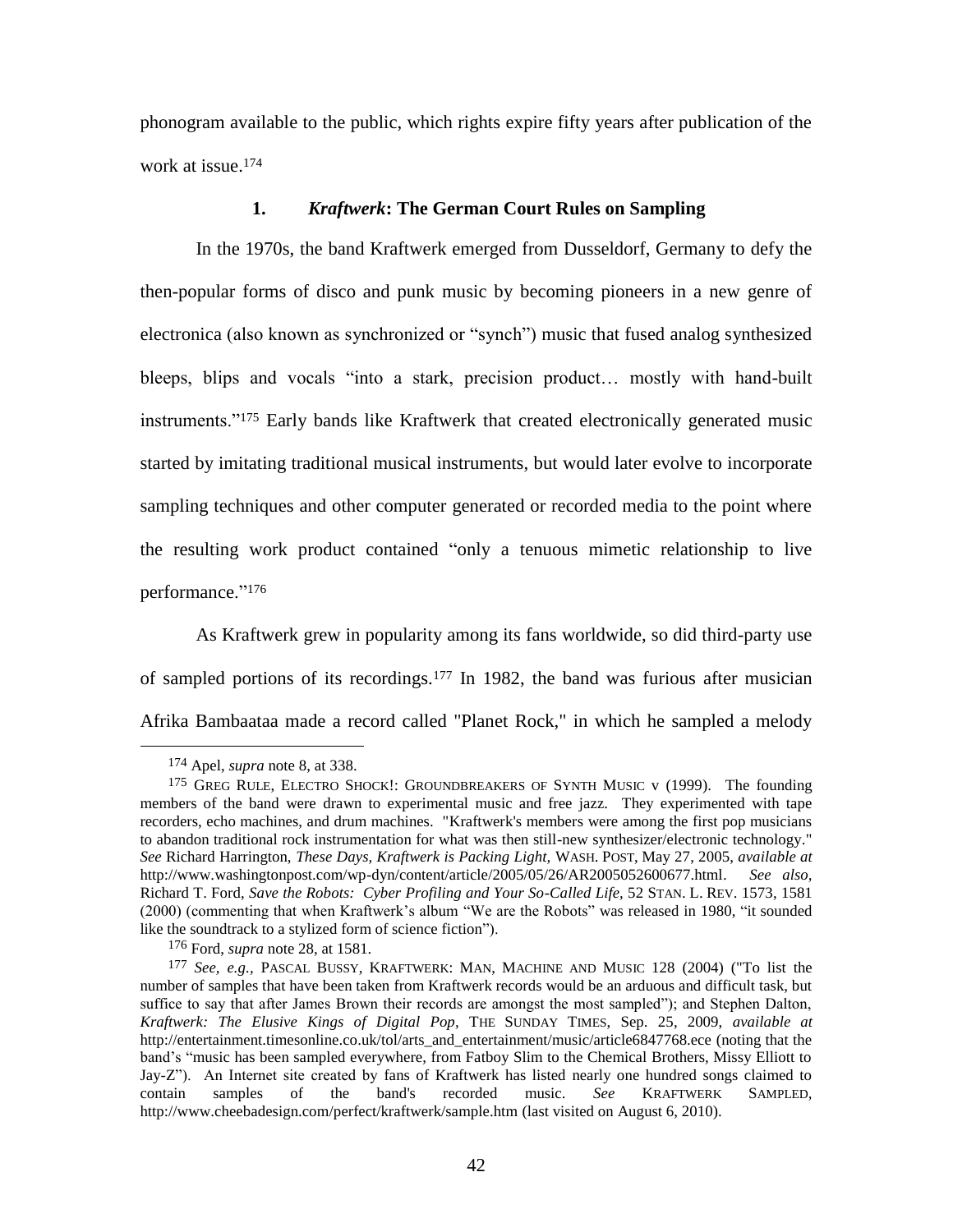from Kraftwerk's "Trans-Europe Express" as well as a rhythm track from "Numbers" without asking permission or providing credit to Kraftwerk.<sup>178</sup> After a legal battle with Bambaataa, his song was renamed "Planet Rock/Trans-Europe Express" and Kraftwerk received royalties for sales of Bombaataa's records containing the samples.<sup>179</sup>

In 1977, Kraftwerk released an album that contained the song *Metall auf Metall*, which is the subject of the band's current sampling controversy.<sup>180</sup> Twenty years later, two versions of the song *Nur mir* by singer Sabrina Setlur were released on two different albums<sup>181</sup> and Kraftwerk sued,<sup>182</sup> claiming that the defendants, Setlur and her producers, unlawfully sampled the "core" of *Metall auf Metall*, "a distinct rhythm-texture of several percussion instruments," which lasts approximately two seconds and is repeated throughout the defendants' song.183 More specifically, Kraftwerk argued that the composers of *Nur mir* infringed its copyright, in addition to their rights as performing artists and producers of phonograms.<sup>184</sup>

Kraftwerk prevailed at both the Regional Court and appeals court based on the rationale that the composers of *Nur mir* infringed Kraftwerk's rights as producers of phonograms pursuant to neighboring rights law in Germany under Section 85 of the UrhG.<sup>185</sup> Notably, the lower court did not rule on the issue of whether use of the sample by the defendants also constitutes copyright infringement of the underlying musical

<sup>178</sup> Pascal, *supra* note 32, at 125-26*.*

<sup>179</sup> *Id.* at 128.

<sup>180</sup> Conley & Braegelmann, *supra* note 7, at 1025.

<sup>181</sup> *Id.*

 $182$  BGH, no. 1 ZR 112/06, decision dated November 20, 2008, 2009 MMR 253 ("Metall auf Metall"). *See* Apel, supra note 8, at 333 n. 14.

<sup>183</sup> Conley & Braegelmann, *supra* note 7, at 1025.

 $184$  *Id.* 

<sup>185</sup> *Id.* at 1026. According to copyright law in Germany, "[t]he producer of an audio recording shall have the exclusive right to reproduce and distribute the recording." Gesetz über Urheberrecht und verwandte Schutzrechte [UrhG] [Copyright Law] July 16, 1998, as amended, § 85, ¶ 1.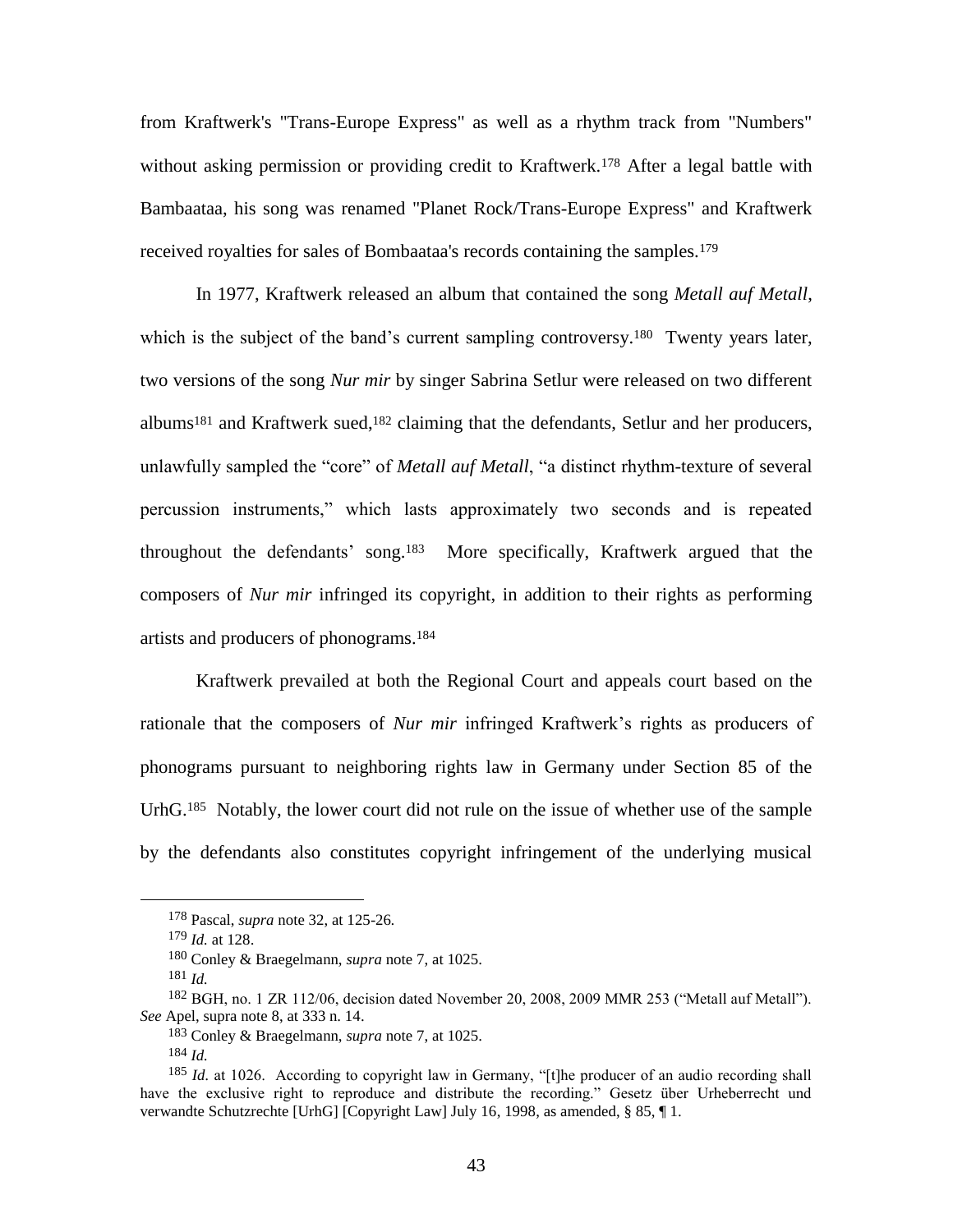composition; the case is, thus, based solely on whether Kraftwerk's neighboring right in the sound recording was infringed.<sup>186</sup>

The appeals court held that "even the unauthorized *partial* reproduction and distribution of phonograms infringes, in principle, the rights of phonogram producers.<sup> $187$ </sup> Rather than determining whether the amount sampled by the composers of *Nur mir* was *de minimis*, the appeals court viewed the drum-beat rhythm-texture from bars nineteen and twenty of *Metall auf Metall* as the "core" of Kraftwerk's song as well as clearly recognizable in the song *Nur mir*.<sup>188</sup> Therefore, "by appropriating this particular element in its entirety, and continuously underlaying it in the song *Nur mir*, the [composers of *Nur mir*] appropriated, in essence, the entir[ty of *Metall auf Metall*], which consists of the continuous repetition of this formative part, thereby saving themselves effort and expense."189

The supreme court held that even if the core of Kraftwerk's song had not been taken, "even the partial unauthorized reproduction or distribution of the audio recording that is fixed on a phonogram interferes with the rights of the producer of the phonogram," reasoning that, to hold otherwise would be inconsistent with the Geneva Phonograms Convention, which require "that producers of phonograms receive protection against the reproduction and distribution of *substantial* parts of the sounds that are fixed on the phonogram."<sup>190</sup> The court rationalized its holding as follows:

―If only the unauthorized reproduction and distribution of the entire phonogram where prohibited, the protection afforded the producer of phohograms would be largely ineffective, as the Plaintiffs' reply to the

<sup>186</sup> *Id.* at 1018.

<sup>187</sup> Conley & Braegelmann, *supra* note 7, at 1026 (emphasis added).

<sup>188</sup> *See id.*

<sup>189</sup> *Id.*

<sup>190</sup> *Id.* at 1027 (emphasis added).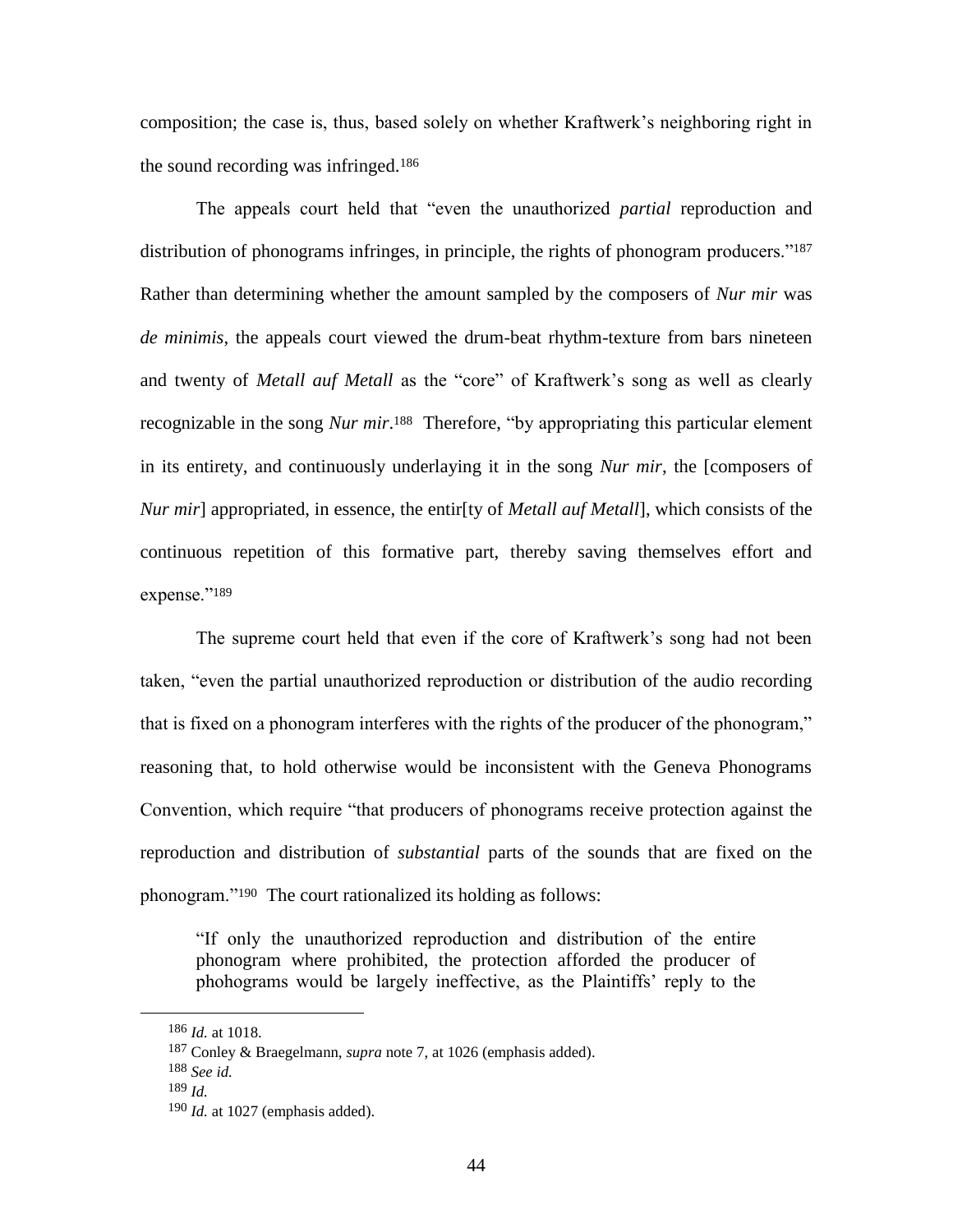appeal correctly points out, especially in light of modern digital recording, reproduction, and rendition technologies."<sup>191</sup>

Recognizing that neighboring rights are designed to protect the producer's economic and organizational efforts in the creation of the phonogram, which are separate from the infringement of the author's rights or the personal intellectual creation of the composer, the court held that the length of the phonogram copied by the sampler is irrelevant to the determination of infringement "because every single bit of sound on such a record owes its origin to the efforts of the producer."<sup>192</sup> Similarly, the supreme court admonished the appellate court's reliance on the significance of whether the quality or quantity of the sounds taken were proper criteria in determining neighboring rights infringement, pointing out that such a test in sampling cases would lead "to difficulties of delimitations and, therefore, to legal uncertainty."<sup>193</sup> In fact, even if short samples from original songs are not ultimately recognizable or discernable when used in defendants' songs, such uses are nonetheless actionable even if they are proven to not have an effect on the economic exploitation of the owner's original song.194 This is demonstrated by virtue of the fact that a market exists for even the smallest sample of certain recordings, resulting in the phenomenon that, at the very least, the producer will suffer from an economic disadvantage from lost royalties of sounds used by others without prior consent of the producer.<sup>195</sup>

<sup>191</sup> *Id.* 

<sup>192</sup> Apel, *supra* note 8, at 343.

<sup>193</sup> Conley & Braegelmann, *supra* note 7, at 1029. The court explained that neighboring rights protect all sounds that are recorded on a phonogram, from a work as complex as multiple movements in a symphony to one that contains merely a "short bird chirp." *Id.* 

<sup>194</sup> *Id.* at 1030.

<sup>195</sup> Apel, *supra* note 8, at 343.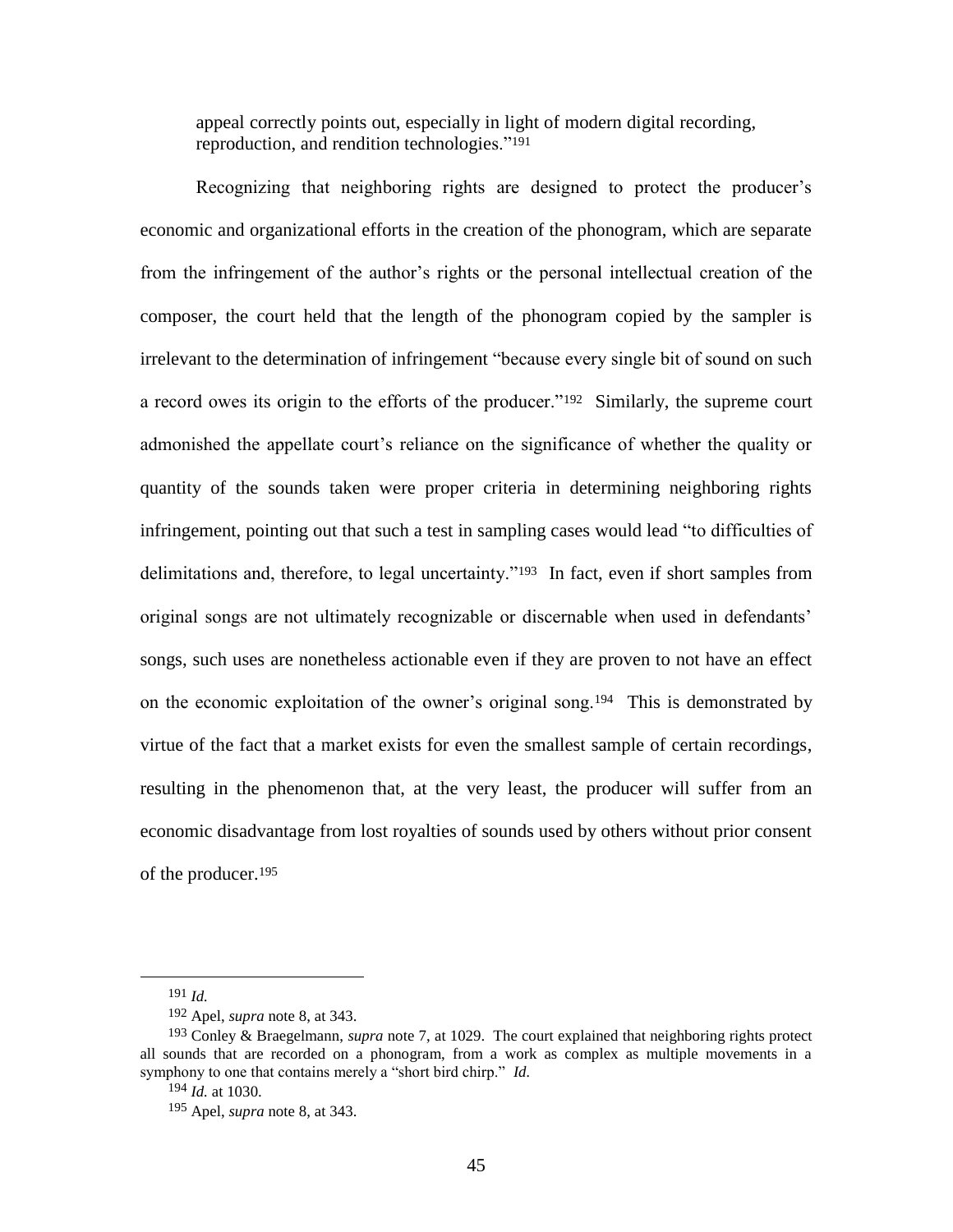At this point in the *Kraftwerk* opinion, it appears that the court is borrowing (pun intended) similar, if not the same, analyses of sampling as the *Bridgeport Music* court employed, including notions of fairness, free riding, ease of infringement, legal certainty, judicial economy, and the importance in creating the proper boundaries of infringement for those who choose to sample without obtaining a license.<sup>196</sup> The bottom line for both courts, as well as the message to potential samplers, is that infringement of the sound recording in the United States and the neighboring right in Germany will be achieved if *any* portion of the recording is taken without authorization because taking any part is taking something of value to its owner.

The second part of the *Kraftwerk* opinion, however, is a significant departure from this line of reasoning and, as such, has been widely criticized by German commentators. <sup>197</sup> Although the court unabashedly ruled that any taking from a sound recording was an infringement of the producer's neighboring rights, it went on to opine, as did the *Bridgeport Music* court, that the defendants were, nonetheless, entitled to wage a free use argument in an attempt to excuse their infringing conduct.<sup>198</sup> Unlike the *Bridgeport Music* court, however, when the *Kraftwerk* court remanded the case back to the appeals court to determine *inter alia* whether the defendants in the case at hand can rely on free use, it provided guidance and a specific test for the lower court to employ.<sup>199</sup>

The court first observed that the free use exception set forth in Section 24 of the UrhG cannot be directly applied to neighboring rights of phonograms because the

<sup>196</sup> Conley & Braegelmann, *supra* note 7, at 1018. *See also,* Apel, *supra* note 8, at 342 (noting that the Kraftwerk court's opinion not only made reference to the holding in Bridgeport Music, but that its reasoning on these issues are "in line with the prevailing opinion in German legal literature").

<sup>197</sup> Apel, *supra* note 8, at 343.

<sup>198</sup> *Id.* At 344.

<sup>199</sup> Conley & Braegelmann, *supra* note 7, at 1037.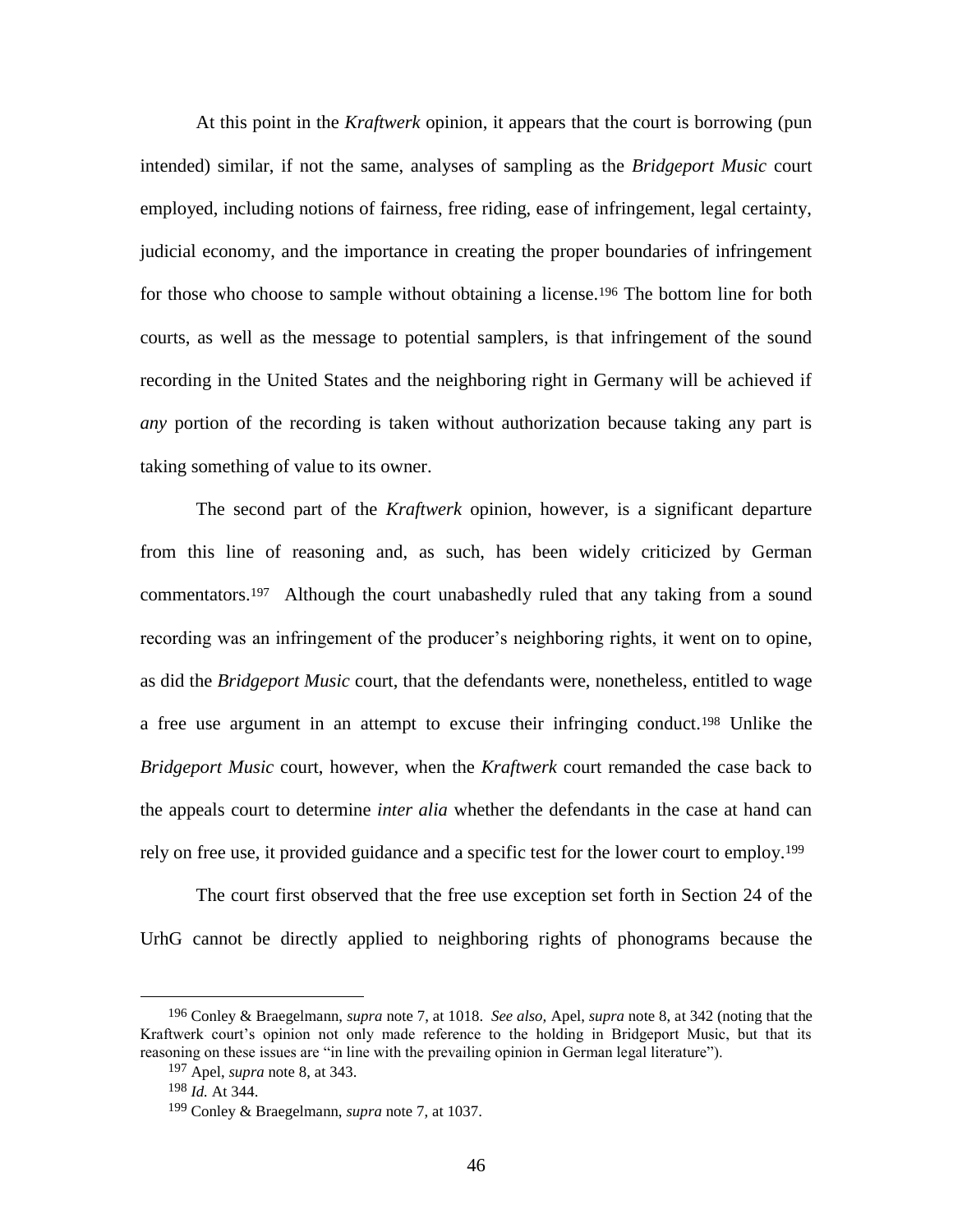provision is set forth in Section 85, paragraph 4 of the act which contains the limitations and exceptions to the use of the separate copyrighted "work," or intellectual creation of the song, whereas neighboring rights are "only protected because of the entrepreneurial effort that is embodied in it."200 Nonetheless, the court went on to hold that the defenses to copyright are "applicable by analogy to the exploitation rights of the producer of phonograms,‖ providing the following public policy reasons for its position on the matter:

―[I]t would run counter to the spirit and purpose of section 24, paragraph 1, of the UrhG, which is to bring about cultural progress, if in actuality only the creator [author] was obligated to accept the free use of a work, while the producer of phonograms could prevent the free use of the phonogram that contains the work. If the creator [author] is obligated to accept a limitation to his copyright, then the producer of phonograms must correspondingly accept a limitation to his neighboring right. $"201"$ 

While the court made it clear that the free use exception in copyright applies *mutatis mutandis* to neighboring rights, it provided two exceptions in which Section 24 would not provide refuge to sampling defendants: first, in cases where the defendant is able to reproduce the sound copied in the phonogram by his or herself; and second, when the part of the sound copied by the defendant is a recognizable melody.202 Because the court ascertained that there were insufficient findings by the appeals court on these two issues, it remanded the case to the lower court for further consideration in reliance on its opinion.<sup>203</sup>

<sup>200</sup> *Id.* at 1033. Chapter 6, part 1 of the UrhG contains most of the exemptions to authors' rights. *See*  Apel, *supra* note 8, at 346.

<sup>201</sup> *Id.* at 1033-34.

<sup>202</sup> *See* Apel, *supra* note 8, at 345; and Conley & Braegelmann, *supra* note 7, at 1034.

<sup>203</sup> Conley & Braegelmann, *supra* note 7, at 1034.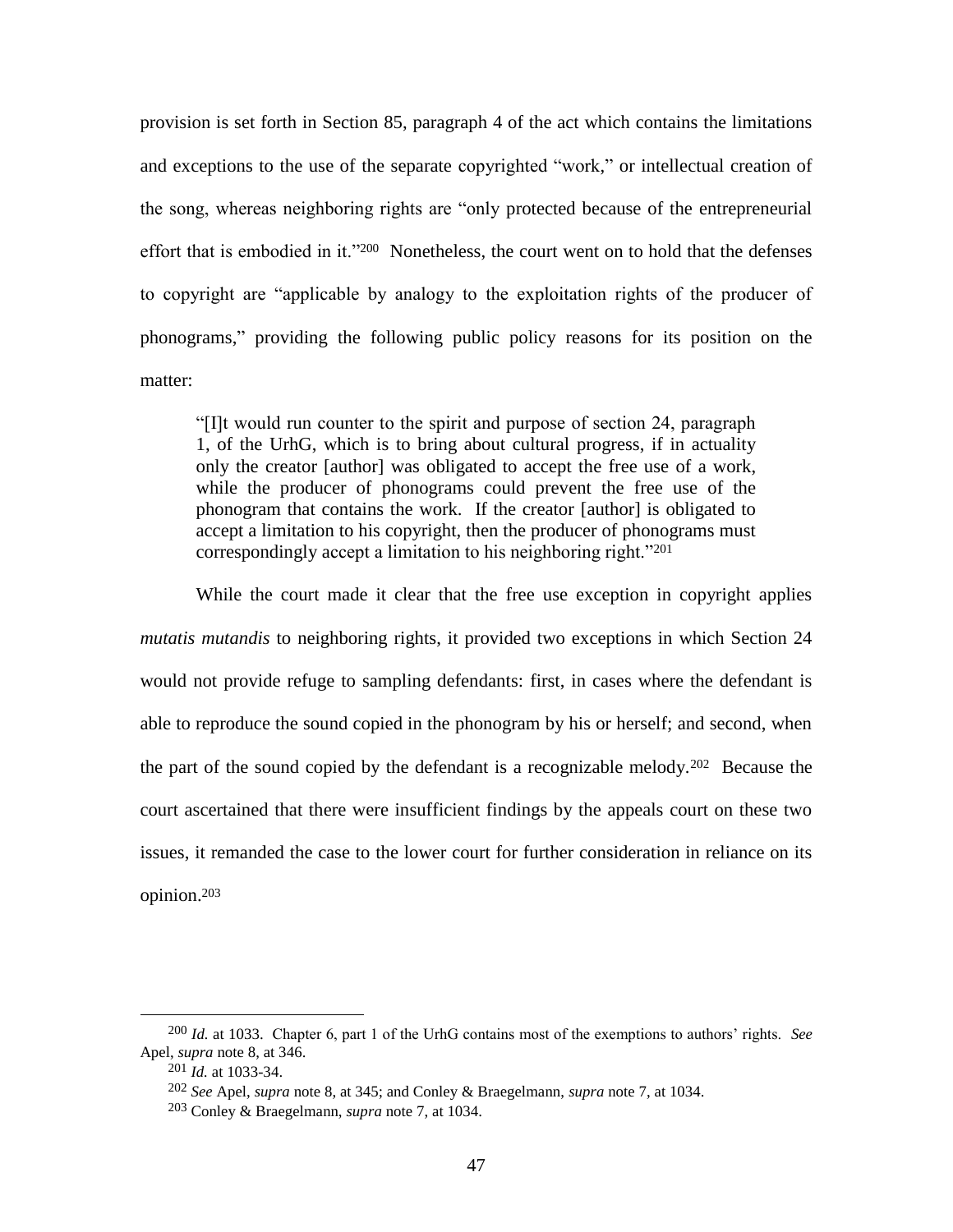# <span id="page-47-0"></span>*IV. The Devil is in the Defenses: Where Bridgeport Music and Kraftwerk Went Awry*

The crux of both the *Bridgeport Music* and *Kraftwerk* courts is a two-fold message to samplers: *de minimis* is out, but fair use and free use are in. In other words, when samplers take any amount from somebody else's sound recording absent prior license, they will not be able to wage an argument that such use is not copyright infringement (in the United States) or neighboring right's infringement (in Germany), because both courts essentially agree that any taking of a sound recording is a *per se*  taking. On the other hand, defendants will nonetheless be entitled to a legal assessment of the defenses of fair use or free use as applied to their conduct.

It can be posited that such a rationale is a proper balance of the two-fold policy goals of intellectual property jurisprudence in building the proper fences around the rights of original songs while allowing use of such songs by second comers in the creation of new works. As will be demonstrated, however, while these defenses may be workable in the context of more traditional musical works, they cannot feasibly be utilized in the complex arena of digital sampling. While the Sixth Circuit has stated that fair use is appropriate in sampling cases, it has failed to provide any guidance whatsoever in assessing the issue in the context of sampling.

Further, the *Kraftwerk* court applies the same rationale with respect to free use, but provides a test that is meaningless at worst or, at best, impossible to apply. The most frustrating facet of the *Kraftwerk* court's decision is its determination that free use cannot apply when the defendant has the ability to produce the sampled music in question, particularly since the court provides no amount of instruction to the lower court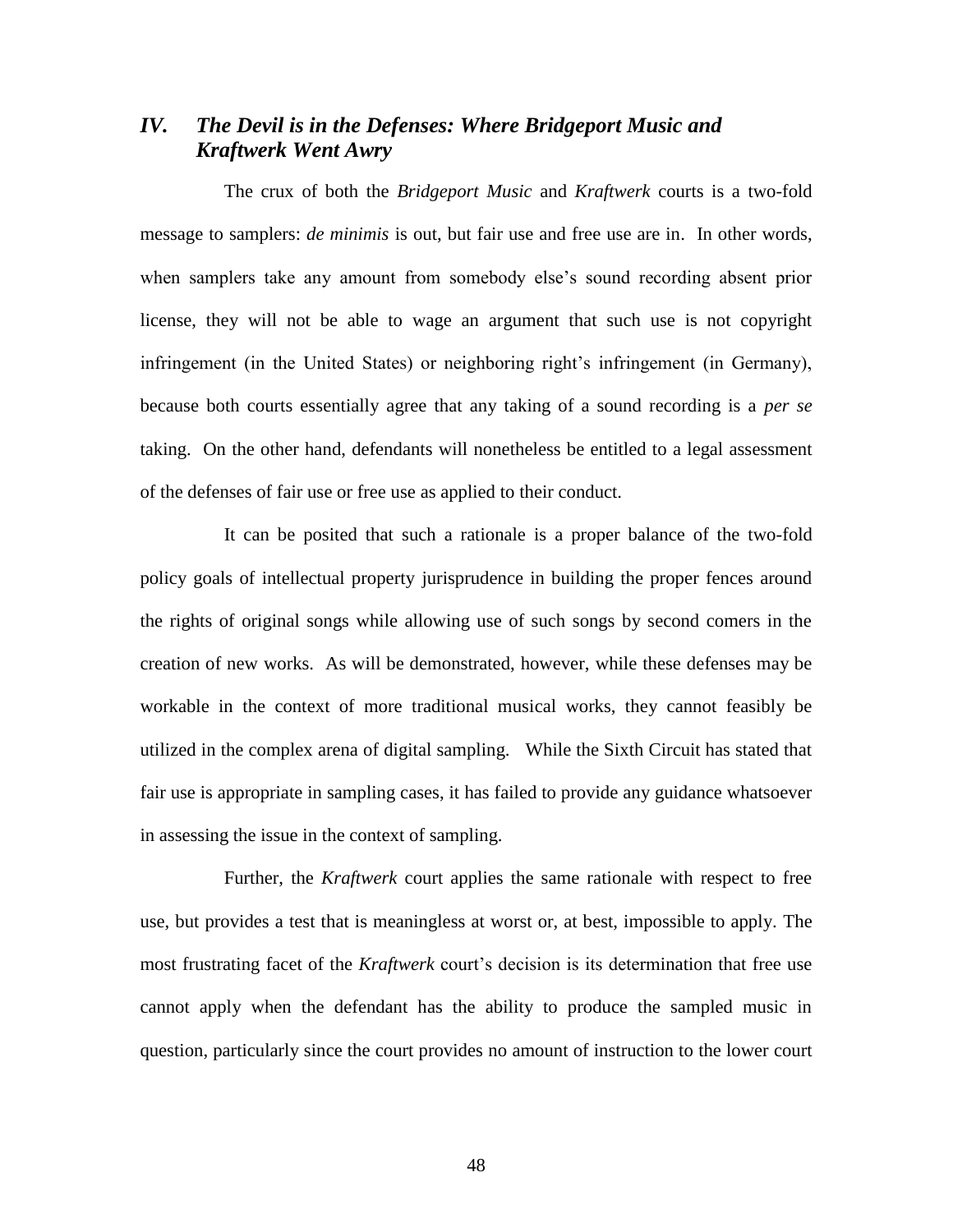on remand regarding exactly how to assess this matter.<sup>204</sup> This oversight will invariably be an insurmountable burden for the lower court since "[t]he question of whether an artist could have produced a sample himself is a particularly difficult one to answer when it comes to the music scene."205 In fact, some would allege that duplicating a prior sound is extremely difficult and expensive, if not impossible, and in most instances can only be "achieved through some combination of luck and Herculean effort."<sup>206</sup> This is true for several reasons, such as the fact that the recording "gear needs to correspond to the particular sound for faithful renditions, such as period microphones, outboards, amplifiers, and instruments. Beyond these crucial components, the acoustics of the physical recording space are often difficult to recreate."207

One can only surmise how such a question will ultimately be answered. Will the court consider the musical capability or talent of the particular defendant, the creativity and/or technological capacity of the producer in the studio, the financial ability of the defendant to fund the recreation of the desired sound, the uniqueness of the original sound, or a combination of some or all of these and other unforeseen factors? Ironically, if these standards are employed, then the more unique and obscure the original sound is, the less the owner of the sound recording is protected from non-compensated third-party use. Such an anomaly, thus, provides samplers with an incentive to only use the highest quality sounds, or those they are not able to recreate independently. It is difficult to fathom how such an outcome will comport with the letter and spirit of the UrhG.

<sup>204</sup> Apel, *supra* note 346.

<sup>205</sup> *See* Dario Radišić, *Music Sampling and Copyright – Metal on Metal is not automatically "Metal on Metal,"* GOETHE INSTITUT, Oct. 2010, *avail. at* <http://www.goethe.de/kue/mus/pan/en6649772.htm> (last visited on Apr. 28, 2011).

<sup>206</sup> Ashtar, *supra* note 11, at 307.

<sup>&</sup>lt;sup>207</sup> *Id.* (providing the example of a record company whose practice it was to record sessions in a converted abandoned movie theater).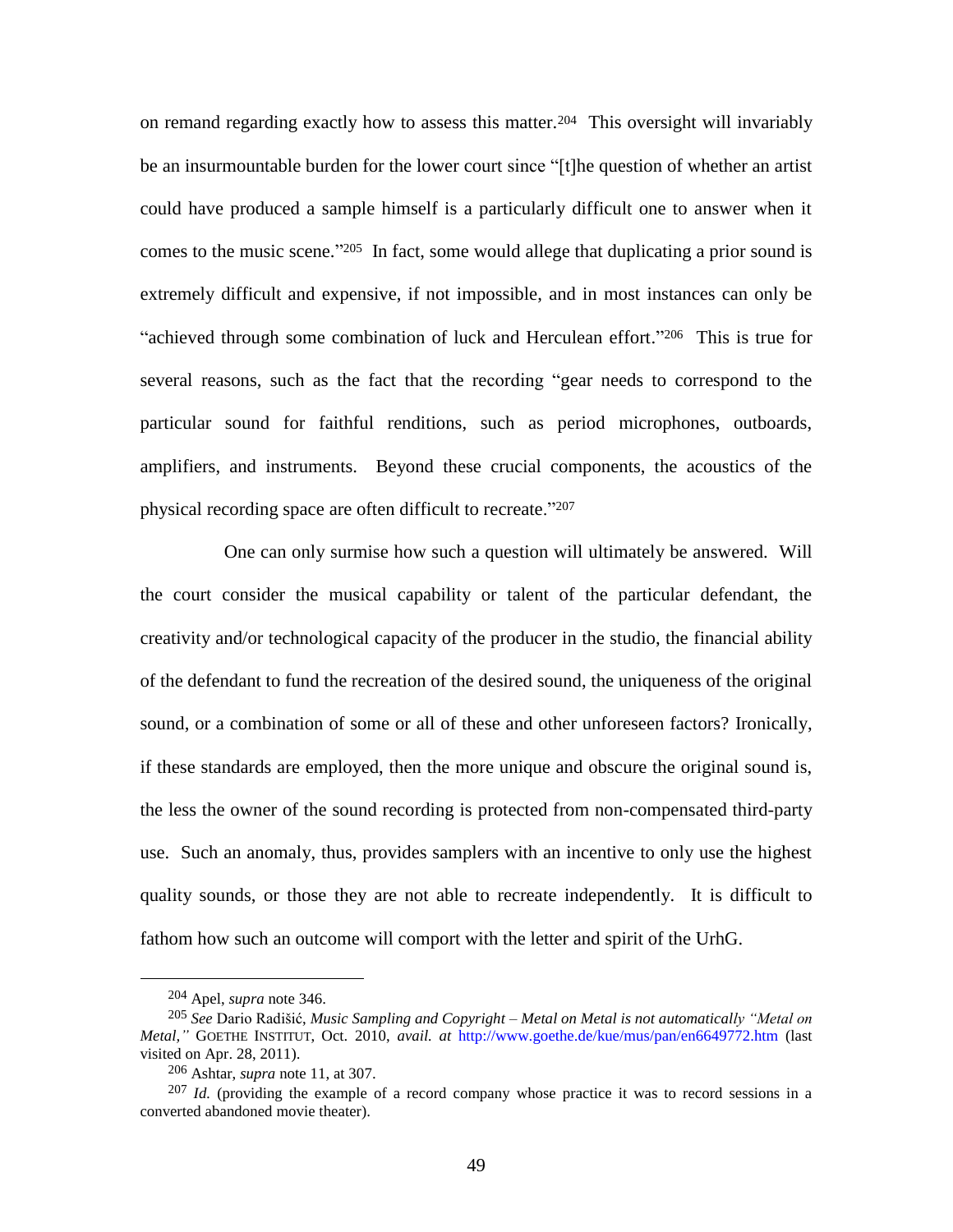Similarly, with respect to the second free use exception, it is not clear from the *Kraftwerk* court's opinion exactly what parts of a sound recording will be deemed to be defined as "recognizable" melodies and, thus, immune from the defense. Will the court consider whether a general audience can recognize the plaintiff's melody as contained in the defendant's work, or will the same question have to be determined by expert musicologists? More complicated than that, what definition of recognizability should the court apply when resolving this issue? Unfortunately, the *Kraftwerk* court's opinion provided many more questions than answers to this important issue.

## <span id="page-49-0"></span>*V. The Solution:*

Since a constitutional mandate has been provided to the legislatures of both the United States and Germany to define the scope of copyright protection for musical works,<sup>208</sup> it is incumbent upon both bodies of government to restructure the Copyright Act and the UrhG, respectively, in accordance with the modern principles of sampling law that continue to evade traditional doctrine. Some scholars argue that it is time for the United States to expand its moral rights protection in the Copyright Act to the realm of digital samples, noting that a sampling defendant is engaged in a taking of the original producer's "authorial personality."209 Still others believe that a compulsory license should be devised for the secondary use of sound recordings and compositions.<sup>210</sup> From an examination of the legislative history of §114(b), it is likely that Congress only intended to resolve unauthorized copying of entire sound recordings, as opposed to copying of only a sample of a recording; therefore, many argue that the section does not

<sup>208</sup> Ashtar, *supra* note 11, at 313.

<sup>209</sup> Troutt, *supra* note 22, at 386.

<sup>210</sup> Ashtar, *supra* note 11, at 313.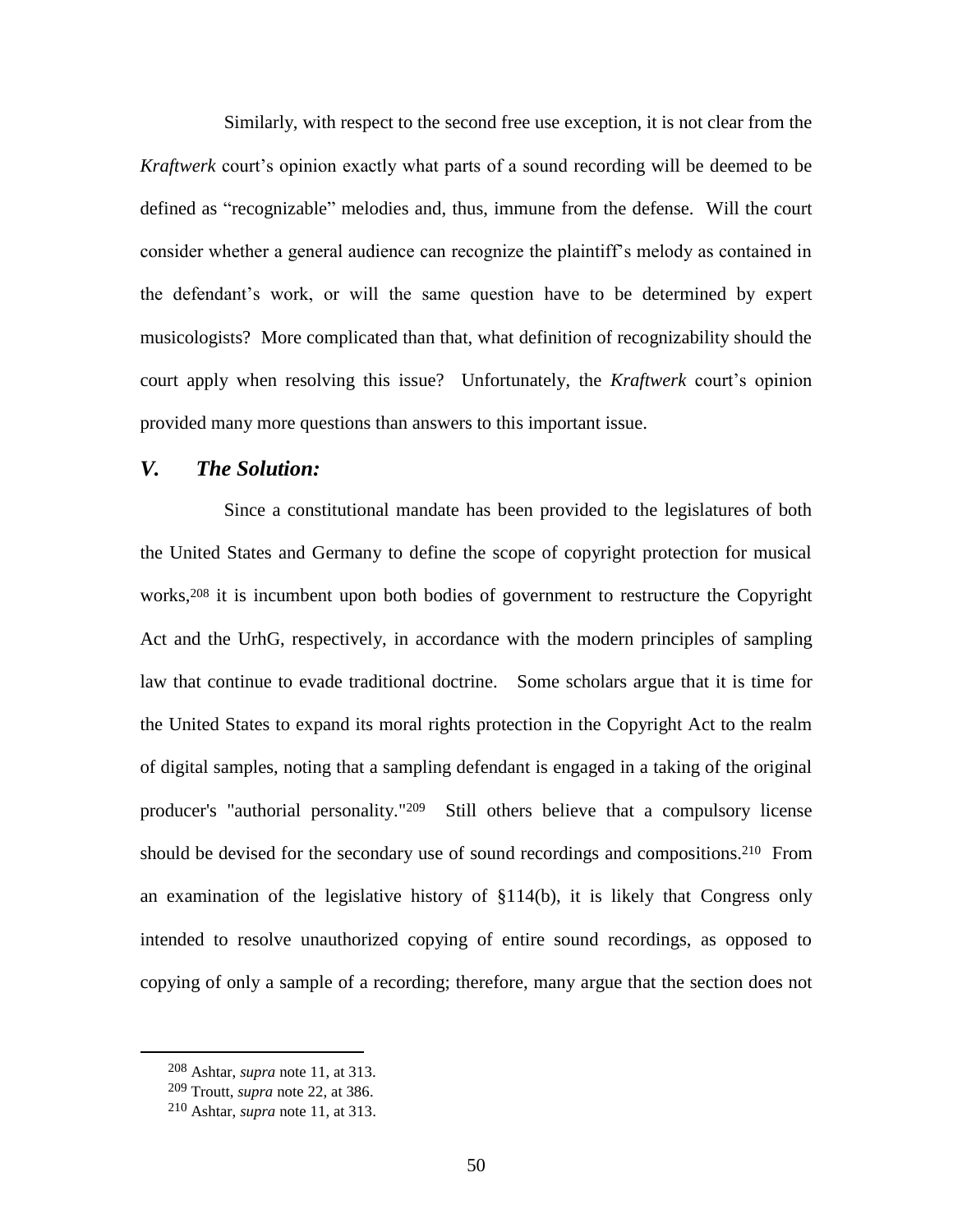apply to digital sampling if the original work and the new work are not market substitutes.<sup>211</sup>

In any event, courts "should not just be dealing with the question whether in any individual case it was possible to reproduce a sample – they should as a matter of principle be concerned with establishing which aesthetic standards should – and must - be permitted in the production of music." $2^{12}$  The only way to achieve this goal is for the legislatures to consult musical experts "with particularly high standards" before determining the precise and proper legal fences for samples.<sup>213</sup>

#### <span id="page-50-0"></span>*Conclusion*

Whether or not "good fences make good neighbors" in intellectual property jurisprudence involving third-party use of digital samples remains to be seen. It appears from the *Kraftwerk* decision that—at least according to Germany's highest court—good fences do, indeed, make good neighboring rights. Similarly, in *Bridgeport Music,* the only circuit court decision in the United States to fully consider the legal boundaries of sound recordings in the context of sampling, the court attempted to advocate strict parameters for such rights.

While both courts arrived at a definable solution to the question of ownership, they ultimately failed to delineate the proper scope of fair or free use to determine when such boundaries can be broken by sampling defendants in order to achieve the proper balance of protecting old works and creating new ones. Since "there are many factors" indeed that go into the making of a sound,"<sup>214</sup> finding a suitable compromise remains a

<sup>211</sup> Watson, *supra* note 15, at 480.

<sup>212</sup> *See* Radišić, *supra* note 205.

<sup>213</sup> *Id.*

<sup>214</sup> *Id.*